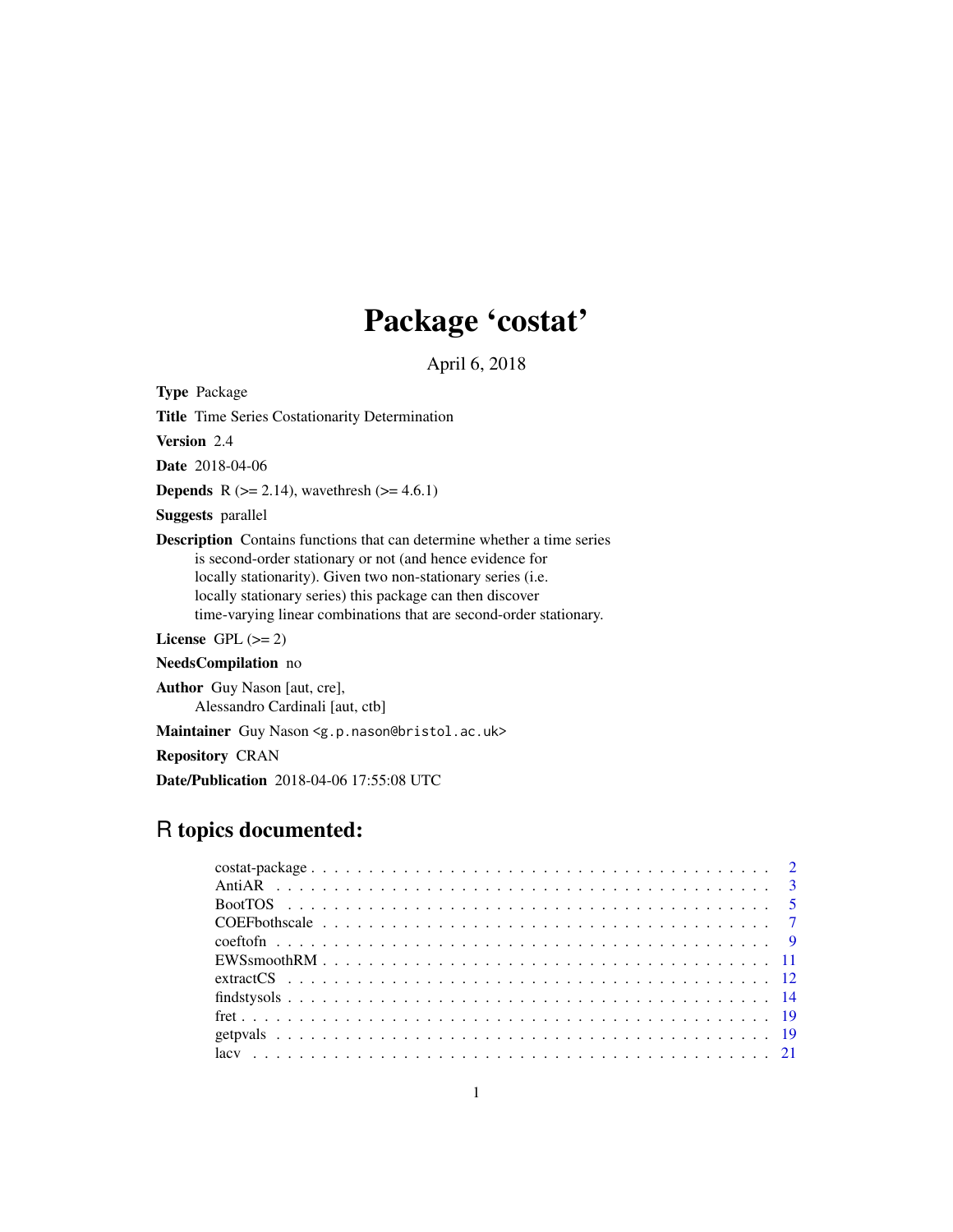<span id="page-1-0"></span>

|  | I | I |
|--|---|---|
|  |   |   |

| costat-package | Computes localized autocovariance and searches for costationary so- |
|----------------|---------------------------------------------------------------------|
|                | <i>lutions to bivariate time series.</i>                            |

## Description

Computes a time-varying autocovariance and associated plots for plotting this. Also can search for costationary solutions between two time series.

## Details

| Package: | costat                    |
|----------|---------------------------|
| Type:    | Package                   |
| Version: | 1.0                       |
| Date:    | 2012-10-24                |
| License: | What license is it under? |
|          |                           |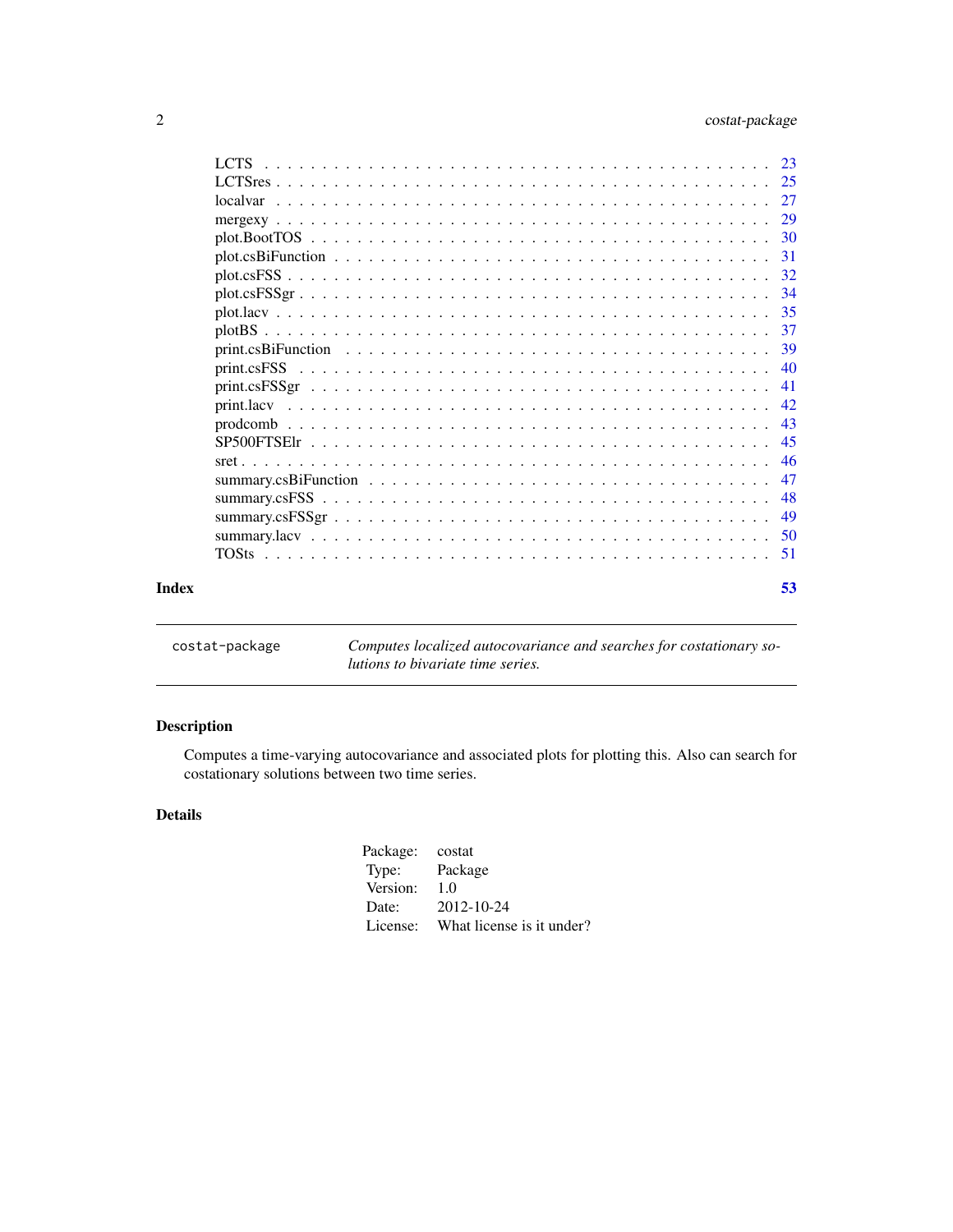#### <span id="page-2-0"></span>AntiAR 3

## Author(s)

Guy Nason, <g.p.nason@bristol.ac.uk>

#### References

Cardinali, A. and Nason, Guy P. (2013) Costationarity of Locally Stationary Time Series Using costat. *Journal of Statistical Software*, 55, Issue 1.

Cardinali, A. and Nason, G.P. (2010) Costationarity of locally stationary time series. *J. Time Series Econometrics*, 2, Issue 2, Article 1.

## See Also

[findstysols](#page-13-1), [lacv](#page-20-1)

#### Examples

```
#
# Compute localized acv
#
x <- c(rnorm(128, sd=1), rnorm(128, sd=3))
xlacv \leftarrow lacv(x, \text{lag.max}=30)#
# Plot the time-varying autocovariance at time t=100
#
## Not run: plot(xlacv, type="acf", the.time=100, plotcor=FALSE)
#
# Plot the time-varying autocovariance at time t=400
#
## Not run: plot(xlacv, type="acf", the.time=400, plotcor=FALSE)
#
# See examples for findstysols for other examples
#
```
AntiAR *Undo autoreflection action for an EWS object (wd stationary)*

#### Description

The [BootTOS](#page-4-1) function has the ability to deal with boundary conditions by augmenting the right-hand end of a time series by a reflected version of that series. So, the series doubles in length and the new vector has periodic boundary conditions. One can then compute a local spectrum on this data which returns an EWS in a wd object, usually with a type attribute of "station". This function can take this wd object and properly can return the first half of it, which corresponds to the boundary-correct spectrum of the original series.

#### Usage

AntiAR(S)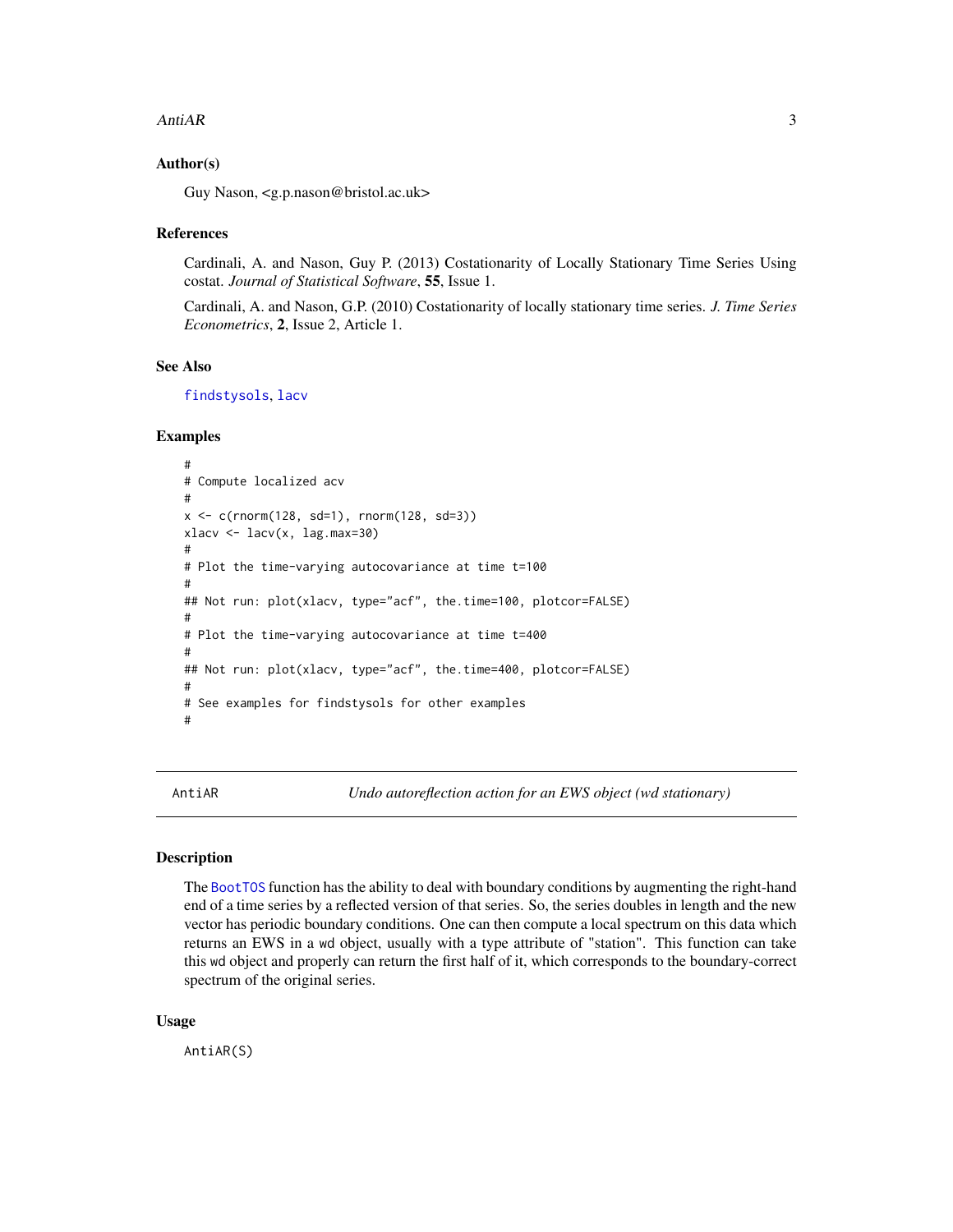#### <span id="page-3-0"></span>Arguments

S A wd class object of type "station". This corresponds to a EWS estimate on a reflected time series.

## Details

This function arises because using spectral estimation functions, like ewspec from the wavethresh package doesn't always work that well at the boundaries. This is because the wavelet functions in wavethresh usually assume periodic boundary conditions and this is not appropriate for a discrete time series where time 1 and time T are usually very different (and cannot be assumed to be the same).

Hence, a previous function could generate a new time series by taking the original, e.g. x, reflecting it with rev(x) and then sticking the reflected onto the right-hand end of the original. Spectral estimation, (e.g. using ewspec) can then be applied to this new reflected/augmented series and the boundaries are now roughly correct as the start and end of the series correspond to time 1.

The spectral estimate so obtained though is double the size of the the one that is needed, and contains the spectrum of the reflected series. Hence, this function obtains the first half of the estimate and returns it.

Not usually intended for the casual user

## Value

A wd class object containing the boundary-corrected estimate of the spectrum for the original series.

## Author(s)

G. P. Nason.

## References

Cardinali, A. and Nason, Guy P. (2013) Costationarity of Locally Stationary Time Series Using costat. *Journal of Statistical Software*, 55, Issue 1.

Cardinali, A. and Nason, G.P. (2010) Costationarity of locally stationary time series. *J. Time Series Econometrics*, 2, Issue 2, Article 1.

#### See Also

[BootTOS](#page-4-1)

```
#
# Generate example, temporary series
#
x < - rnorm(128)
#
# Reflect it about its end point
#
x2 \leq c(x, rev(x))
```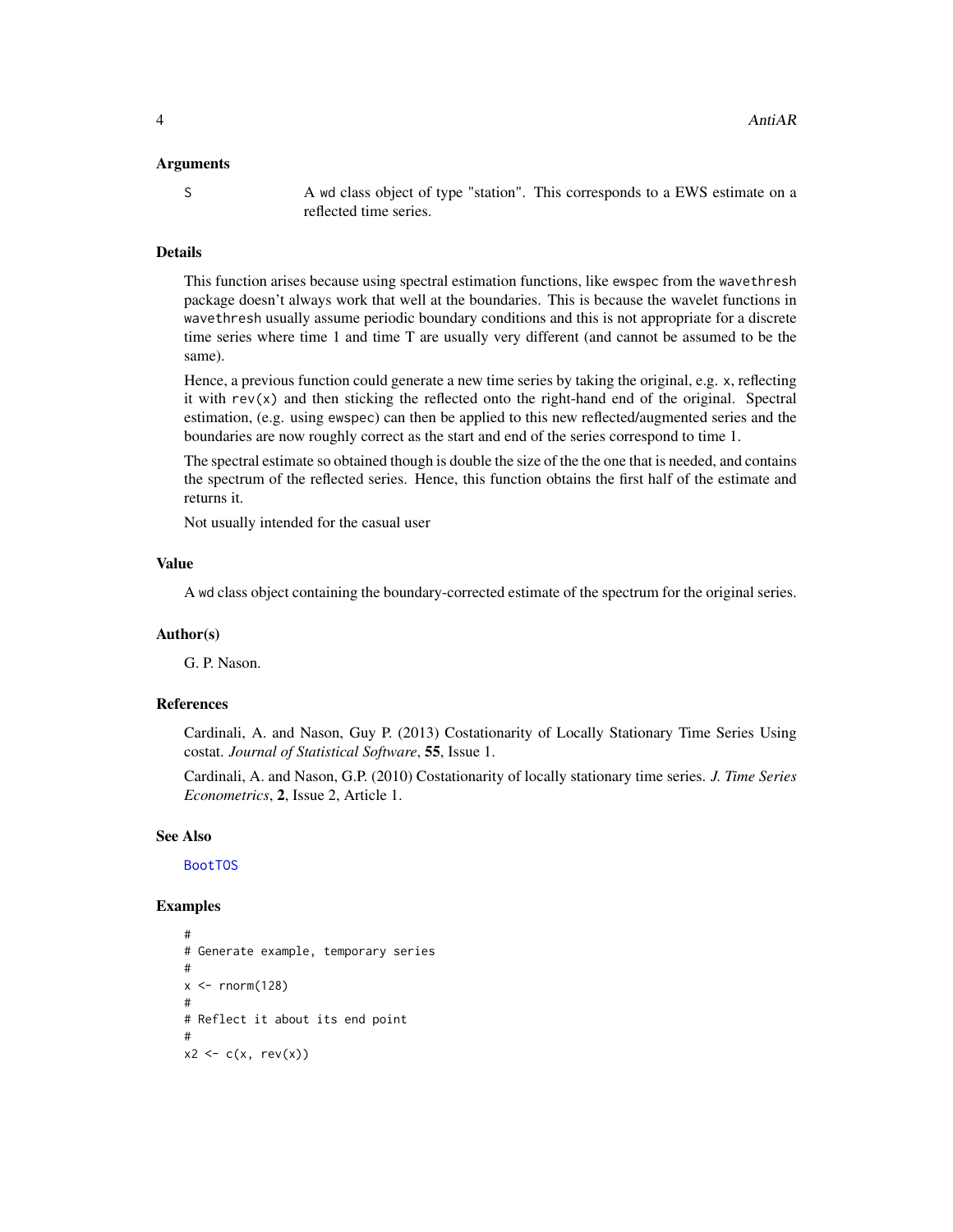<span id="page-4-0"></span>BootTOS 5

```
#
# Compute EWS estimate
#
x2ews < - ewspec(x2)
#
# Now get bit corresponding to x into object
#
xews <- AntiAR(x2ews$S)
```
<span id="page-4-1"></span>

BootTOS *Perform bootstrap stationarity test for time series*

## Description

Given a time series this function runs a bootstrap hypothesis test to see whether it is stationary. The null hypothesis is that the series is stationary, the alternative is that it is not - and hence possesses a time-varying evolutionary wavelet spectrum if deemed non-stationary.

#### Usage

BootTOS(x, Bsims = 100, WPsmooth = TRUE, verbose = FALSE, plot.avspec = FALSE, plot.avsim = FALSE, theTS = TOSts, AutoReflect=TRUE, lapplyfn=lapply)

| X           | Time series to test. Must have a power of two length                                                                                                                                                                                                                                                                                                               |
|-------------|--------------------------------------------------------------------------------------------------------------------------------------------------------------------------------------------------------------------------------------------------------------------------------------------------------------------------------------------------------------------|
| Bsims       | Number of bootstrap simulations to carry out                                                                                                                                                                                                                                                                                                                       |
| WPsmooth    | Whether or not to carry out wavelet periodogram smoothing                                                                                                                                                                                                                                                                                                          |
| verbose     | If TRUE informative messages are printed                                                                                                                                                                                                                                                                                                                           |
| plot.avspec | If TRUE then the 'average' evolutionary wavelet spectrum (EWS) is plotted. This<br>is called $\overline{S}_i$ in the Cardinali and Nason paper.                                                                                                                                                                                                                    |
| plot.avsim  | If TRUE for each bootstrap simulation plot the time series of the simulated time<br>series from the average EWS (the one that might be plotted by plot. avspec=TRUE                                                                                                                                                                                                |
| theTS       | Specifies the particular test statistic to be used                                                                                                                                                                                                                                                                                                                 |
| AutoReflect | If TRUE then the series is reflected and augmented by its end point on the<br>RH-side, and the spectral quantities are evaluated on that. Everything returned<br>though applies only to the original series, the reflection is merely to ensure that<br>the periodic wavelet algorithms can be used on non-periodic data                                           |
| lapplyfn    | List processing function. Parallel processing of the bootstrap simulations can<br>be achieved by using the multicore package and the mclapply function. Se-<br>quential processing can be achieved using the standard lapply function. So,<br>if you can't run multicore then you should use lapply, otherwise try and use<br>mclapply for faster execution times. |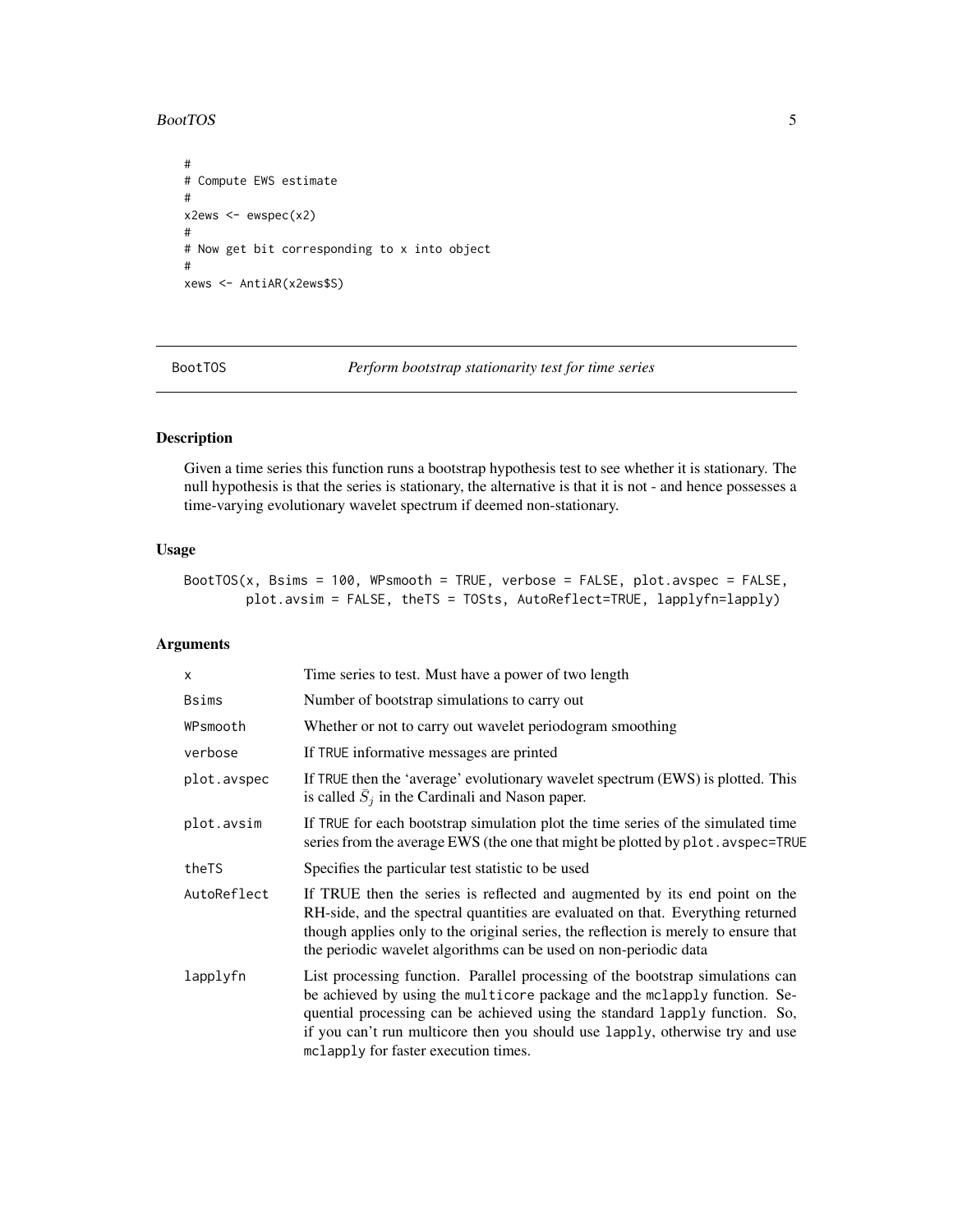#### Details

The details of our testing methodology are set out in the Cardinali and Nason paper referenced below.

Essentially, the testing process works as follows. First, one has to define a test statistic. Given a time series this has return a statistic that measures 'degree of nonstationarity'. For example, estimating the EWS, and then computing the sum of the sample variances of each scale is such as measure (and known as the  $T_{vS}$  statistic). This statistic is zero for a constant spectrum and positive for non-constant spectrum (and generally larger for larger variations of the spectrum).

Once a test statistic T is selected then a parametric Monte Carlo test can be used. First, T is computed on the series itself. Then, for statistical assessment of the 'significance' of the test statistic the following procedure is carried out. Assuming, for a moment that the time series is stationary, we estimate its evolutionary wavelet spectrum (EWS) and then average this over time  $(\bar{S}_j)$ . Then we use the function LSWsim to simulate a time series whose EWS is the constant, stationary, spectral estimate. Then we compute our test statistic,  $T<sub>b</sub>$ , on this simulated series.

Then we calculate  $T_b$  for Bsim-1 simulations. The function then returns BSim numbers. The first is the test statistic computed on the actual data. The remaining ones are the test statistic computed on the simulated stationary series.

The idea being that if the time series is really stationary then the first value will be comparable to the ones obtained by simulation. If the time series is not stationary then the first test statistic will be much larger than the ones obtained by simulation (since the actual data T will have been computed on a time series with varying spectrum, whereas the simulated ones are all computed on constant spectra, and their variation is only due to sampling variation).

The test statistic supplied to this function (as argument theTS) should take an EWS object as an argument. For example, the WaveThresh function ewspec produces a suitable spectral estimate in its \$S argument (both objects are actually examples of a non-decimated wavelet transform object, class wd).

The function plotBS can be used the present the results of this function in an interpretable form and calculate the p-value of the test, although you should use the generic plot function to call this.

## Value

A vector of length Bsim. The first entry is the value of the test statistic computed on the data. The remaining entries are boostrap values computed on the 'averaged' EWS estimate with constant spectrum.

#### Author(s)

Guy Nason

## References

Cardinali, A. and Nason, Guy P. (2013) Costationarity of Locally Stationary Time Series Using costat. *Journal of Statistical Software*, 55, Issue 1.

Cardinali, A. and Nason, G.P. (2010) Costationarity of locally stationary time series. *J. Time Series Econometrics*, 2, Issue 2, Article 1.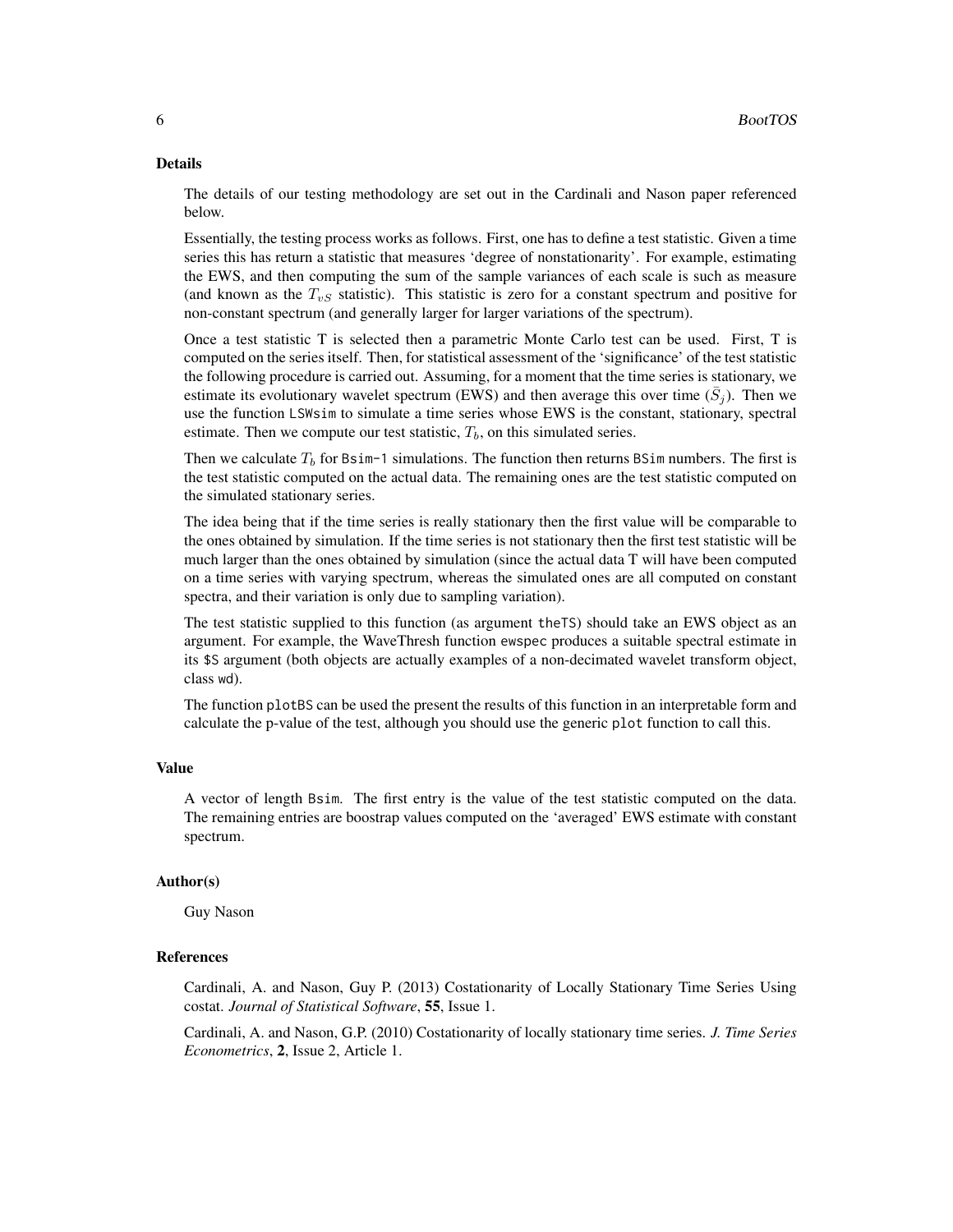## <span id="page-6-0"></span>COEFbothscale 7

## See Also

[TOSts](#page-50-1), [plotBS](#page-36-1)

```
#
# Calculate test of stationarity on example we know to be stationary,
# a series of iid values
#
plot(BootTOS(rnorm(64), Bsims=10), plot=FALSE)
#
# The following text is what gets printed
#
#Realized Bootstrap is 0.04543729
#p-value is 0.93
#Series was stationary
#[1] 0.93
#
# The realized bootstrap value is the value of the test statistic on the
# actual data (0.0454 here).
#
# The p-value is also printed (this is just the number of simulated series
# test statistic values less than the actual test statistic) and returned.
#
# The text "Series is stationary" just means that the empirical p-value
# was greater than the nominal test size (alpha=0.05, by default).
#
# Let's now try another example with the series sret: note that if you
# have a slow single core machine, this can take a long time, so we don't
# run it in the examples. However, on a fastish machine it is quick, on
# a fast multicore machine it is really quick!
#
## Not run: plot(BootTOS(sret))
#
#Realized Bootstrap is 2.662611e-09
#p-value is 0
#Series was NOT stationary
#[1] 0
#
# In contrast to the previous example, the p-value is 0, hence indicative
# of non-stationarity.
#
```
<span id="page-6-1"></span>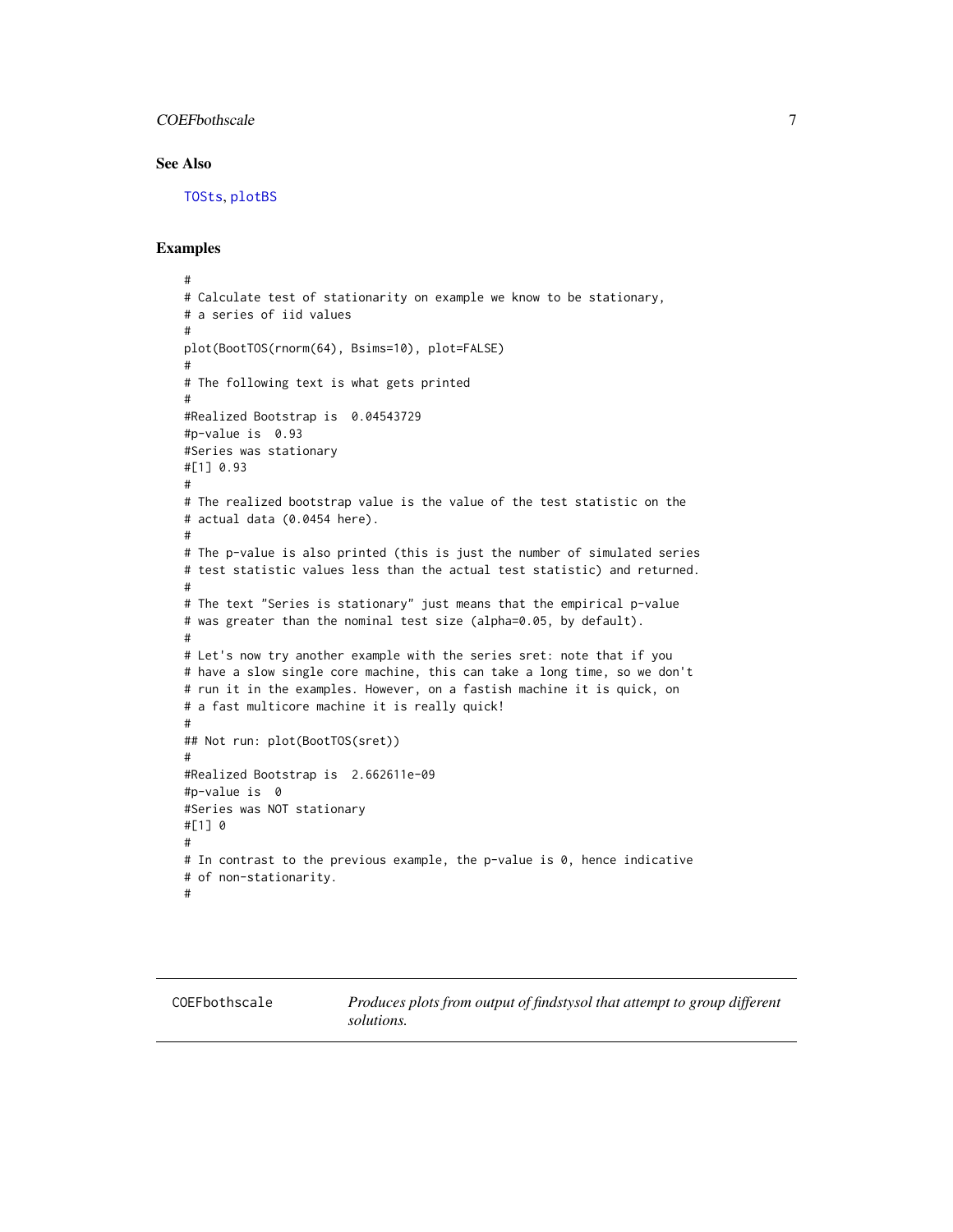#### <span id="page-7-0"></span>Description

Uses hierarchical clustering and multidimensional scaling to produce a plot of all the convergence stationary solutions. These plots are designed to aid the user in identifying 'unique' sets of stationary solutions.

#### Usage

```
COEFbothscale(l, plotclustonly = FALSE, StyPval=0.05, ...)
```
#### Arguments

| 1             | An object returned by findstysols, of class csFSS, which contains the results<br>of an optimization to find solutions that correspond to stationary series which<br>are the time-varying linear combination of two locally stationary time series. |
|---------------|----------------------------------------------------------------------------------------------------------------------------------------------------------------------------------------------------------------------------------------------------|
| plotclustonly | If TRUE then only produce the hierarchical clustering plot.                                                                                                                                                                                        |
| StyPval       | The p-value by which solutions are deemed to be stationary or not for inclusion<br>into plots. If the p-value for a particular solution is greater than StyPval then<br>the solution is deemed stationary and included.                            |
| $\cdot$       | Additional arguments to the hierarchical clustering plot.                                                                                                                                                                                          |

#### Details

The function [findstysols](#page-13-1) uses numerical optimization to try and discover time-varying linear combinations of two time series to find a combination which is stationary. Like many numerical optimizations the optimizer is supplied with starting coordinates and proceeds through an optimization routine to end coordinates which are located at the minimum (in this case). So, the user has a choice over where to start each optimization.

A priori there is no recipe for knowing where to start the optimizer, so such situations are usually handled by running the optimizer many time each time starting in a different position. The solution here is to start from a set of different randomly chosen starting points. After the optimizer is run from these different starting positions it ends up in the same number of potentially different ending positions.

However, some of the ending solutions might be identical, some might be very close, some might be reflections (e.g. the if the coefficients  $(a,b)$  result in a stationary solution then so does  $(-a, -b)$ ). Morally, though, all of these cases would reference the same solution.

Hence, we require some method for identifying the set of unique solutions. We can be considerably aided in this task by multidimensional scaling (which uses inter-solution distances to produce a map of how close solution sets really are) or hierarchical clustering (which can produce a nice picture to indicate how the solutions might be related).

In other words, the solution vectors can be viewed as a multivariate data set where the cases correspond to the results of different optimization runs and the variables correspond to the coefficients of the time-varying linear combinations.

Both multidimensional scaling (cmdscale) and hiearchical clustering (hclust) are used to determine possible clusterings of solutions. Then, representative members from these clusters can be further investigated with a function such as [LCTSres](#page-24-1)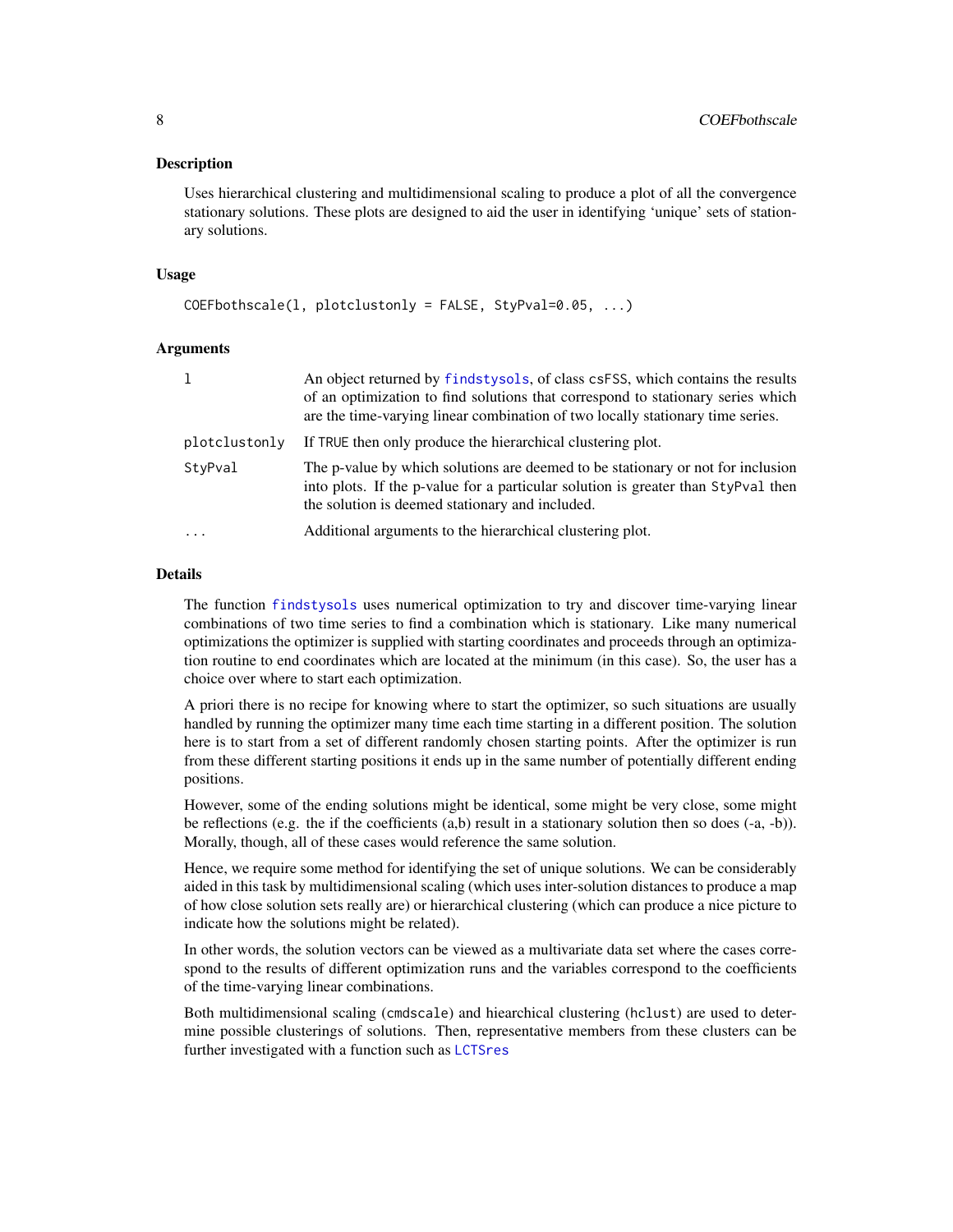#### <span id="page-8-0"></span>coeftofn 99 and 200 million and 200 million and 200 million and 200 million and 200 million and 200 million and 200 million and 200 million and 200 million and 200 million and 200 million and 200 million and 200 million an

## Value

An object of class csFSSgr is returned containing the following components: the results of the multidimensional scaling and hierarchical clustering are returned as list with two components epscale and epclust respectively, and the input l object is returned as component x and the StyPval object is returned as a component.

## Author(s)

Guy Nason

#### References

Cardinali, A. and Nason, Guy P. (2013) Costationarity of Locally Stationary Time Series Using costat. *Journal of Statistical Software*, 55, Issue 1.

Cardinali, A. and Nason, G.P. (2010) Costationarity of locally stationary time series. *J. Time Series Econometrics*, 2, Issue 2, Article 1.

## See Also

[findstysols](#page-13-1), [LCTSres](#page-24-1)

#### Examples

```
#
# See example in findstysols
#
```
<span id="page-8-1"></span>coeftofn *Convert wavelet coefficients for two time-varying functions into two functions with respect to time.*

## Description

In much of the costationarity code the combination functions are represented in terms of wavelet coefficients. At certain points the actual combination functions themselves are required (in the time domain) for purposes such as actually forming the linear combination. This function turns the coefficients, for the two combination functions, into their time domain functional representation.

## Usage

```
coeftofn(alpha, beta, n = 256, filter_number = 1,family = c("DaubExPhase", "DaubLeAsymm"))
```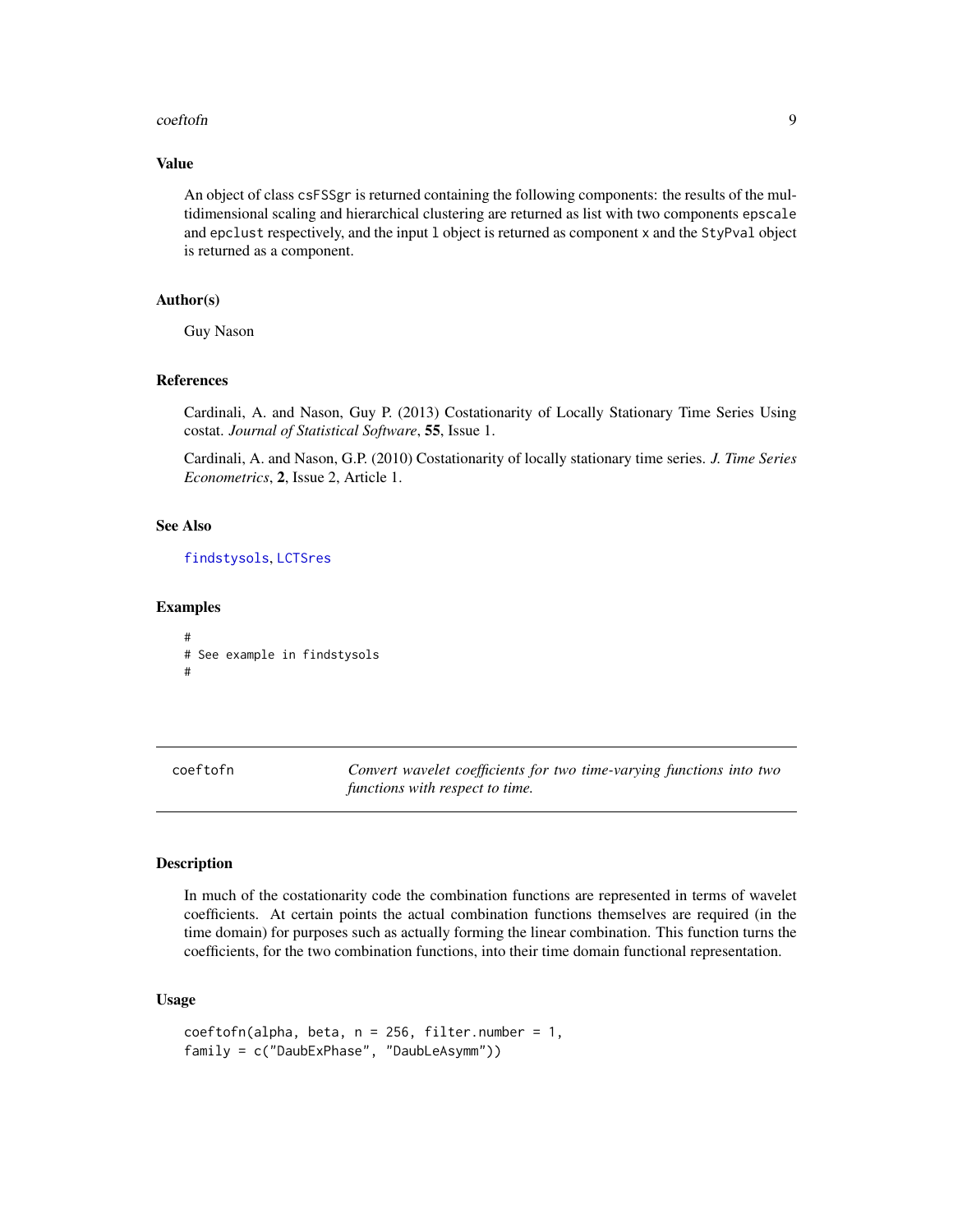<span id="page-9-0"></span>10 coeftofn

#### Arguments

| alpha         | One set of coefficients for one of the combination functions |
|---------------|--------------------------------------------------------------|
| beta          | The other set of coefficients                                |
| n             | The length of resulting function that you require            |
| filter.number | The type of wavelet (the number of vanishing moments)        |
| family        | The type of wavelet (the wavelet family)                     |

## Details

A degree of efficiency is built into the code. Typically, for forming stationary linear combinations then only a few (or at least a medium number) of coarser scale coefficients need to be manipulated (eg modified in the optimizer). However, the actual length of the function (time series length) is typically much longer (e.g. n=256, n=512, or higher). So, this function pads out the small number of coarse coefficients with zeros before forming the combination functions which end up at the correct length, n.

#### Value

An object of class csBiFunction which is list containing two components:

| alpha | A vector, of length n, containing one of the time-varying combination functions |
|-------|---------------------------------------------------------------------------------|
| beta  | Same as alpha, but contains the other combination function.                     |

#### Author(s)

Guy Nason

## References

Cardinali, A. and Nason, Guy P. (2013) Costationarity of Locally Stationary Time Series Using costat. *Journal of Statistical Software*, 55, Issue 1.

Cardinali, A. and Nason, G.P. (2010) Costationarity of locally stationary time series. *J. Time Series Econometrics*, 2, Issue 2, Article 1.

## See Also

[LCTS](#page-22-1), [LCTSres](#page-24-1)

```
#
# Very artifical example
#
tmp.a < -c(1, -1)tmp.b \leq c(0.5, 0.5)#
#
#
```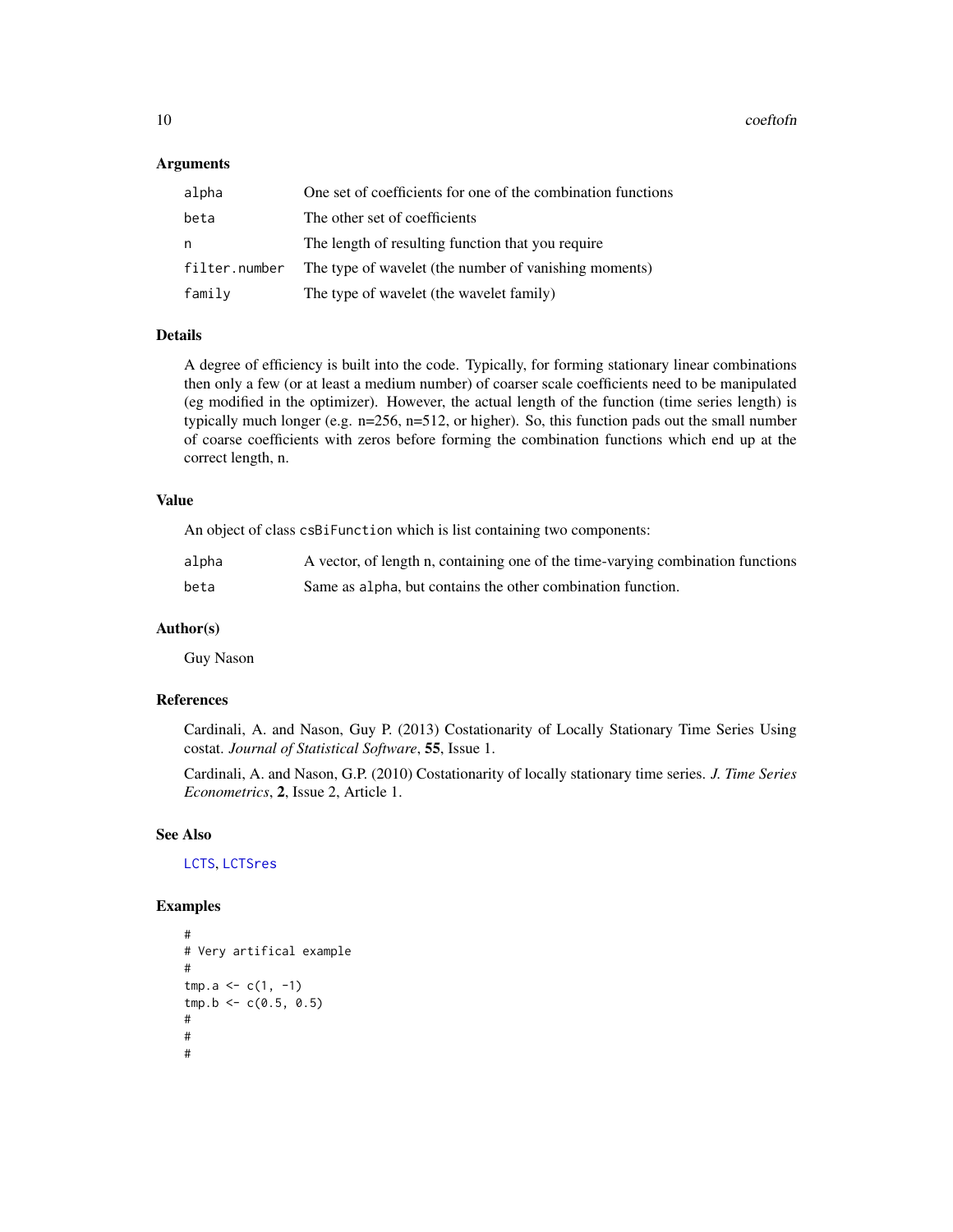## <span id="page-10-0"></span>EWSsmoothRM 11

```
ans <- coeftofn(tmp.a, tmp.b)
#
# Print it out
#
ans
#Class 'csBiFunction' : Contains two sampled functions:
# ~~~~ : List with 2 components with names
# alpha beta
#
#
#summary(.):
#----------
#Length of functions is: 256
```
EWSsmoothRM *Perform running mean smoothing of an EWS object*

## Description

Performs running mean smoothing of bandwidth s of an EWS, such as that returned by the ewspec function of wavethresh.

#### Usage

EWSsmoothRM(S, s)

#### Arguments

| The spectrum to smooth                                                |
|-----------------------------------------------------------------------|
| The bandwidth (or number of ordinates to include in the running mean) |

## Details

Each level of the EWS is subject to a running mean smooth. After smoothing a level the resultant smooth is shorter than the original level (due to the mean not being able to overlap the boundaries). This deficit is made up by augmenting the start of the smooth with a right number of smoothed values taken from the first smoothed value.

#### Value

A EWS object contained in a wd object of type "station" which contains the smoothed spectrum.

#### Author(s)

G.P. Nason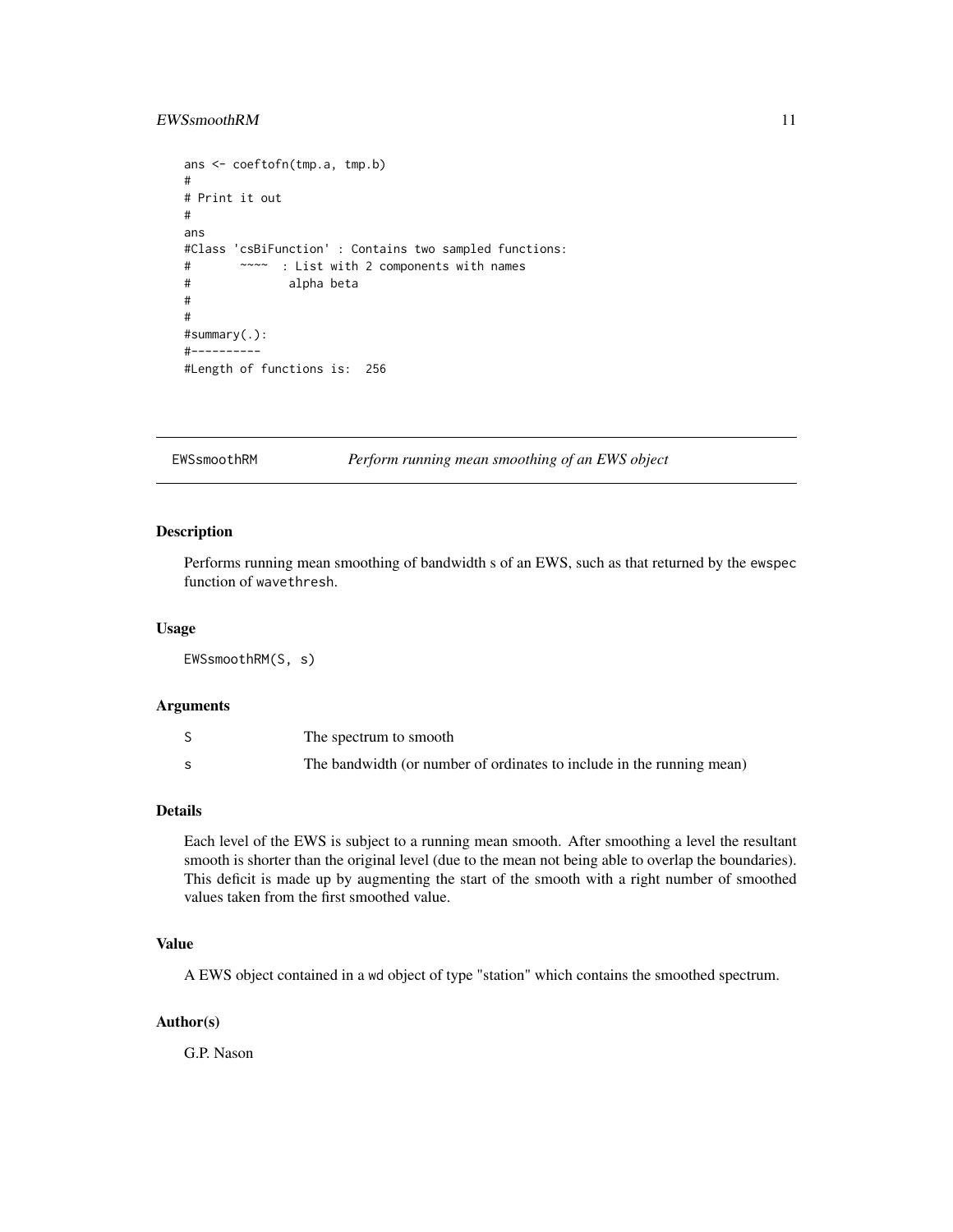#### <span id="page-11-0"></span>References

Cardinali, A. and Nason, Guy P. (2013) Costationarity of Locally Stationary Time Series Using costat. *Journal of Statistical Software*, 55, Issue 1.

Cardinali, A. and Nason, G.P. (2010) Costationarity of locally stationary time series. *J. Time Series Econometrics*, 2, Issue 2, Article 1.

## See Also

[lacv](#page-20-1)

## Examples

```
#
# Make dummy time series
#
x < - rnorm(128)
#
# Compute spectrum, but don't do smoothing
#
xews <- ewspec(x, WPsmooth=FALSE)$S
#
# Now smooth the spectrum using running mean smoothing with bandwidth of 5
#
ans <- EWSsmoothRM(xews, s=5)
```
extractCS *Extractor function for* csFSS *object.*

## Description

Get much information from the slots of a csFSS. Each slot can carry information from multiple solutions per slot. This function permits an arbitrary selection of solutions for information from a slot.

#### Usage

```
extractCS(object, slot=c("startpar", "endpar", "convergence",
"minvar", "pvals", "lcts"), coeftype=c("all", "alpha", "beta",
"alphafunc", "betafunc"), solno, ...)
```
#### Arguments

object The csFSS object that you want to extract information from.

slot The slot that you want to get information on. These are startpar: the starting parameters for the optimization for each solution; endpar: the final parameters calculated by the optimization for each solution; convergence: the status codes returned by the optimization for each solution; minvar: the minimum variance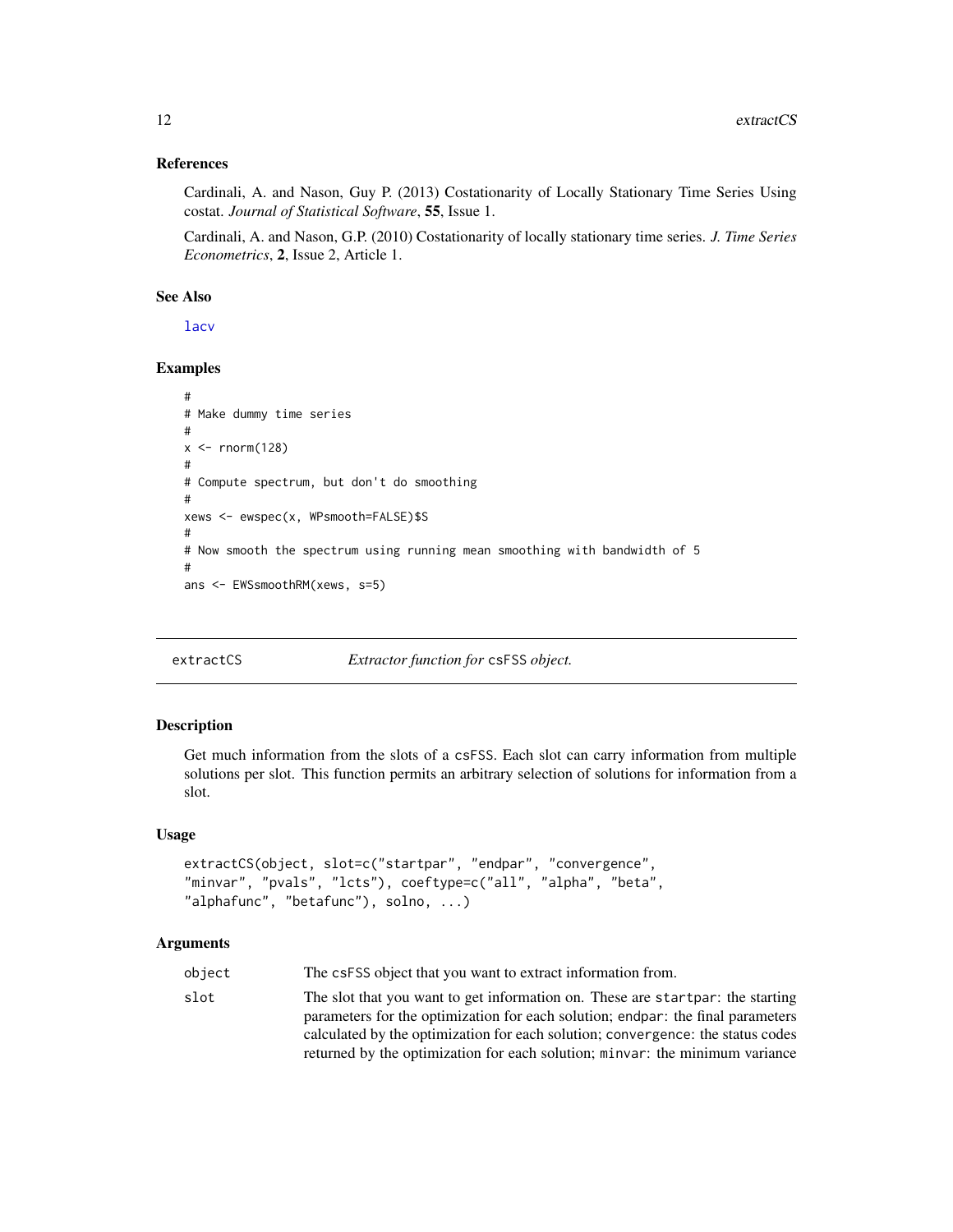<span id="page-12-0"></span>

|          | of the spectral estimate at the optimial solution, one for each solution; pvals:<br>the p-values for the test of stationarity for the final optimal parameter set; lcts:<br>the (time-varying) linear combination of the time series, one for each solution.<br>These are the Z_t time series, the combined series which are meant to be sta-<br>tionary.                                                                                                                                                                                                                                                                                                                                                                                                                                                                                  |
|----------|--------------------------------------------------------------------------------------------------------------------------------------------------------------------------------------------------------------------------------------------------------------------------------------------------------------------------------------------------------------------------------------------------------------------------------------------------------------------------------------------------------------------------------------------------------------------------------------------------------------------------------------------------------------------------------------------------------------------------------------------------------------------------------------------------------------------------------------------|
|          | The startpar, endpar and lcts slots return result in one vector for each so-<br>lution requested, organized as a matrix. Each row of the matrix corresponds to<br>one of the solutions requested. The remaining slots return numbers, one number<br>for each solution organized as a vector.                                                                                                                                                                                                                                                                                                                                                                                                                                                                                                                                               |
| coeftype | For the slots that return coefficients, these can be returned in various ways. Each<br>coefficient vector (one per solution) actually stores two sets of coefficients: one<br>associated with the alpha_t linear combination and the other with the beta_t<br>linear combination. Setting coeftype to the following causes the following to<br>happen: all: the complete vector of coefficients is returned (these are actually<br>wavelet coefficients corresponding to the wavelet specification in the csFSS ob-<br>ject); alpha: only the alpha_t coefficients are returned; beta: only the beta_t<br>coefficients are returned; alphafunc: the alpha_t function (in the time domain)<br>is returned, ie as a function in time rather than a set of transform coefficients;<br>betafunc: as for alphafunc but for the beta_t function. |
| solno    | The indices of which solutions you want the information on                                                                                                                                                                                                                                                                                                                                                                                                                                                                                                                                                                                                                                                                                                                                                                                 |
| .        | Other arguments to coef to fn. For example, by default the length of the func-<br>tional representations of alpha_t and beta_t is 256 caused by the default n=256<br>of the coef to fnargument.                                                                                                                                                                                                                                                                                                                                                                                                                                                                                                                                                                                                                                            |

## Details

Extracts slot information from csFSS objects.

#### Value

Information from the relevant slot, as a number, vector or matrix depending on what it is that is requested as described in the various arguments above.

#### Author(s)

Guy Nason

## References

Cardinali, A. and Nason, Guy P. (2013) Costationarity of Locally Stationary Time Series Using costat. *Journal of Statistical Software*, 55, Issue 1.

Cardinali, A. and Nason, G.P. (2010) Costationarity of locally stationary time series. *J. Time Series Econometrics*, 2, Issue 2, Article 1.

## See Also

[findstysols](#page-13-1), [coeftofn](#page-8-1)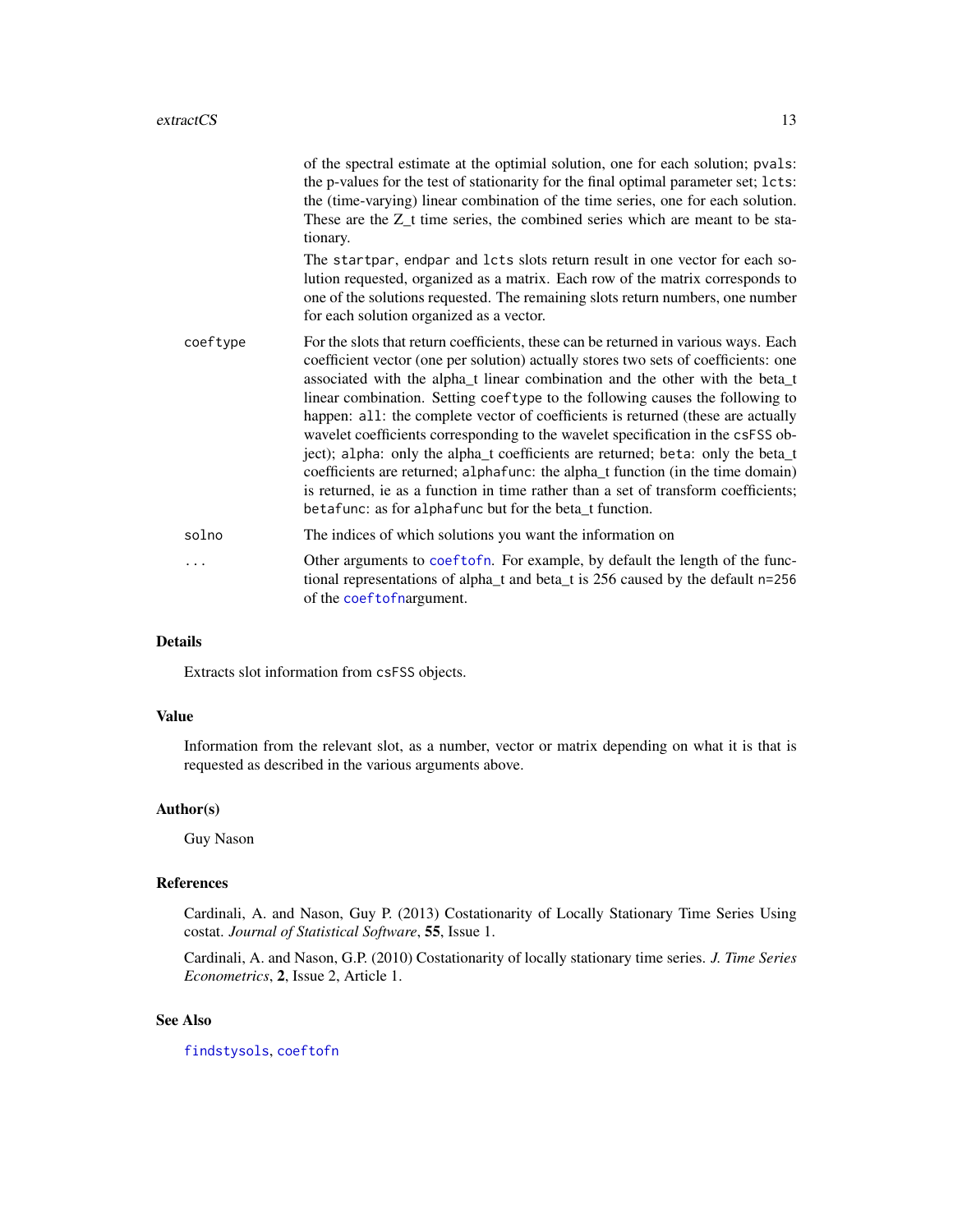#### Examples

```
#
# Create dummy data
#
x1 \leftarrow \text{rnorm}(32)y1 <- rnorm(32)
#
# Find stationary combinations
# Note: we don't run this example in installation/package formation as
# it takes a long time. However, this precise command IS run in
# the help to findstysols
#
## Not run: ans <- findstysols(Nsims=100, tsx=x1, tsy=y1)
#
# Get the optimal (endpar) alphas for the first 10 solutions
#
## Not run: extractCS(ans, slot="endpar", coeftype="alpha", solno=1:10)
#
# Plot the beta_t associate with the optimal solution for solution 29
#
## Not run: ts.plot(extractCS(ans, slot="endpar", coeftype="betafunc",
solno=29))
## End(Not run)
#
# Get the p-value associated with solution 29
#
## Not run: extractCS(ans, slot="pvals", solno=29)
```
<span id="page-13-1"></span>

| findstysols |  |
|-------------|--|
|-------------|--|

Given two time series find some time-varying linear combinations that *are stationary.*

## Description

Find some time-varying linear combinations of two time series that are stationary. The complexity of the time-varying combinations is restricted by the Ncoefs argument.

#### Usage

```
findstysols(Nsims = 100, Ncoefs = 3, tsx, tsy, sf=100, plot.it = FALSE,
       print.it=FALSE, verbose = FALSE, lctsfn=LCTS, prodcomb.fn=prodcomb,
       filter.number=1, family=c("DaubExPhase", "DaubLeAsymm"),
my.maxit=500, spec.filter.number=1,
spec.family=c("DaubExPhase","DaubLeAsymm"),
       optim.control=list(maxit=my.maxit, reltol=1e-6),
        irng=rnorm, lapplyfn=lapply, Bsims=200, ...)
```
<span id="page-13-0"></span>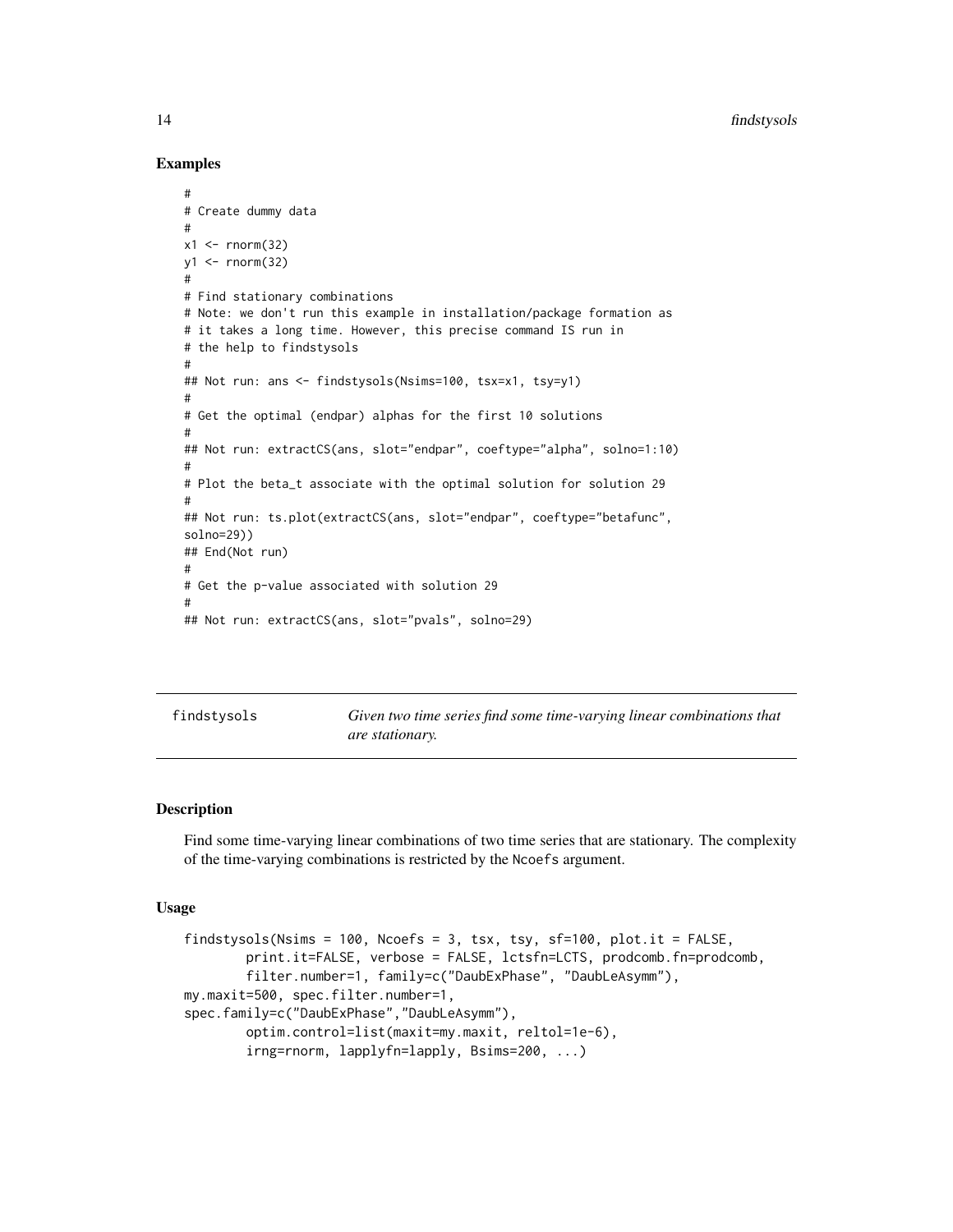## <span id="page-14-0"></span>findstysols 15

| Nsims              | Number of searches attempted                                                                                                                                                                                                                                                                                                                                                                                                                                                                                                           |
|--------------------|----------------------------------------------------------------------------------------------------------------------------------------------------------------------------------------------------------------------------------------------------------------------------------------------------------------------------------------------------------------------------------------------------------------------------------------------------------------------------------------------------------------------------------------|
| Ncoefs             | Number of Haar wavelet coefficients to use. Must be $\geq$ 1. Should only increase<br>in steps of powers of two. E.g. can only supply the values 1, 3, 7, 15, etc. So,<br>"1" means only one coarse scale coefficient (corresponds to piecewise constant<br>with one centrally located jump), "3" means one coarse, and two next coarse<br>scale coefficients (corresponds to piecewise constant with 4 equally sized piece<br>with jumps at 1/4, 1/2 and 3/4), "7" means one coarse, two next coarse, four next<br>coarse, and so on. |
| tsx                | One of the time series                                                                                                                                                                                                                                                                                                                                                                                                                                                                                                                 |
| tsy                | The other time series, values at the same time locations as tsx                                                                                                                                                                                                                                                                                                                                                                                                                                                                        |
| sf                 | A scale factor to multiply both time series by (not really of much use)                                                                                                                                                                                                                                                                                                                                                                                                                                                                |
| plot.it            | If TRUE then the plot.it argument passed to LCTS via optim is made TRUE.<br>This has the effect of plotting the results of every trial in the optimation (what<br>actually is plotted is described in the help to LCTS                                                                                                                                                                                                                                                                                                                 |
| print.it           | Not currently used in this function, reserved for future use                                                                                                                                                                                                                                                                                                                                                                                                                                                                           |
| verbose            | If TRUE then helpful messages get printed.                                                                                                                                                                                                                                                                                                                                                                                                                                                                                             |
| lctsfn             | The function to compute the 'linear combination test of stationarity'. I.e. it is the<br>function that combines the two series and returns the value of the test statistic<br>on the combination.                                                                                                                                                                                                                                                                                                                                      |
| prodcomb.fn        | The function that can produce the linear combination of the two time series<br>and return the combination, and optionally vectors containing the combination<br>functions.                                                                                                                                                                                                                                                                                                                                                             |
| filter.number      | Gets passed to lctsfn and prodcomb. fn                                                                                                                                                                                                                                                                                                                                                                                                                                                                                                 |
| family             | Gets passed to lctsfn and prodcomb. fn                                                                                                                                                                                                                                                                                                                                                                                                                                                                                                 |
| my.maxit           | Maximum number of iterations in the optimization. May need to be increased<br>to, e.g. $1000$ or $2000$ for longer time series (e.g. T= $2048$ )                                                                                                                                                                                                                                                                                                                                                                                       |
| spec.filter.number |                                                                                                                                                                                                                                                                                                                                                                                                                                                                                                                                        |
|                    | Wavelet filter number. This argument gets passed to the lcts fn and is used for<br>the wavelet for all spectral smoothing.                                                                                                                                                                                                                                                                                                                                                                                                             |
| spec.family        | Same as spec. filter. number but for the wavelet family.                                                                                                                                                                                                                                                                                                                                                                                                                                                                               |
| optim.control      | Argument passed to the optim optimizer as its control argument. optim per-<br>forms optimization. See help page for optim.                                                                                                                                                                                                                                                                                                                                                                                                             |
| irng               | Random number generator used to generate coefficients for starting parameters<br>for the linear combination of time series (actually wavelet coefficients of the<br>combination functions)                                                                                                                                                                                                                                                                                                                                             |
| lapplyfn           | Function to use to process lists. If this argument is mclapply then the multicore<br>library function mclapply is used to parallel process the lists. If you don't have<br>multicore then the lapply function can be used to process things sequentially.                                                                                                                                                                                                                                                                              |
| Bsims              | The number of bootstrap simulations for the (single) test of stationarity BootTOS.                                                                                                                                                                                                                                                                                                                                                                                                                                                     |
| $\cdots$           | Other arguments, passed to the optim call.                                                                                                                                                                                                                                                                                                                                                                                                                                                                                             |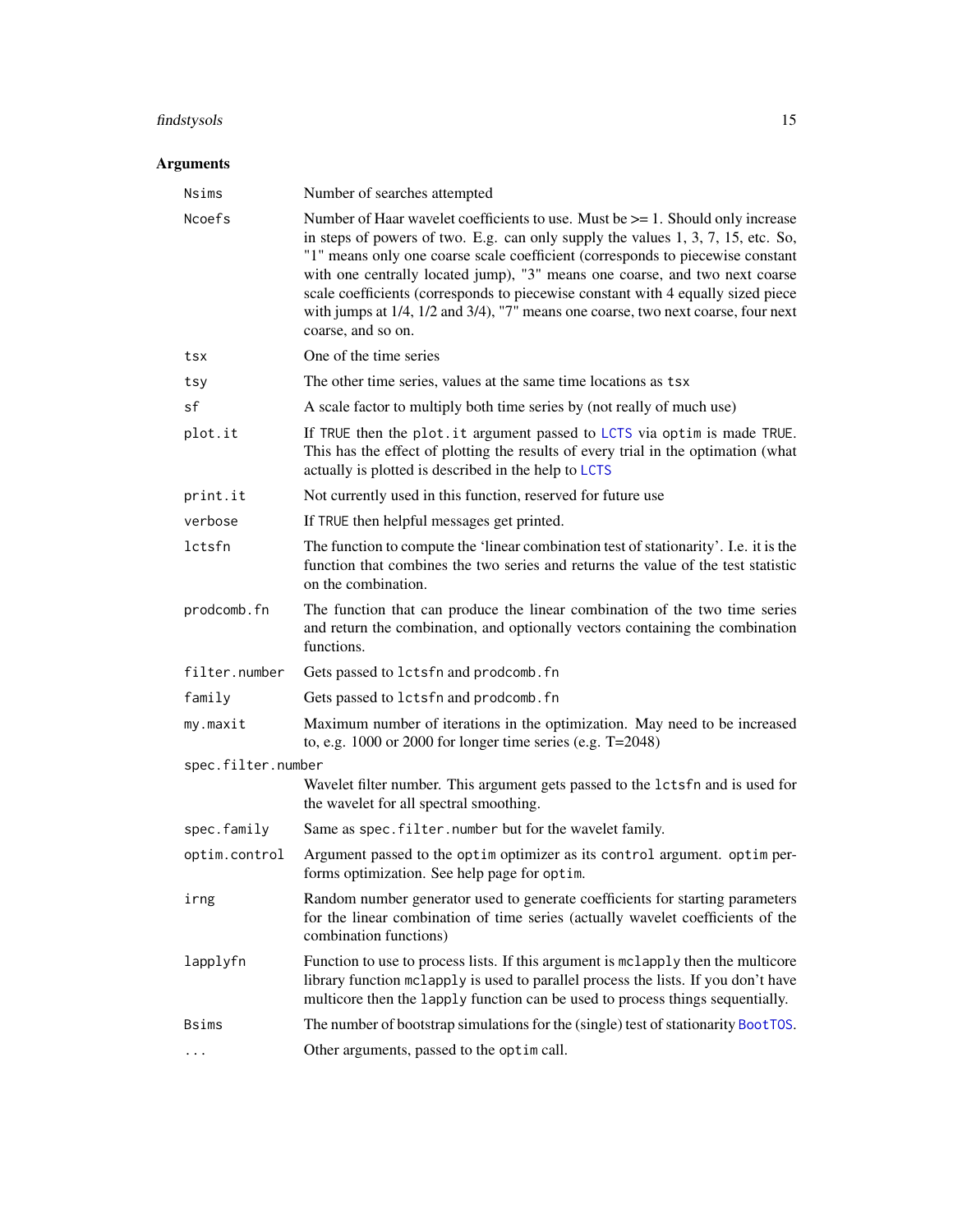#### <span id="page-15-0"></span>Details

The function searches for time-varying linear combinations of two time series, tsa and tsy, such that the combination is stationary (according to the [TOSts](#page-50-1) test statistic).

Each linear combination is parametrised by a coarse scale Haar wavelet decomposition (controlled by Ncoefs). Initially, the Haar wavelet coefficients (up to a fixed finite scale, controlled by Ncoefs) are randomly chosen. These coefficients are converted to functions  $\alpha_t$ ,  $\beta_t$  by the [coeftofn](#page-8-1) function and then a linear combination with the time series is formed out of those and the time series, i.e.  $Z_t = \alpha_t x_t + \beta_t y_t$  The non-stationarity of  $Z_t$  is measured using the [TOSts](#page-50-1) test statistic and this value is minimized over the coarse scale Haar wavelet coefficients.

This optimization procedure is repeated Nsims times. If the lapplyfn is set to mclapply then this function from the multicore package is used to process the lists in parallel.

This function can be called multiple times (e.g. on different processors in a multiprocessor environment. The result sets from different runs can be combined using the [mergexy](#page-28-1) function.

The variance Ncoefs is very important, it controls the complexity of the linear combinations. If it is too big the linear combinations themselves can be extremely oscillatory and stationarity is easy to obtain. Small values of Ncoefs results in piecewise constant functions with fewer jumps.

The Ncoefs value must take the value of  $2^k - 1$ . If this is the case the k is the number of scale levels present in the Haar representation of the combining function  $\alpha_t$ ,  $\beta_t$  (excluding the scaling function coefficient, just the wavelet coefficients from the coarsest scale).

The functions to compute the linear combination and also the test statistic on that combination, and just to compute the combination and return also (optionally) the combination vectors are supplied in lctsfn and prodcomb.fn. By default, these are just the LCTS and prodcomb functions. However, it is possible to recode these to look at operating on combinations that operate on portfolios. I.e. rather than look at linear combinations of log-returns (which if tsx and tsy were) one can look at linear combinations of actual series (ie portfolios) and then look for stationarity of log-returns of the portfolios. These functions will be made available in a later package.

#### Value

An object of class csFSS which is a list with the following components.

| startpar    | A matrix with Nsims rows and 2*Ncoefs columns containing the initial random<br>coefficients of the linear combination functions, one row for each optimization<br>run. The first Ncoefs numbers on each row correspond to the $\alpha_t$ coefficients,<br>the second Ncoefs numbers correspond to the $\beta_t$ coefficients.                                                     |
|-------------|-----------------------------------------------------------------------------------------------------------------------------------------------------------------------------------------------------------------------------------------------------------------------------------------------------------------------------------------------------------------------------------|
| endpar      | Same dimension as startpar except containing the final coefficients obtained<br>after running the optimizer. If, for a particuar run, the optimizer converged and<br>the p-value is less than 0.05 then one can say that this solution represents a valid<br>time-varying linear combination where the combination is stationary (coefficient<br>storage format as for startpar). |
| convergence | A vector of length Nsims. Reports the convergence code from optim for each<br>optimization run. A value of 0 indicates successful convergence.                                                                                                                                                                                                                                    |
| minvar      | A vector of length Nsims. Contains the minimum variance achieved on each<br>run.                                                                                                                                                                                                                                                                                                  |
| pvals       | A vector of length Nsims. Contains the p-values achieved on each run.                                                                                                                                                                                                                                                                                                             |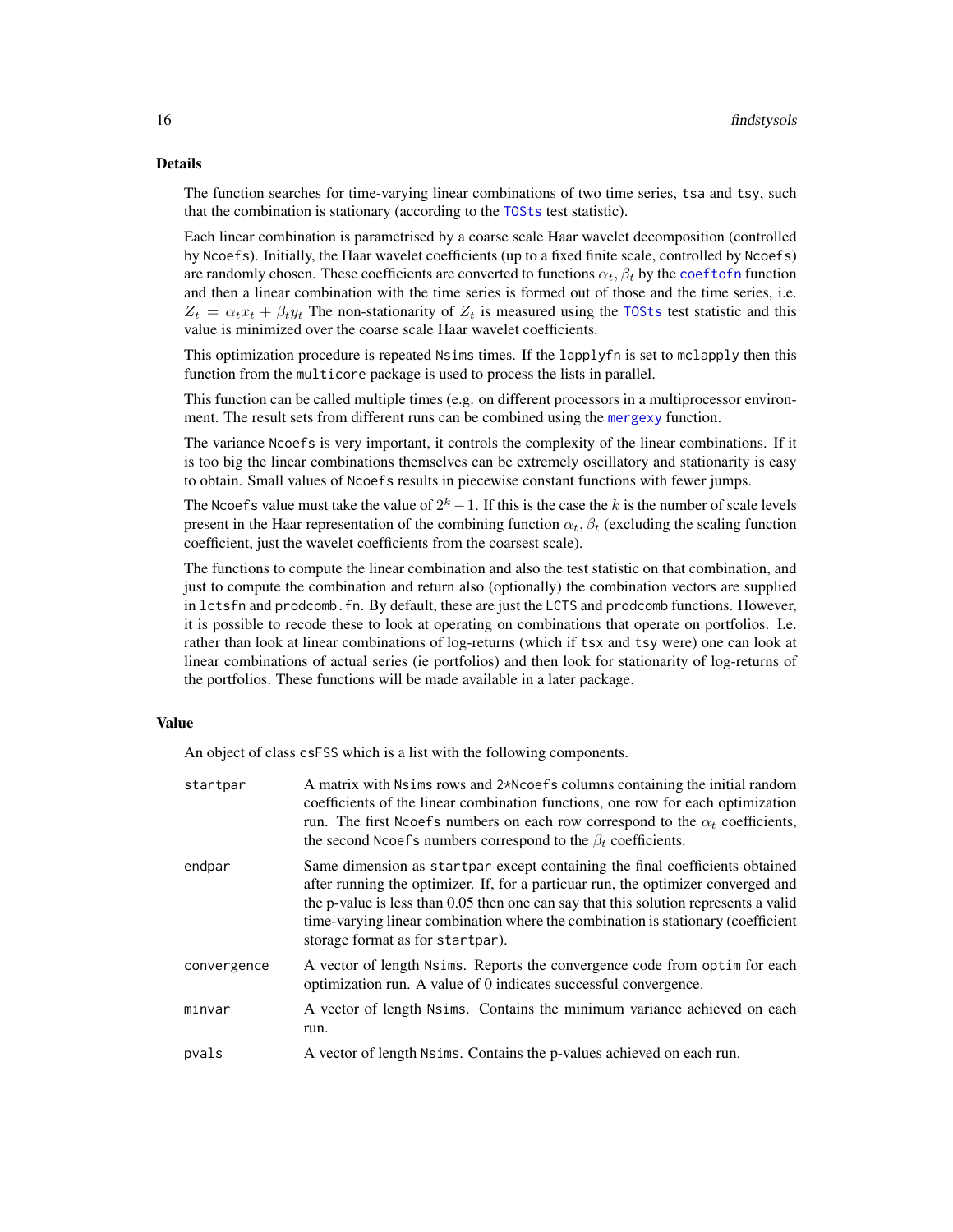#### <span id="page-16-0"></span>findstysols 17

| tsx                | The tsx time series that was supplied to this function |
|--------------------|--------------------------------------------------------|
| tsy                | The tsy time series that was supplied to this function |
| tsxname            | The name of the tsx object that was supplied           |
| tsyname            | The name of the tsy object that was supplied           |
| filter.number      | The filter number that was used                        |
| family             | The wavelet family that was used                       |
| spec.filter.number |                                                        |
|                    | The filter number that was used                        |
| spec.family        | The wavelet family that was used                       |

## Author(s)

Guy Nason

#### References

Cardinali, A. and Nason, Guy P. (2013) Costationarity of Locally Stationary Time Series Using costat. *Journal of Statistical Software*, 55, Issue 1.

Cardinali, A. and Nason, G.P. (2010) Costationarity of locally stationary time series. *J. Time Series Econometrics*, 2, Issue 2, Article 1.

#### See Also

[LCTS](#page-22-1), [BootTOS](#page-4-1),[plotBS](#page-36-1), [prodcomb](#page-42-1), [COEFbothscale](#page-6-1), [LCTSres](#page-24-1), [print.csFSS](#page-39-1), [summary.csFSS](#page-47-1), [plot.csFSS](#page-31-1)

```
#
# Find some stationary solutions with \code{Ncoefs=3}.
#
# Note: this is a toy example
#
tsx1 \le rnorm(32) # A x time series
tsy1 \leftarrow rnorm(32) # A y time series
#
# Find costationary solutions, but only from 2 random starts
#
# Typically, the length of tsx and tsy would be bigger (eg sret, fret are
# other examples you might use). Also, Nsims would be bigger, you need
# to use many random starts to ensure good coverage of the solution
# space, e.g. Nsims=100
#
# Note: the following examples are not run so as to adhere to CRAN
# requirements for package execution timings
#
## Not run: ans <- findstysols(Nsims=3, tsx=tsx1, tsy=tsy1)
#
# Print out a summary of the results
#
```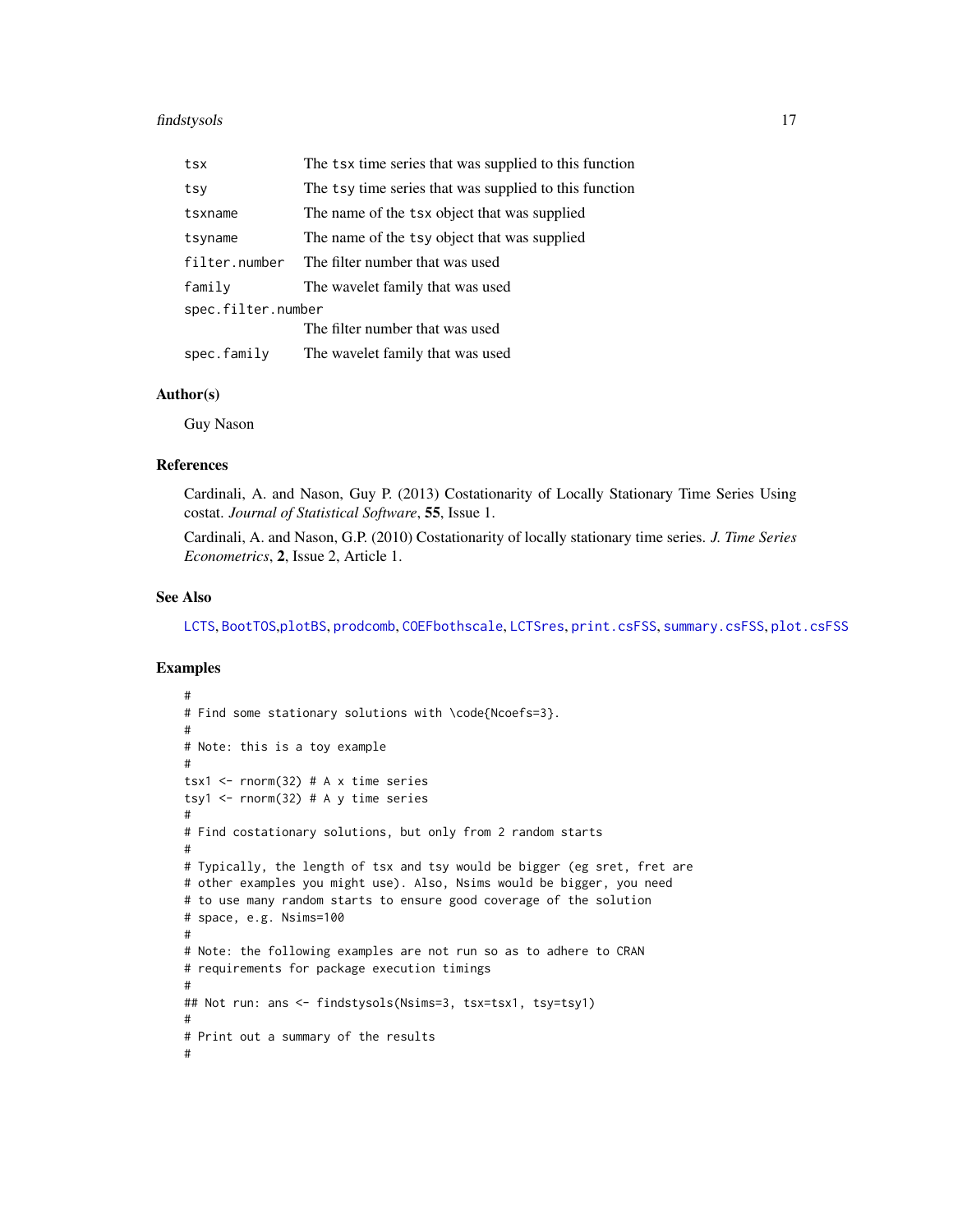```
## Not run: ans
#Class 'csFSS' : Stationary Solutions Object from costat:
# ~~~~~ : List with 13 components with names
# startpar endpar convergence minvar pvals tsx tsy tsxname tsyname
# filter.number family spec.filter.number spec.family
#
#
#summary(.):
#----------
#Name of X time series: tsx1
#Name of Y time series: tsy1
#Length of input series: 32
#There are 3 sets of solutions
#Each solution vector is based on 3 coefficients
#Some solutions did not converge, check convergence component for more information.
#Zero indicates successful convergence, other values mean different things and
#you should consult the help page for `optim' to discover what they mean
#For size level: 0.05
# 0 solutions appear NOT to be stationary
# 3 solutions appear to be stationary
#Range of p-values: ( 0.93 , 0.995 )
#
#Wavelet filter for combinations: 1 DaubExPhase
#Wavelet filter for spectrum: 1 DaubExPhase
#
#______________
#
# Ok. The printout above suggests that some solutions did not converge.
# Which ones?
#
## Not run: ans$convergence
# [1] 0 1 0
#
# The second one did not converge, the others did. Good. The printout
# above also indicates that all the resultant solutions were stationary
# (this is not surprising for this example, as the inputs tsx1 and tsy1
# are stationary, and indeed iid).
#
# Let's see how the solutions compare. For example, let's plot the
# hierarchical cluster analysis of the final solutions (those that
# converged and are stationary)
#
## Not run: plot(ans, ALLplotscale=FALSE)
#
# My cluster shows that solution 1 and 3 are similar. Let's
# view solution 3.
#
## Not run: oldpar <- par(mfrow=c(2,2))
## Not run: plot(ans, solno=3)
## Not run: par(oldpar)
```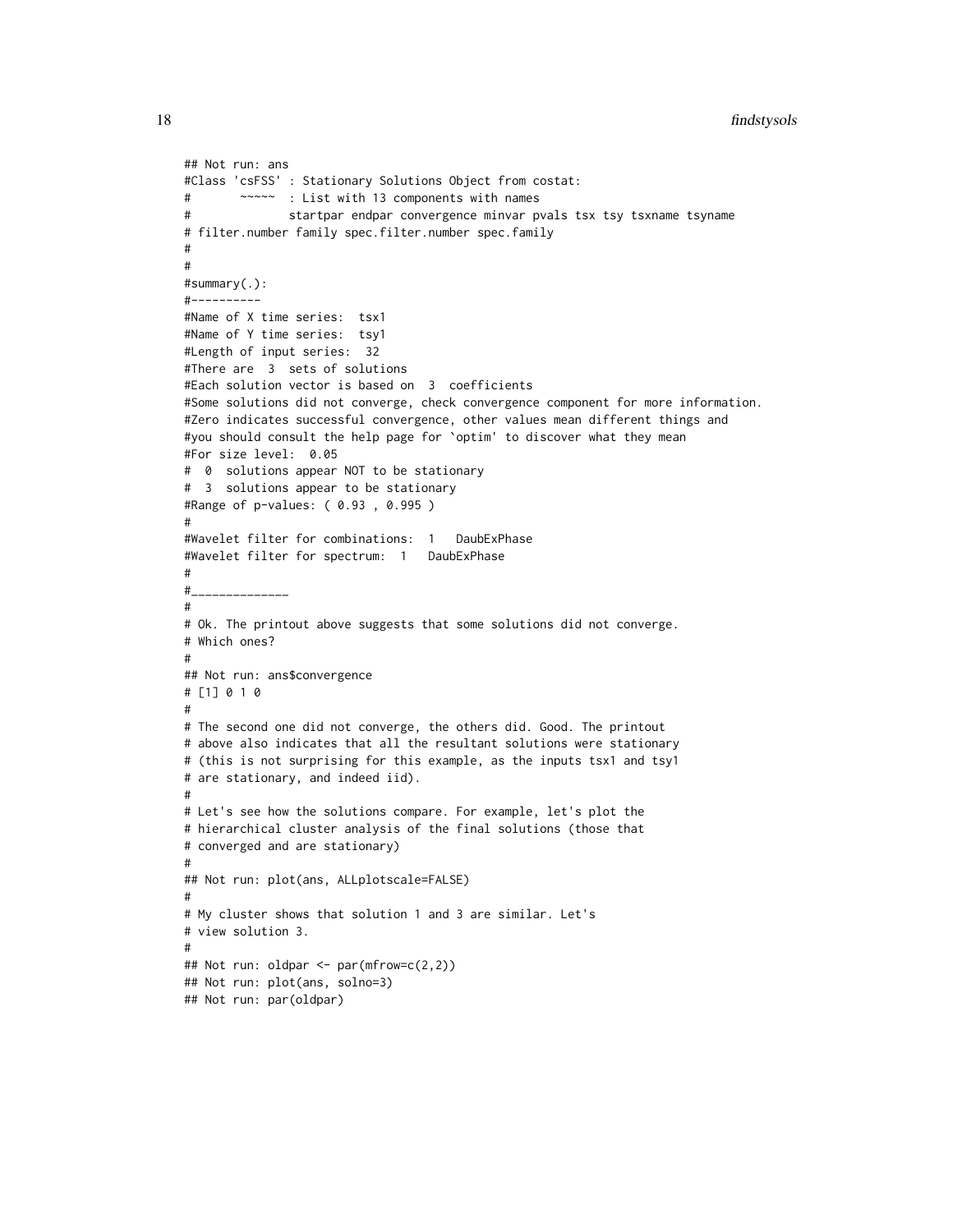<span id="page-18-0"></span>

## Description

Observations 256:767 from the SP500 log-returns series stored in [SP500FTSElr](#page-44-1) dataset.

## Usage

data(fret)

## Format

A vector of 512 observations of the FTSE100 log-returns series

#### Details

Its just more convenient to refer to fret than to SP500FTSElr[256:767,3].

#### Source

Yahoo! Finance

#### References

Cardinali, A. and Nason, Guy P. (2013) Costationarity of Locally Stationary Time Series Using costat. *Journal of Statistical Software*, 55, Issue 1.

Cardinali, A. and Nason, G.P. (2010) Costationarity of locally stationary time series. *J. Time Series Econometrics*, 2, Issue 2, Article 1.

#### Examples

## Not run: ts.plot(fret)

<span id="page-18-1"></span>getpvals *Form a particular linear combination of two time series and assess the combination's stationarity p-value*

## Description

Given two time series, a set of combination coefficients, a function to combine them, this function makes the combination, tests the combination for stationarity, and returns the pvalue. Effectively, returns "how stationary" the combination is.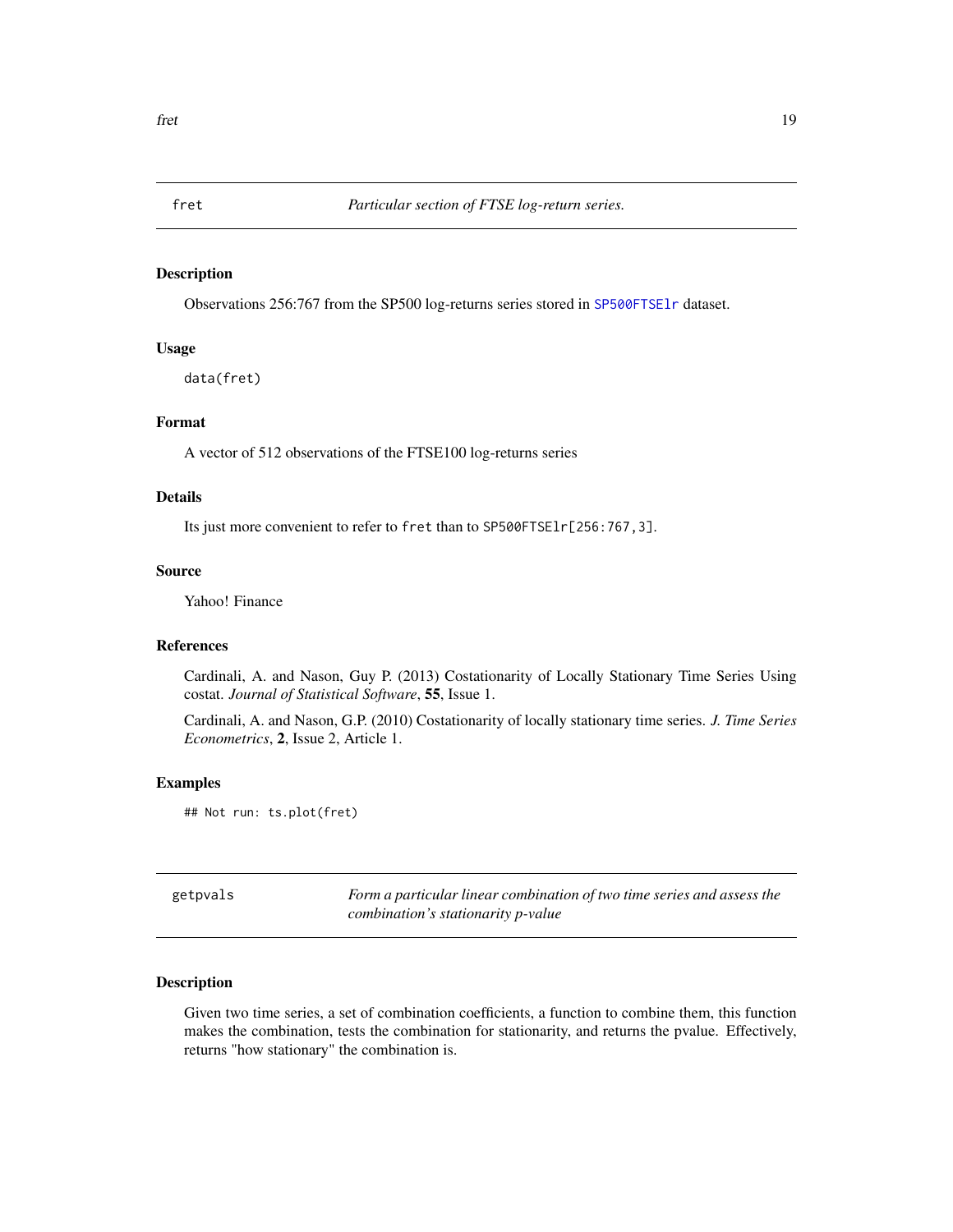## <span id="page-19-0"></span>Usage

```
getpvals(par, prodcomb.fn, tsx, tsy, filter.number,
family=c("DaubExPhase", "DaubLeAsymm"),
verbose, tos = BootTOS, Bsims = 100, lapplyfn = lapply)
```
## Arguments

| par           | The coefficients used to make the combination via the prodcomb. Fn function.                                                                                                           |  |
|---------------|----------------------------------------------------------------------------------------------------------------------------------------------------------------------------------------|--|
| prodcomb.fn   | The function which computes the combination given the two time series and the<br>combination parameters.                                                                               |  |
| tsx           | One of the time series.                                                                                                                                                                |  |
| tsy           | The other time series.                                                                                                                                                                 |  |
| filter.number | Wavelet smoothness to be used in the time series combination.                                                                                                                          |  |
| family        | Wavelet family to be used in the time series combination.                                                                                                                              |  |
| verbose       | Supplied directly to the call to plotes function.                                                                                                                                      |  |
| tos           | The function the computes a test of stationarity                                                                                                                                       |  |
| Bsims         | Number of bootstrap simulations the test uses (if it does)                                                                                                                             |  |
| lapplyfn      | The function used to process lists. Can be the regular lapply. If you have<br>multicore package then can be the mclapply parallel processing to process the<br>bootstraps in parallel. |  |

#### Value

A single number between zero and one indicating the p-value from the hypothesis test of stationarity of the combination.

#### Author(s)

G. P. Nason

## References

Cardinali, A. and Nason, Guy P. (2013) Costationarity of Locally Stationary Time Series Using costat. *Journal of Statistical Software*, 55, Issue 1.

Cardinali, A. and Nason, G.P. (2010) Costationarity of locally stationary time series. *J. Time Series Econometrics*, 2, Issue 2, Article 1.

## See Also

[findstysols](#page-13-1)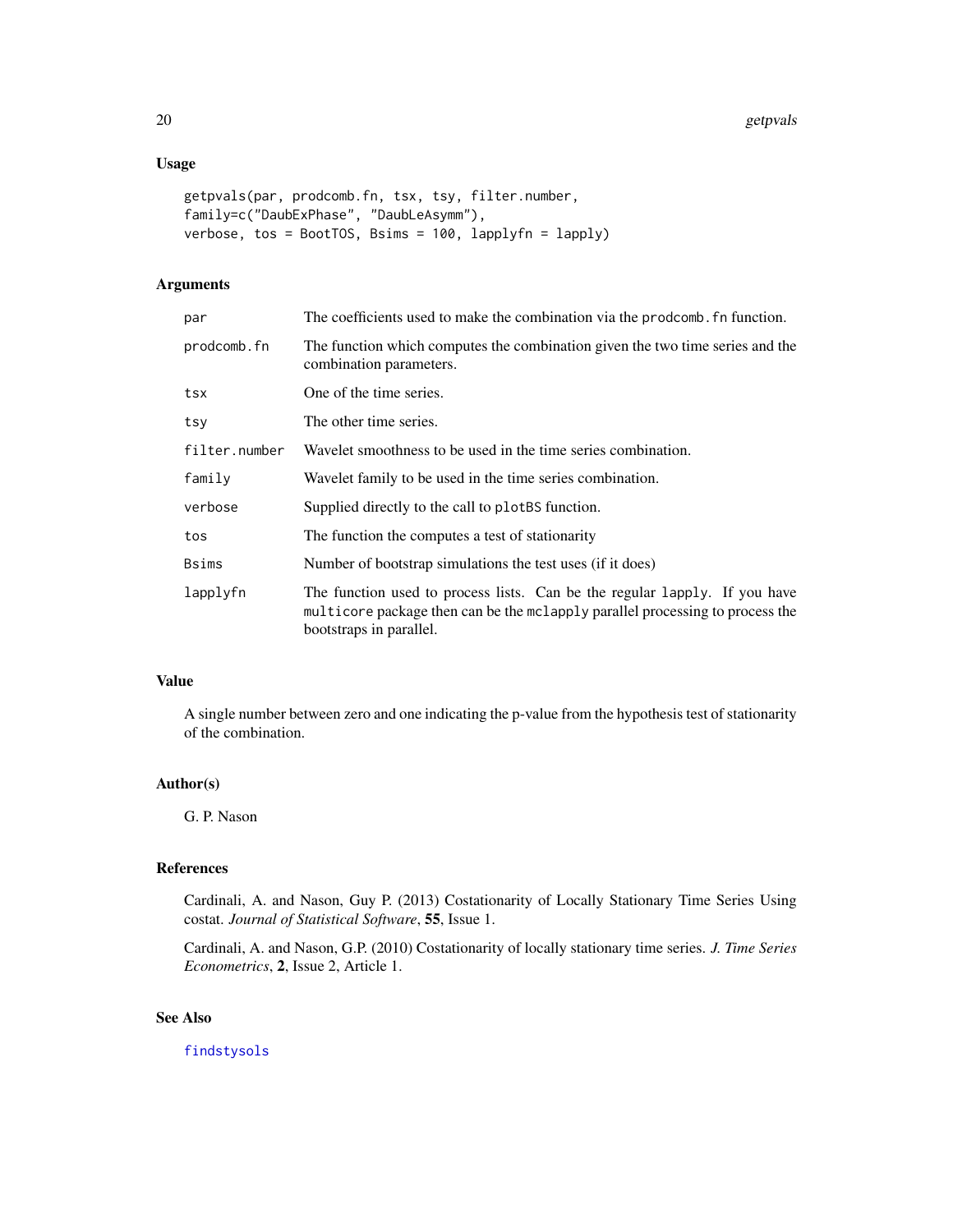<span id="page-20-0"></span> $l$ acv 21

## Examples

```
#
# Generate two toy time series data sets
#
x1 \leftarrow \text{norm}(32)y1 <- rnorm(32)
#
# Generate two toy sets of parameters (for combination)
#
tmp.a < -c(1,-1)tmp.b \leq c(0.5, 0.5)#
# Call the function and find out the degree of stationarity of this
# combination
#
## Not run: ans <- getpvals(c(tmp.a, tmp.b), prodcomb.fn=prodcomb, tsx=x1, tsy=y1,
        filter.number=1, family="DaubExPhase")
## End(Not run)
#
# What is the p-value?
#
## Not run: ans
# [1] 0.53
```
<span id="page-20-1"></span>

lacv *Computes localized (wavelet) autocovariance function*

## Description

Compute the LACV function for a locally stationary wavelet process.

## Usage

```
lacy(x, filter_number = 10,family = c("DaubExPhase", "DaubLeAsymm"), smooth.dev=var,
AutoReflect=TRUE, lag.max=NULL, smooth.RM=0, ...)
```

| X.            | The time series you want to compute the LACV for                                                                                  |
|---------------|-----------------------------------------------------------------------------------------------------------------------------------|
| filter.number | The wavelet that you wish to compute the LACV with respect to                                                                     |
| family        | The wavelet family                                                                                                                |
| smooth.dev    | The deviance used in smoothing if running mean smoothing is not used, ie in<br>the call to ewspec.                                |
| AutoReflect   | If TRUE then the spectrum is computed on a boundary-corrected series, over-<br>coming the lack of periodicity in the time series. |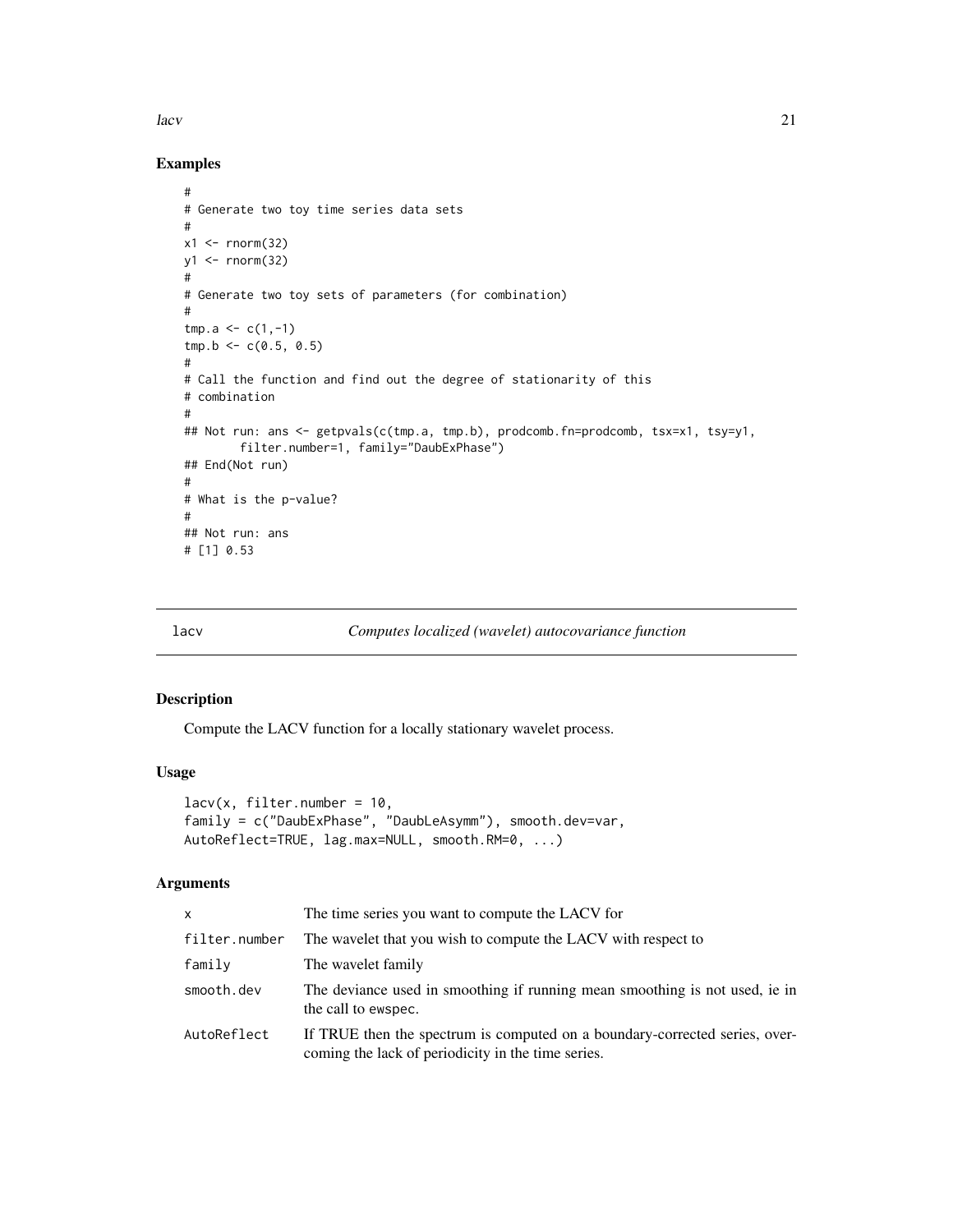<span id="page-21-0"></span>

| lag.max   | The maximum lag that the function computes. If this option is NULL then the<br>largest possible will be computed and used                                                                              |
|-----------|--------------------------------------------------------------------------------------------------------------------------------------------------------------------------------------------------------|
| smooth.RM | If this is zero then regular wavelet smoothing of the periodogram will be used.<br>If not zero then running mean smoothing of the periodogram will be used with<br>a bandwidth given by this argument. |
| $\ddotsc$ | Additional arguments to the spectrum computation contained within                                                                                                                                      |

## Details

A locally stationary wavelet process is a particular kind of non-stationary time series constructed out of wavelet atoms, with a time-varying spectrum (slowly varying). This kind of model is useful for time series whose spectral properties change over time.

The time-varying spectrum can be computed from within the WaveThresh library by the ewspec function. However, just as in the classical stationary case, where the spectrum and autocovariance are a Fourier transform pair, the paper Nason, von Sachs, Kroisandt (2000) [NvSK2000] shows that the evolutionary wavelet spectrum is paired to a localized autocovariance function using a waveletlike transform. This is expressed in formula (14) of the NvSK2000 paper.

This function computes the localized autocovariance by first computing the estimate of the evolutionary spectrum, and then directly transforming it using formula (14) via the autocorrelation wavelet transform.

#### Value

An object of class lacv. This is a list with the following components: lacv which is a matrix that contains the localized autocovariance. If the original time series was of length T, then the number of rows of the returned matrix is also T, one row for each time point. The columns of the array correspond to the lag. The number of columns, 2K+1, depends both on the length of the time series and also the order of the wavelet (smoother wavelets return lacv matrices with larger number of lags). Lag 0 is always the centre column, with negative lags from -K to -1 are the leftmost columns, lags from 1 to K are the rightmost columns; lacr: a matrix, with the same dimensions as lacv but containing the local autocorrelations; date: the date this function was executed.

#### Author(s)

Guy Nason

#### References

Cardinali, A. and Nason, Guy P. (2013) Costationarity of Locally Stationary Time Series Using costat. *Journal of Statistical Software*, 55, Issue 1.

Cardinali, A. and Nason, G.P. (2010) Costationarity of locally stationary time series. *J. Time Series Econometrics*, 2, Issue 2, Article 1.

Nason, G.P., von Sachs, R. and Kroisandt, G. (2000) Wavelet processes and adaptive estimation of the evolutionary wavelet spectrum. *J. R. Statist. Soc. B*, 62, 271-292.

#### See Also

ewspec, [print.lacv](#page-41-1), [plot.lacv](#page-34-1), [summary.lacv](#page-49-1)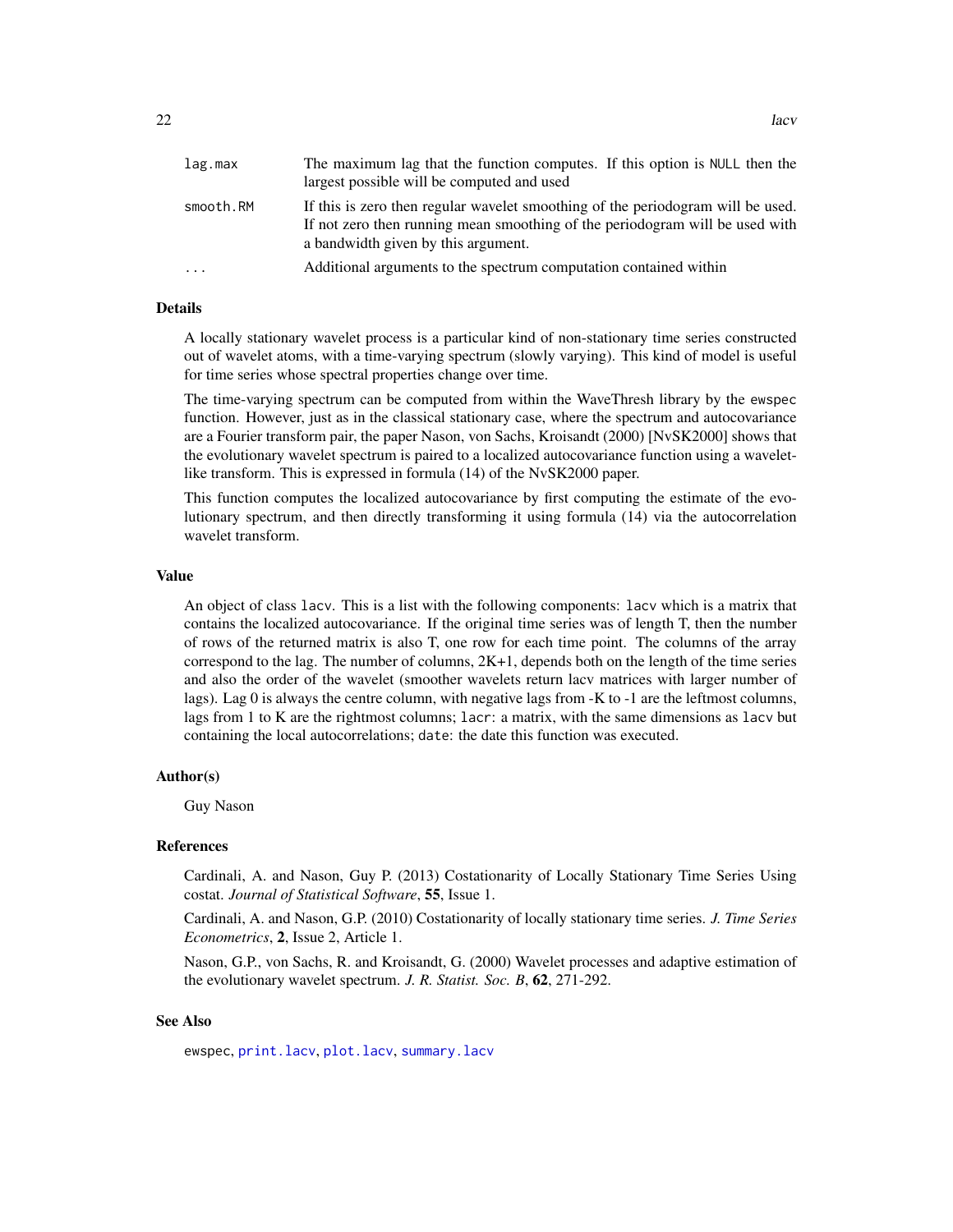## <span id="page-22-0"></span> $LCTS$  23

## Examples

```
#
# Generate an AR(1) time series
#
vsim <- arima.sim(model=list(ar=0.8), n=1024)
#
# Compute the ACF of this stationary series
#
vsim.acf <- acf(vsim, plot=FALSE)
#
# Compute the localized autocovariance. We'll use
# a reasonably smooth wavelet.
#
vsim.lacv <- lacv(vsim, filter.number=4, lag.max=30)
#
# Now plot the time-varying autocorrelations, only the first 5 lags
#
## Not run: plot(vsim.lacv, lags=0:5)
#
# Now plot the localized autocorrelation at time t=100, a plot similar
# to the usual R acf plot.
#
## Not run: plot(vsim.lacv, type="acf", the.time=100)
```
#### <span id="page-22-1"></span>LCTS *Computes a Linear Combination Test Statistics*

#### Description

Given a particular linear combination, specified in terms of coefficients, cfs, this functions forms the linear combination of two time series, tsx, tsy and returns the result of a stationarity test statistic on the combination.

#### Usage

```
LCTS(cfs, tsx, tsy, filter.number = 1,
family = c("DaubExPhase", "DaubLeAsymm"), plot.it = FALSE,
        spec.filter.number = 1,
spec.family = c("DaubExPhase", "DaubLeAsymm"))
```

| cfs | Coefficients describing the linear combination vectors. The first half correspond<br>to the first vector (alpha) the second half to the beta vector. Hence this vector<br>must have an even length, and each half has a length a power of two minus one. |
|-----|----------------------------------------------------------------------------------------------------------------------------------------------------------------------------------------------------------------------------------------------------------|
| tsx | The x time series                                                                                                                                                                                                                                        |
| tsy | The y time series                                                                                                                                                                                                                                        |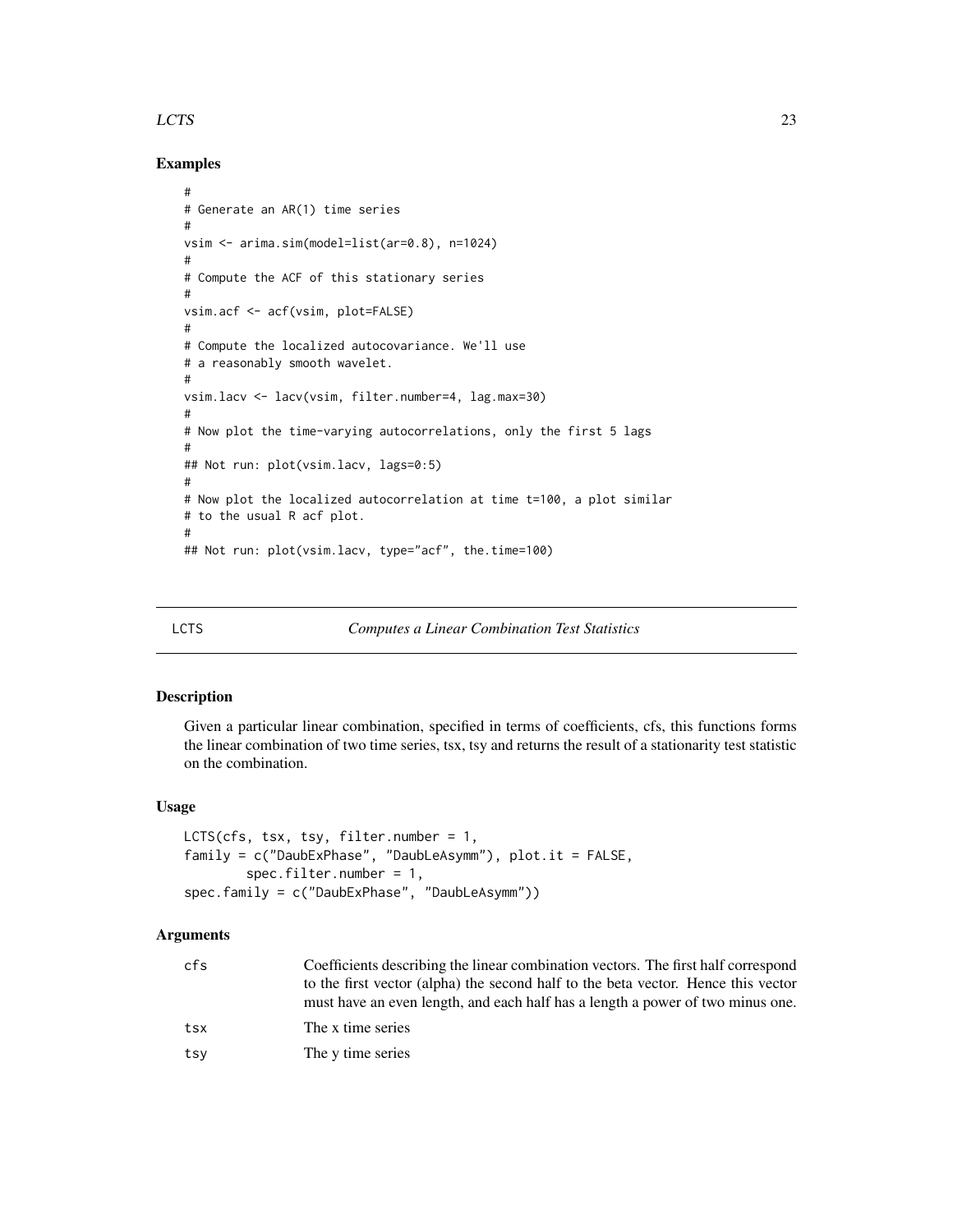<span id="page-23-0"></span>

| filter.number      | This function turns the coefficients into a linear combination function (e.g. al-<br>pha). This argument specifies the filter number of the inverse wavelet transform<br>that turns coefficients into a lc function. |
|--------------------|----------------------------------------------------------------------------------------------------------------------------------------------------------------------------------------------------------------------|
| family             | Same as filter number but for the wavelet family                                                                                                                                                                     |
| plot.it            | If TRUE then various things are plotted: both of the linear combination vec-<br>tors/time series, the combined time series and its EWS estimate                                                                      |
| spec.filter.number |                                                                                                                                                                                                                      |
|                    | The wavelet filter used to compute the EWS estimate                                                                                                                                                                  |
| spec.family        | The wavelet family used to compute the EWS estimate                                                                                                                                                                  |

## Details

This function forms a time-varying linear combination of two times series to form a third time series. Then a 'stationarity test' test statistic is applied to the third time series to compute how stationary (or non-stationary it is). This function is called by [findstysols](#page-13-1) and actually does the work of forming the lc of two time series and gauging the stationarity

## Value

A single number which is the value of the test of stationarity for the combined time series. This is the result of [TOSts](#page-50-1) but normalized for the squared coefficient norm

#### Author(s)

Guy Nason

## References

Cardinali, A. and Nason, Guy P. (2013) Costationarity of Locally Stationary Time Series Using costat. *Journal of Statistical Software*, 55, Issue 1.

Cardinali, A. and Nason, G.P. (2010) Costationarity of locally stationary time series. *J. Time Series Econometrics*, 2, Issue 2, Article 1.

## See Also

[findstysols](#page-13-1), [TOSts](#page-50-1), [coeftofn](#page-8-1)

```
#
# Apply this function to random combination coefficients.
#
# The combination coefficients: comprised of two vectors each of length 3
# Note that 3 = 2^2 - 1, vectors need to be of length a power two minus 1
#
# sret, fret are two time series in the package
#
data(sret)
data(fret)
```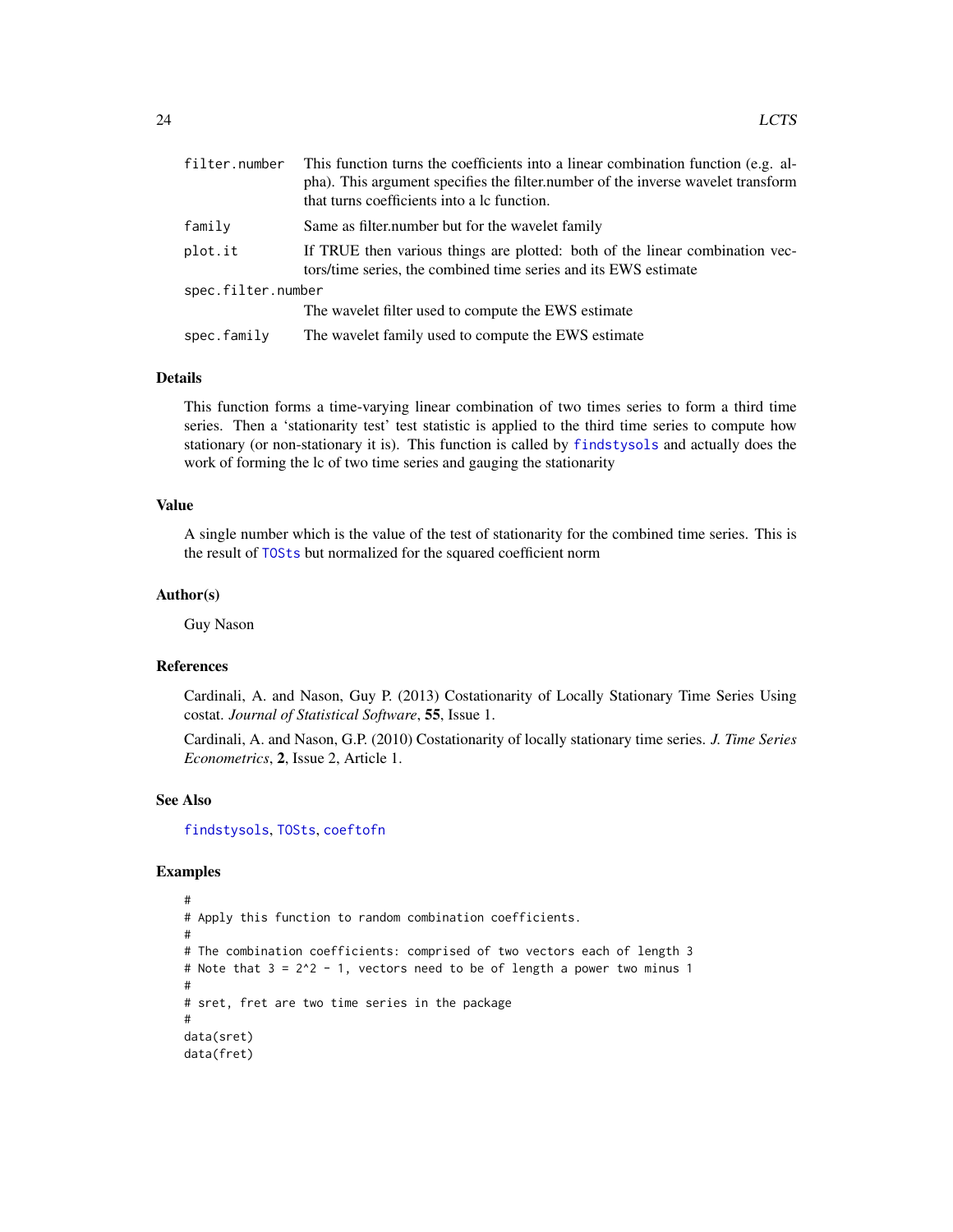#### <span id="page-24-0"></span>**LCTSres** 25

```
LCTS( c(rnorm(3), rnorm(3)), sret, fret)
#[1] 1.571728e-13
#
# The value of the test statistic is 1.57e-13
```
<span id="page-24-1"></span>LCTSres *Plots solutions that are identified by findstysols*

## Description

Plots lots of useful information concerning solutions identified using findstysols. It only plots those where the optimizer converged. Can additionally return the time-varying linear combination associated with any solution if plots are turned off.

## Usage

```
LCTSres(res, tsx, tsy, inc = 0, solno = 1:nrow(res$endpar), filter.number = 1,
  family = c("DaubExPhase", "DaubLeAsymm"), plot.it = FALSE,
  spec.filter.number = 1,
  spec.family = c("DaubExPhase", "DaubLeAsymm"), plotcoef = FALSE,
  sameplot = TRUE, norm = FALSE, plotstystat = FALSE,
  plotsolinfo = TRUE, onlyacfs = FALSE,
  \text{a}cfdatatrans = I, xlab = "Time", ...)
```

| res                | Solution set returned by findstysols                                                                                                                                                                                                                                                                                                                                                                                                                                                                                      |  |
|--------------------|---------------------------------------------------------------------------------------------------------------------------------------------------------------------------------------------------------------------------------------------------------------------------------------------------------------------------------------------------------------------------------------------------------------------------------------------------------------------------------------------------------------------------|--|
| tsx                | The x time series                                                                                                                                                                                                                                                                                                                                                                                                                                                                                                         |  |
| tsy                | The y time series                                                                                                                                                                                                                                                                                                                                                                                                                                                                                                         |  |
| inc                | Adds an increment to the x-axis values.                                                                                                                                                                                                                                                                                                                                                                                                                                                                                   |  |
| solno              | Which solution number to look at. This can be a vector of solution numbers.<br>The default is to look at all solutions (which can be a lot, depending on how<br>many you've got)                                                                                                                                                                                                                                                                                                                                          |  |
| filter.number      | The wavelet filter number to use in reconstructing the linear combination func-<br>tion                                                                                                                                                                                                                                                                                                                                                                                                                                   |  |
| family             | The wavelet family to use in reconstructing the linear combination function.                                                                                                                                                                                                                                                                                                                                                                                                                                              |  |
| plot.it            | Currently unused in this function                                                                                                                                                                                                                                                                                                                                                                                                                                                                                         |  |
| spec.filter.number |                                                                                                                                                                                                                                                                                                                                                                                                                                                                                                                           |  |
|                    | This function computes the linear combination time series and also then com-<br>putes its EWS. The wavelet (spec.filter.number is the filter number of this<br>wavelet) used to compute the EWS can be different to the one used to compute<br>the linear combination, as the latter is only a means to an end - e.g. in principle,<br>other basis functions could be use in the linear combination. Also the spectrum<br>computed is only used to assess its constancy, so could be a locally stationary<br>Fourier one. |  |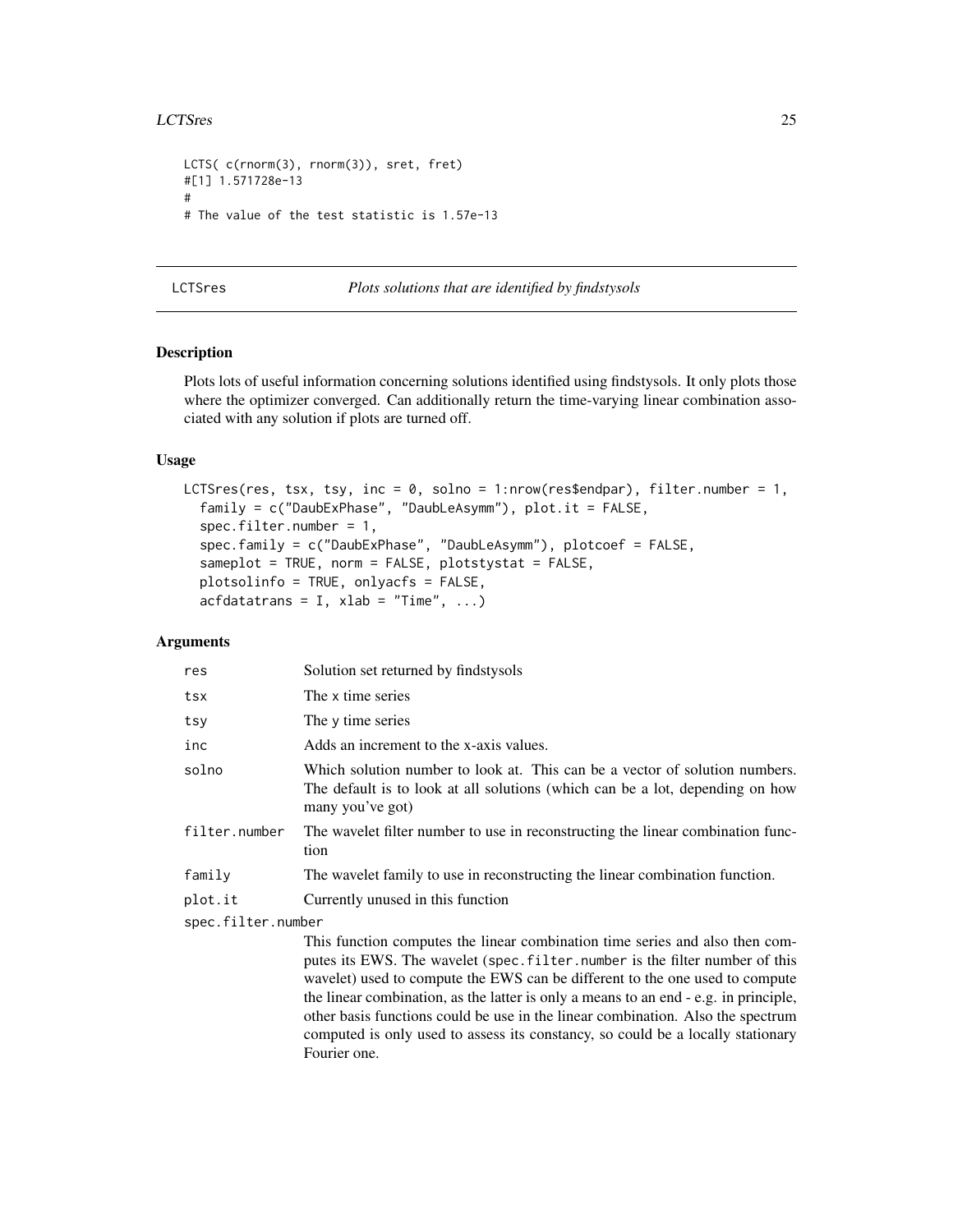<span id="page-25-0"></span>

| spec.family  | The family of the wavelet used to compute the spectrum                                                                                                                                                                                                                                                                                                                                                                                                                          |
|--------------|---------------------------------------------------------------------------------------------------------------------------------------------------------------------------------------------------------------------------------------------------------------------------------------------------------------------------------------------------------------------------------------------------------------------------------------------------------------------------------|
| plotcoef     | If TRUE then only the linear combination functions are plotted. If FALSE then<br>a (set of potentially multiple) composite plot(s) are produced. These composite<br>plots are what are usually most useful.                                                                                                                                                                                                                                                                     |
| sameplot     | If TRUE then the linear combination functions are plotted on the same plot.                                                                                                                                                                                                                                                                                                                                                                                                     |
| norm         | If TRUE then the linear combination functions are normalized before plotting<br>if sameplot is TRUE. This is so as to be able to compare the patterns in each<br>function without regard to their overall size.                                                                                                                                                                                                                                                                 |
| plotstystat  | If TRUE (and if plotcoef=FALSE) this option causes the function to plot statis-<br>tics associated with the stationary solution, $Z_t$ . The acf and partial acf are always<br>plotted. The time series plot of $Z_t$ and its spectrum are optionally plotted too if<br>onlyacfs=FALSE.                                                                                                                                                                                         |
| plotsolinfo  | If TRUE (and if plotsolinfo=FALSE) this option plots the $\alpha_t$ linear combina-<br>tion function, the $\beta_t$ one (ie both of them), the stationary linear combination $Z_t$ ,<br>and an estimate of the EWS of $Z_t$ computed using the spec. filter. number<br>and spec. family wavelet. The variance associated with $Z_t$ (the minimizing<br>variance from the optimizer in findstysols and the p-value associated with<br>the solution are displayed as plot titles. |
| onlyacfs     | Only plot the two acfs if plotstystat=TRUE                                                                                                                                                                                                                                                                                                                                                                                                                                      |
| acfdatatrans | A function (e.g. log) to transform the series before taking and displaying the<br>acf functions.                                                                                                                                                                                                                                                                                                                                                                                |
| xlab         | An x label for the time series plots, and spectral plots                                                                                                                                                                                                                                                                                                                                                                                                                        |
| $\cdots$     | Extra arguments for the acf plots.                                                                                                                                                                                                                                                                                                                                                                                                                                              |

## Details

The function [findstysols](#page-13-1) takes two time series and attempts to find time-varying linear combinations of the two that are stationary. If one is found, we call it  $Z_t$ . However, [findstysols](#page-13-1) works by numerical optimization, typically from random starts, and, generally, there is no unique stationary solution.

This function takes the results obtained by [findstysols](#page-13-1) in an object called res and then for a set of solutions already identifed by the user, and supplied to this function via solno, this function takes each identified solution in turn and produces a set of plots.

Determining which solutions are interesting is another problem. The [COEFbothscale](#page-6-1) is a useful function which can analyze all solution sets simultaneously and, usually, arrange them into groups which are mutually similar. Then representative members from each group can be further analyzed by LCTSres.

Probably the most useful set of options is plotcoef=FALSE and to issue a par $(mfrow=c(2,2))$ command prior to running LCTSres. This produces the plots, four to a page, and enables interesting features to be compared from plot to plot.

The plotcoef=FALSE option causes four plots to be produced (on the same page if mfrow is set as the previous paragraph suggests). The first two are the (potentially) time-varying linear combination functions, the next is the stationary linear combination,  $Z_t$ , itself and the final plot is an estimate of the  $Z_t$ 's evolutionary wavelet spectrum. The titles of the latter two plots display the process variance of  $Z_t$  (the global unconditional variance, because  $Z_t$  is assumed to be stationary) and the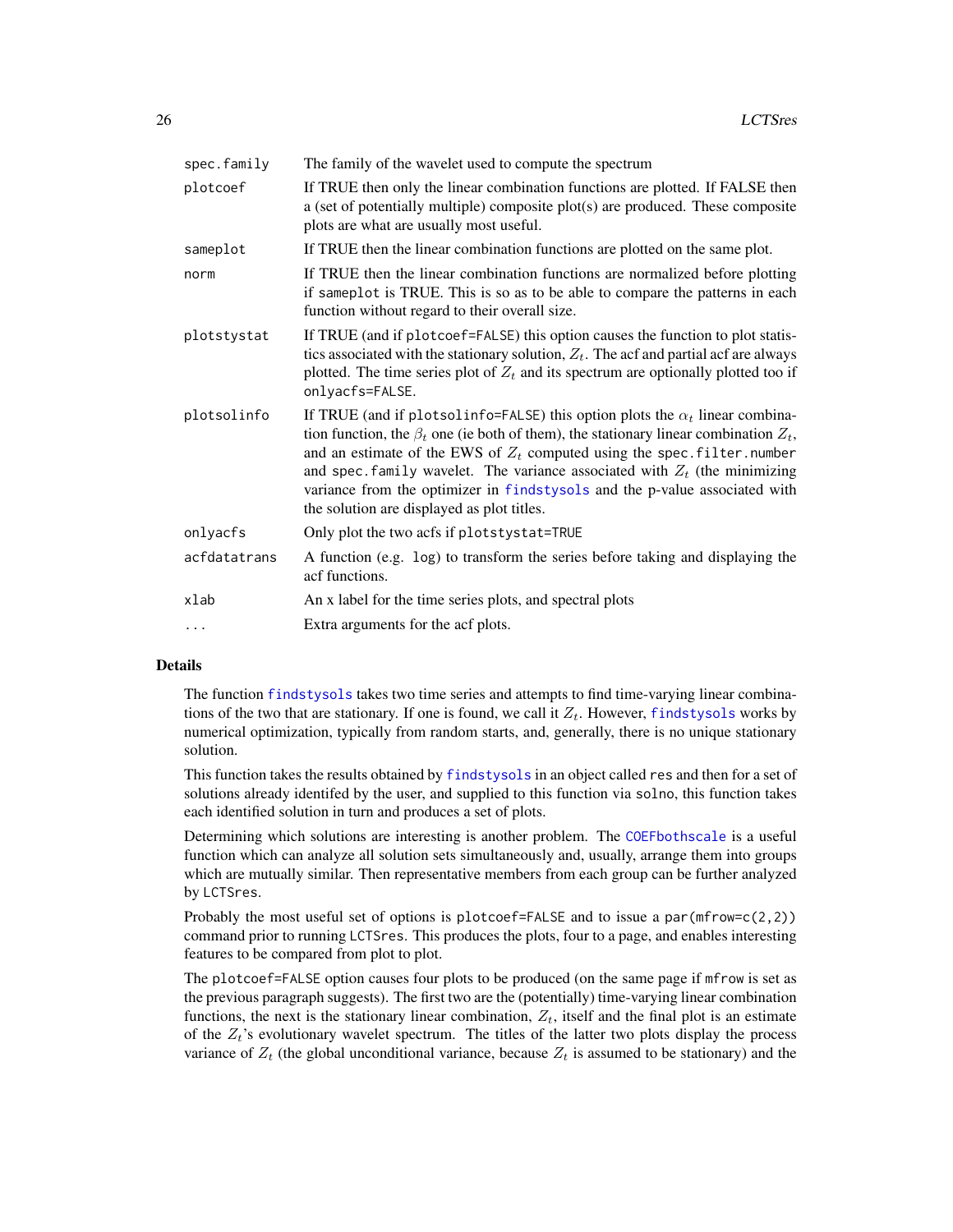#### <span id="page-26-0"></span>localvar 27

p-value associated the the hypothesis test of stationarity of  $Z_t$ . The spectral estimate show exhibit near constancy because of the stationarity (as assessed by hypothesis test) of  $Z_t$ .

If plotstystat=TRUE then further plots are produced of the results of various classical time series analyses of  $Z_t$ . If onlyacfs=TRUE then only the acf and partial acf of  $Z_t$  are plotted, otherwise  $Z_t$ and its classical spectrum are also plotted (remember,  $Z_t$ , has tested to be stationary and so these classical methods are valid).

If more than one solution is to be plotted, then the scan() function is employed to pause the plots between plots.

#### Value

The stationary solution,  $Z_t$ , associated with the last solution to be plotted is returned. Of course, if there is only one solution to be plotted then it is the only possibility. Hence, if all the plot arguments are FALSE then no plots are produced and the stationary linear combination of the (last) solution number is returned.

#### Author(s)

Guy Nason

## References

Cardinali, A. and Nason, Guy P. (2013) Costationarity of Locally Stationary Time Series Using costat. *Journal of Statistical Software*, 55, Issue 1.

Cardinali, A. and Nason, G.P. (2010) Costationarity of locally stationary time series. *J. Time Series Econometrics*, 2, Issue 2, Article 1.

#### See Also

#### [findstysols](#page-13-1)

## Examples

#

```
# See examples in findstysols (the plot method for the results of
```

```
# findstysols make use of LCTSres)
```
localvar *Compute the time-localized (unconditional) variance for a time series*

#### **Description**

Compute the time localized variance from an evolutionary wavelet spectrum of a time series

#### Usage

localvar(spec)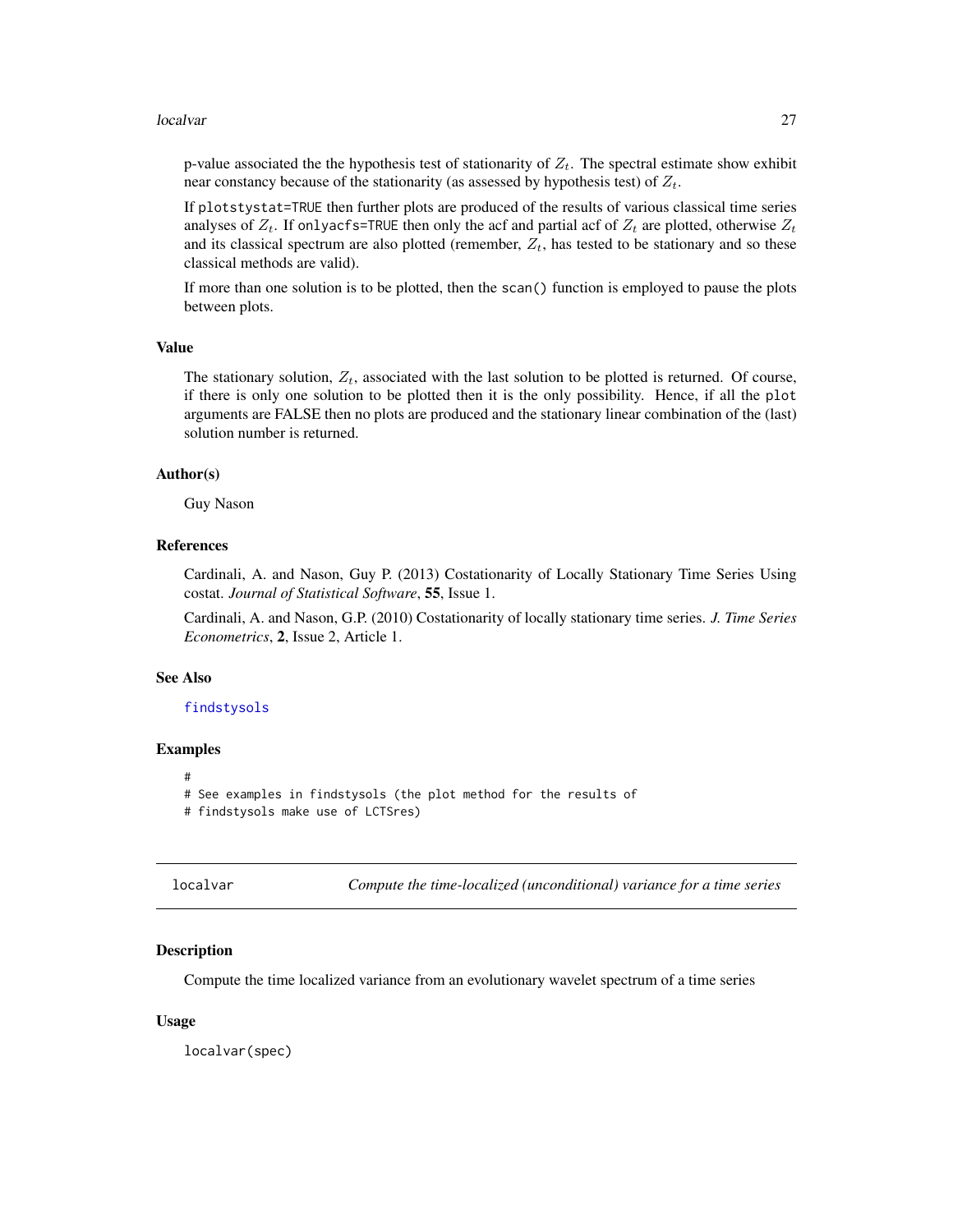#### Arguments

spec An evolutionary wavelet spectrum, such as that computed by ewspec in WaveThresh.

#### Details

One can compute the local variance of a time series by first computing its evolutionary wavelet spectrum, e.g., by using ewspec, and then applying localvar on the S component of that returned by ewspec.

## Value

A vector representing the local variance estimate at successive times.

## Author(s)

Guy Nason

#### References

Cardinali, A. and Nason, Guy P. (2013) Costationarity of Locally Stationary Time Series Using costat. *Journal of Statistical Software*, 55, Issue 1.

Cardinali, A. and Nason, G.P. (2010) Costationarity of locally stationary time series. *J. Time Series Econometrics*, 2, Issue 2, Article 1.

## See Also

ewspec

```
#
# Let's look at a iid standard normal sequence, variance should be 1, always
# for all times.
#
zsim < rnorm(64)
#
# Note, in the following I use var as the method of deviance estimation,
# as described in the help there it can be more accurate when transformations
# are not used.
#
z.ews <- ewspec(zsim, smooth.dev=var)$S
#
# Compute the local variance
#
z.lv <- localvar(z.ews)
#
# Plot the local variance against time
#
## Not run: ts.plot(z.lv)
#
# Should be around 1. Note, the vertical scale of the plot might be
```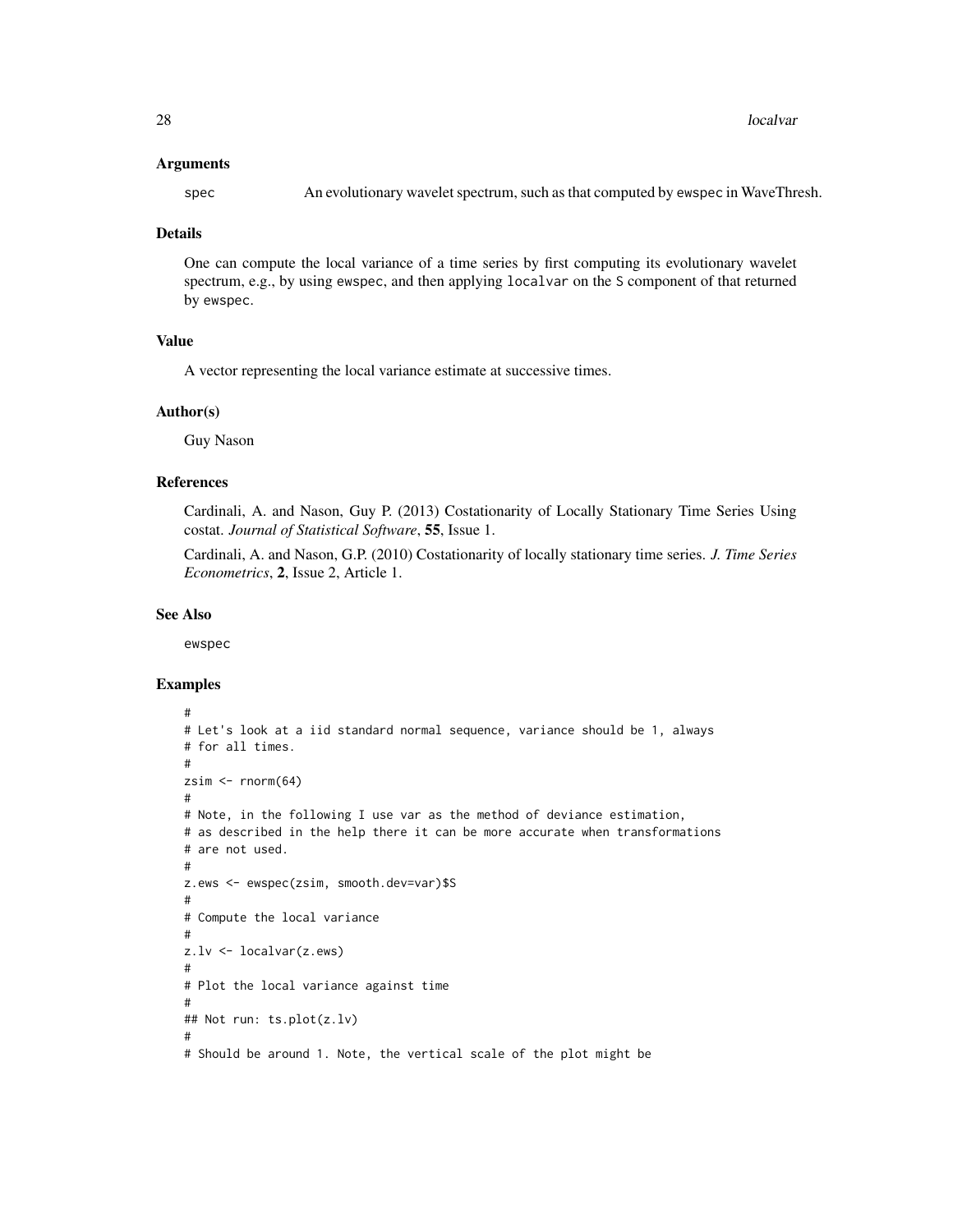#### <span id="page-28-0"></span>mergexy 29

# deceptive, as R plots expand the function to the maximum available # space. If you look again it should be quite close to 1 (e.g. on the # example I am looking at now the variance is within +/- 0.15 of 1. # # However, it might not be close to 1 because the sample size is quite small, # only 64, so repeat the above analysis with a larger sample size, e.g. 1024. #

<span id="page-28-1"></span>mergexy *Concatenate a set of solution results into one set*

## **Description**

Merges several sets of optimization results from multiple calls to [findstysols](#page-13-1) into a single object for further analysis

#### Usage

mergexy(...)

#### Arguments

... An unspecified number of arguments of class csFSS. (usually a set of objects containing a set of optimization solutions, such as that returned by [findstysols](#page-13-1))

#### Details

The return object from an invocation of the [findstysols](#page-13-1) is a list containing a number of interesting components containing information about the starting parameters, the (hopefully optimal) ending parameters, convergence status, minimum variance achieved and p-value associated with the final test of stationarity after an optimization.

It is possible to ask [findstysols](#page-13-1) to execute multiple optimization runs in the same function, by choice of the Nsims parameter. However, for truly large runs, it can be convenient to run multiple copies of [findstysols](#page-13-1), for example on multiple processors simultaneously (a coarse grained parallelism).

In particular, for large time series, it can be useful to run [findstysols](#page-13-1) for **one** optimization run (as running more than one for a very large series can cause the software to fail as R can run out of memory. Actually, for very very large series even one optmization run can fail for memory reasons).

In this way multiple optimization runs can be executed with each one producing its own set of results. This function (mergexy) takes a list of object names of all of the results, and merges the results into one object as if a single call to [findstysols](#page-13-1) had been executed. Such a single set of results can then be passed on to further analysis routines, such as [COEFbothscale](#page-6-1) or [LCTSres](#page-24-1).

## Value

A set of optimization solutions in the same format as those returned by [findstysols](#page-13-1)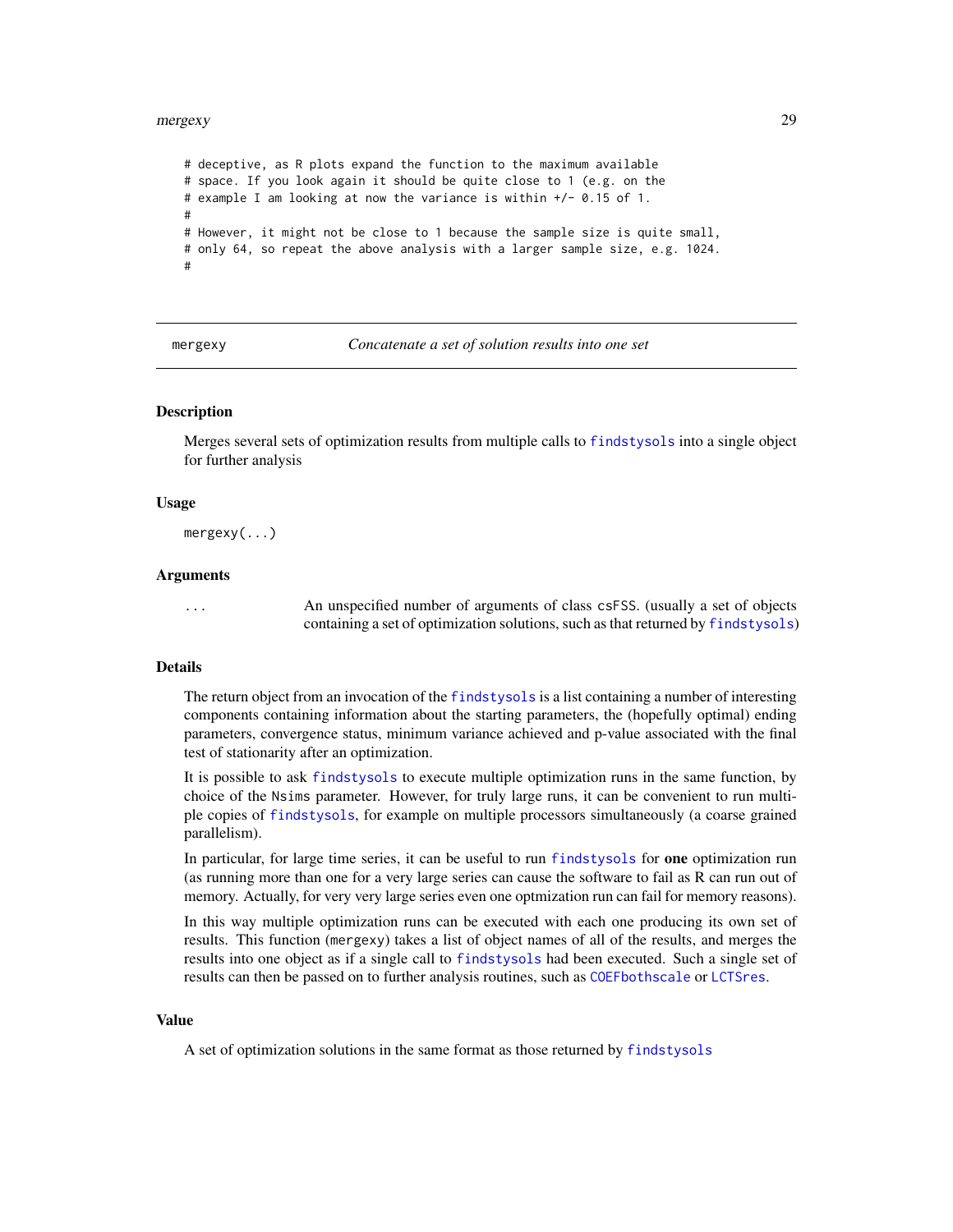#### <span id="page-29-0"></span>Author(s)

Guy Nason

#### References

Cardinali, A. and Nason, Guy P. (2013) Costationarity of Locally Stationary Time Series Using costat. *Journal of Statistical Software*, 55, Issue 1.

Cardinali, A. and Nason, G.P. (2010) Costationarity of locally stationary time series. *J. Time Series Econometrics*, 2, Issue 2, Article 1.

## See Also

[findstysols](#page-13-1), [LCTSres](#page-24-1), [COEFbothscale](#page-6-1)

## Examples

```
#
# Generate two dummy time series
#
x1 \leftarrow \text{norm}(32)y1 <- rnorm(32)
#
# Run two optimizations
#
## Not run: solnset1 <- findstysols(Nsims=1, tsx=x1, tsy=y1)
## Not run: solnset2 <- findstysols(Nsims=1, tsx=x1, tsy=y1)
#
# Merge them
#
## Not run: solnset <- mergexy(solnset1, solnset2)
```
plot.BootTOS *Plots results of a Bootstrap Test of Stationarity*

#### Description

Produces Bootstrap simulation result as a histogram with a vertical line indicating the test statistic computed on the actual data.

#### Usage

## S3 method for class 'BootTOS'  $plot(x, \ldots)$ 

| x        | The object you wish to get a plot on. |
|----------|---------------------------------------|
| $\cdots$ | Other arguments to plot.              |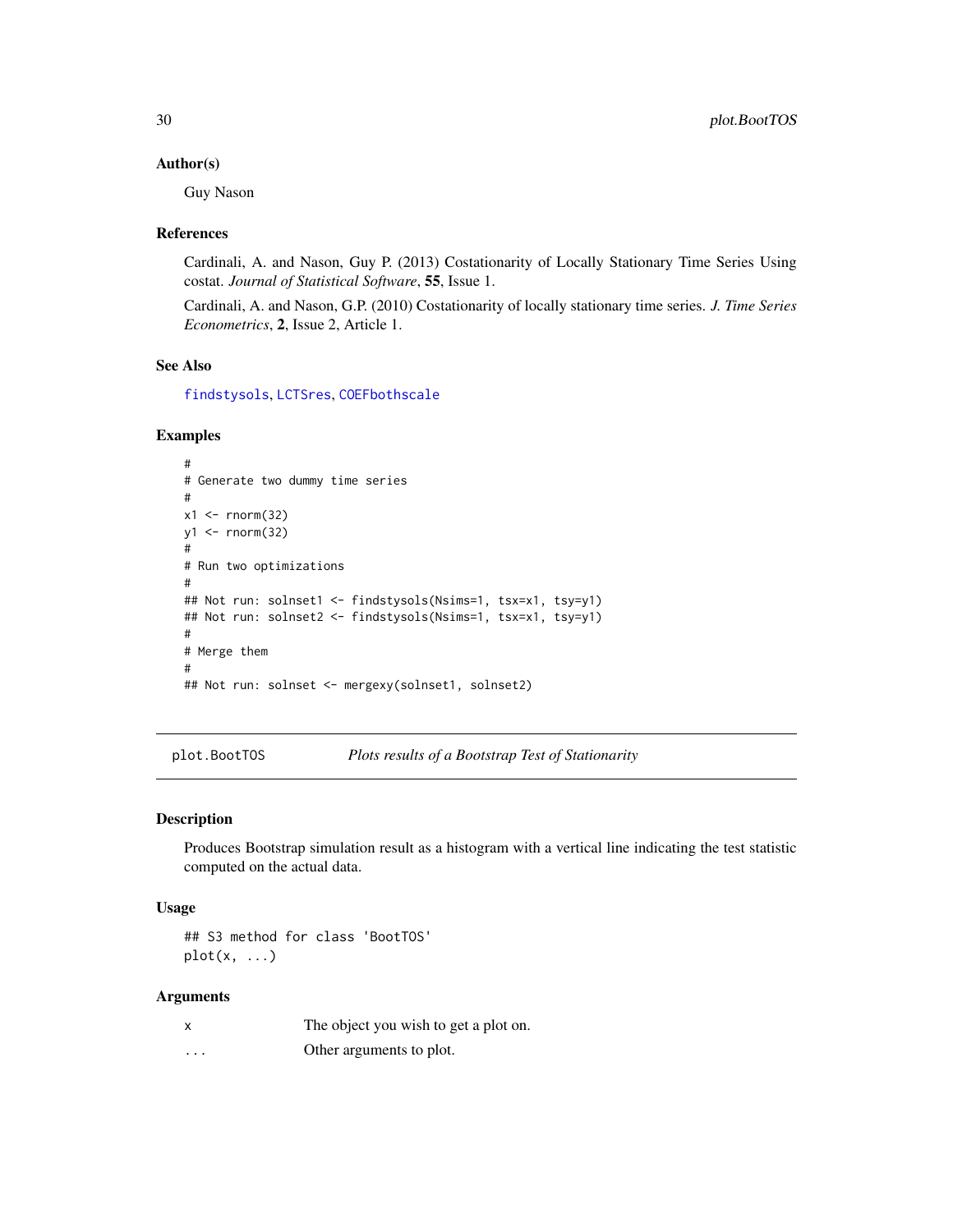## <span id="page-30-0"></span>plot.csBiFunction 31

## Details

Produces a histogram of all the bootstrap statistics and the test statistic computed on the true data. Also produces a vertical line indicating the position of the true statistic.

## Value

None.

## Author(s)

G.P. Nason

## References

Cardinali, A. and Nason, Guy P. (2013) Costationarity of Locally Stationary Time Series Using costat. *Journal of Statistical Software*, 55, Issue 1. Cardinali, A. and Nason, G.P. (2010) Costationarity of locally stationary time series. *J. Time Series Econometrics*, 2, Issue 2, Article 1.

#### See Also

[BootTOS](#page-4-1)

## Examples

```
#
v \le rnorm(512)
## Not run: v.BootTOS <- BootTOS(v)
## Not run: plot(v.BootTOS)
```
<span id="page-30-1"></span>plot.csBiFunction *Plot a* csBiFunction *object*

#### Description

A csBiFunction object contains representations of two functions. This function plots the two functions superimposed.

#### Usage

```
## S3 method for class 'csBiFunction'
plot(x, \ldots)
```

| x        | An object of class csBiFunction |
|----------|---------------------------------|
| $\cdots$ | Other arguments to plot call    |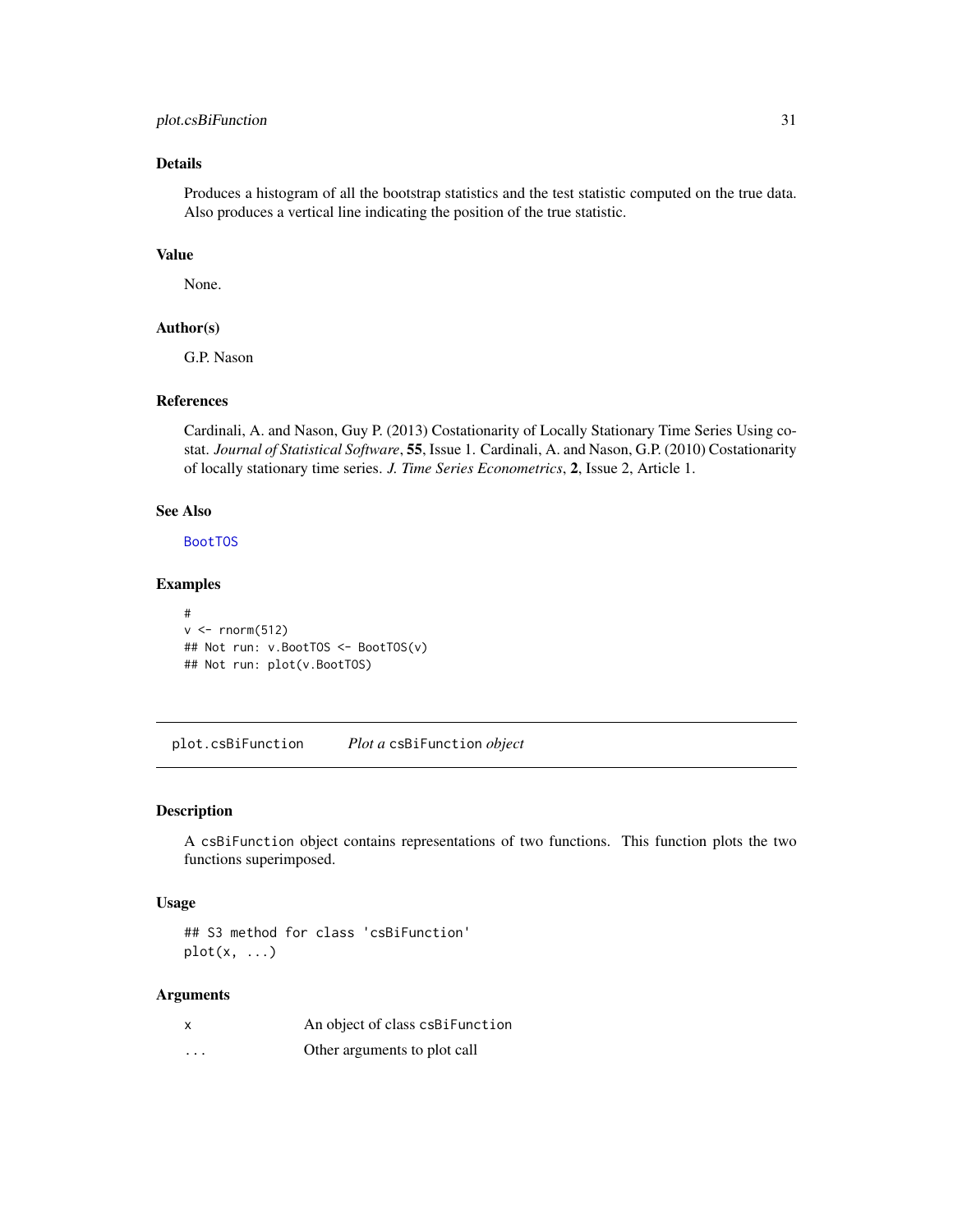## Value

None

## Author(s)

G.P. Nason

## References

Cardinali, A. and Nason, Guy P. (2013) Costationarity of Locally Stationary Time Series Using costat. *Journal of Statistical Software*, 55, Issue 1.

Cardinali, A. and Nason, G.P. (2010) Costationarity of locally stationary time series. *J. Time Series Econometrics*, 2, Issue 2, Article 1.

## See Also

[coeftofn](#page-8-1), [print.csBiFunction](#page-38-1), [summary.csBiFunction](#page-46-1)

## Examples

```
## Not run: plot(coeftofn(c(1,-1), c(0.5, 0.5)))
```
<span id="page-31-1"></span>

plot.csFSS *Plot a* csFSS *object.*

## Description

Produces two types of plot from the information in a csFSS object, such as that returned by [findstysols](#page-13-1).

## Usage

```
## S3 method for class 'csFSS'
plot(x, solno = NULL, ALLplotclust = TRUE, ALLplotscale = TRUE, sollabels=TRUE,
    SNinc = 0, \ldots)
```

| X            | The csFSS object you wish to produce plots for.                                                                                                                                                                        |
|--------------|------------------------------------------------------------------------------------------------------------------------------------------------------------------------------------------------------------------------|
| solno        | If missing then the plot produces plots that show information on all solutions<br>at once, first in a scatter plot, then in a dendrogram. If provided then the plot<br>produces information on that specific solution. |
| ALLplotclust | If TRUE then the dendrogram is plotted, if FALSE it is not.                                                                                                                                                            |
| ALLplotscale | If TRUE then the two-dimensional scaling solution is plotted. If FALSE, it is<br>not.                                                                                                                                  |

<span id="page-31-0"></span>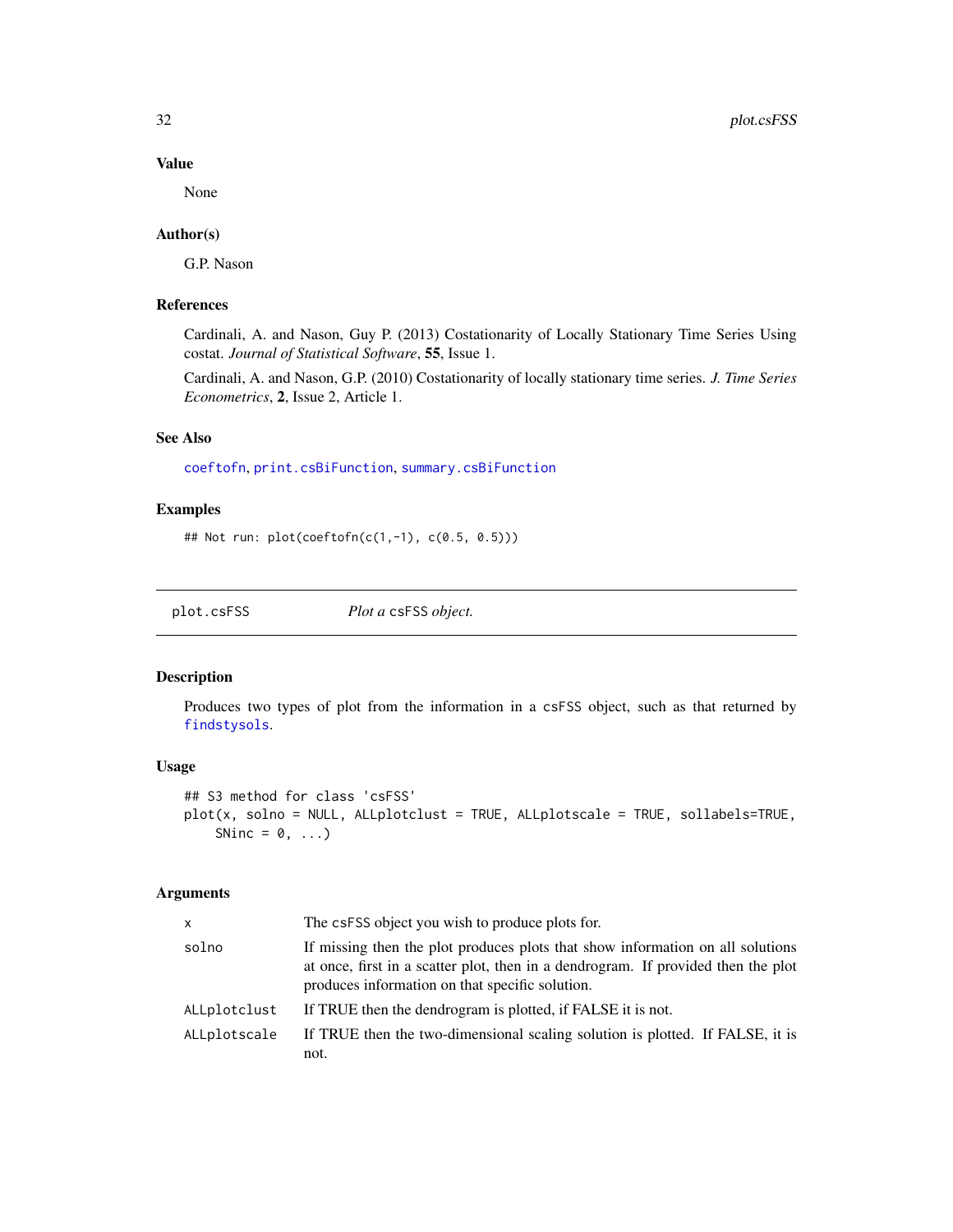#### <span id="page-32-0"></span>plot.csFSS 33

| sollabels               | If TRUE then solution numbers are plotted on the scaling plot, if produced.                                                                           |
|-------------------------|-------------------------------------------------------------------------------------------------------------------------------------------------------|
| SNinc                   | An argument passed to the LCTS res function if called. When plotting add an<br>increment on where to start looking at the time series/solutions from. |
| $\cdot$ $\cdot$ $\cdot$ | Other arguments passed to plot.                                                                                                                       |

## Details

This function can produce either a scatterplot, which indicates the two-dimensional scaling picture of the optimization solution sets, or a dendrogram showing putative clustering of solutions. In both cases it is a plot considering ALL solutions at once. These plots are delegated to the [plot.csFSSgr](#page-33-1) function.

If the argument solno is provided then plots are produced which show information on a single solution. This plot is delegated to the [LCTSres](#page-24-1) function.

#### Value

None.

## Author(s)

G.P.Nason

## References

Cardinali, A. and Nason, Guy P. (2013) Costationarity of Locally Stationary Time Series Using costat. *Journal of Statistical Software*, 55, Issue 1.

Cardinali, A. and Nason, G.P. (2010) Costationarity of locally stationary time series. *J. Time Series Econometrics*, 2, Issue 2, Article 1.

## See Also

[findstysols](#page-13-1), [LCTSres](#page-24-1), [plot.csFSSgr](#page-33-1), [print.csFSS](#page-39-1), [summary.csFSS](#page-47-1)

```
#
# Create dummy data
#
x1 \leftarrow \text{norm}(32)y1 \leftarrow \text{norm}(32)#
# Find stationary combinations
# Note: we don't run this example in installation/package formation as
# it takes a long time. However, this precise command IS run in
# the help to findstysols
#
## Not run: ans <- findstysols(Nsims=100, tsx=x1, tsy=y1)
#
# Produce dendrogram
#
```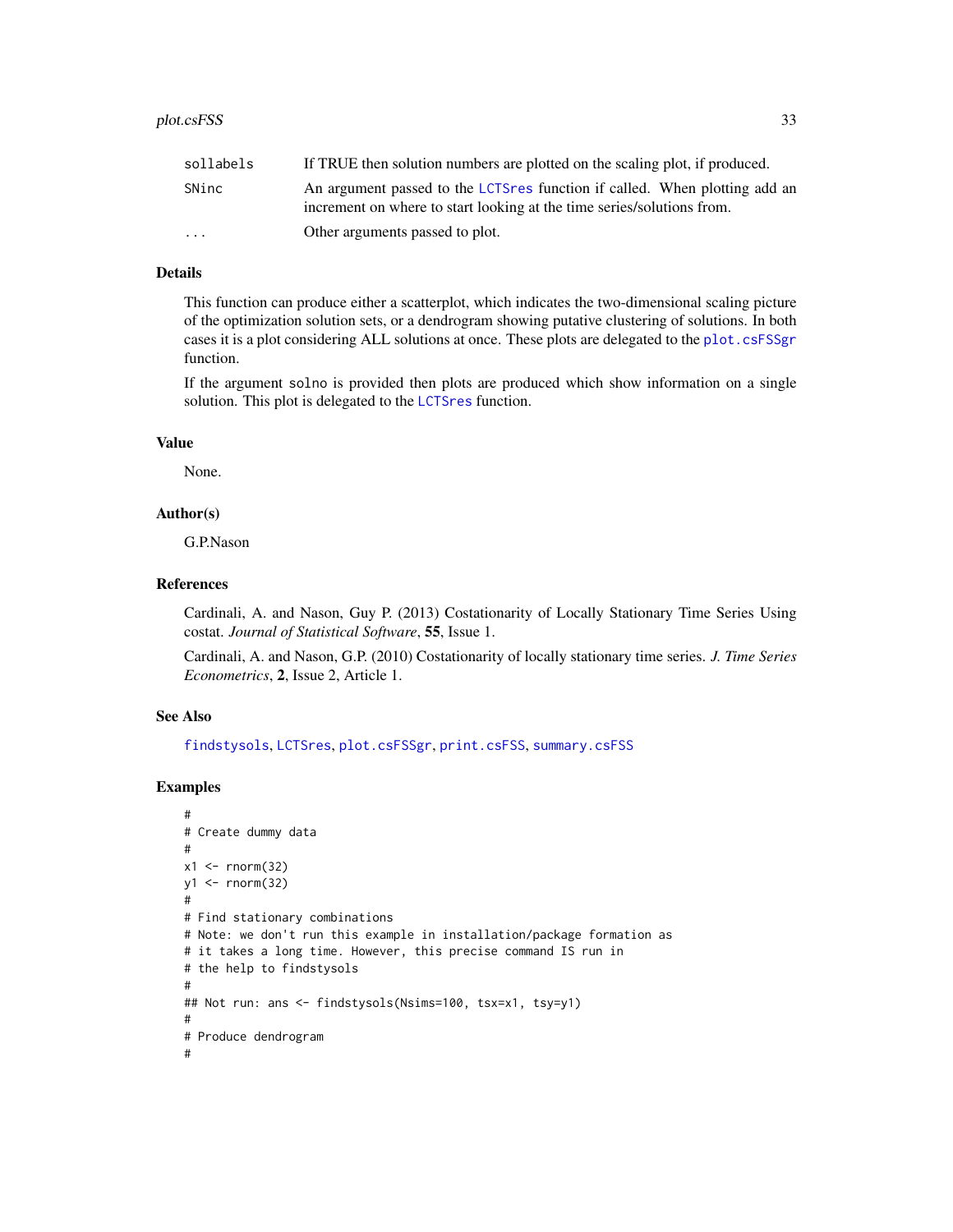## <span id="page-33-0"></span>34 plot.csFSSgr

```
## Not run: plot(ans)
#
# Produce four pictures relating to solution 3 (can also do
# par(mfrow=c(2,2)) to make a nice 4 plot on one page.)
#
## Not run: plot(ans, solno=3)
#solno is 3
#3
#1:
```
<span id="page-33-1"></span>

plot.csFSSgr *Produce plots from a* csFSSgr *object.*

## Description

A csFSS object contains a set of solutions obtained from a series of optimizations. Each solution corresponds to a time-varying linear combination of two time series (or rather the wavelet coefficients of such combinations) where the combination has found to be stationary and the optimizer that got there converged. Often one wishes to interrogate the results, such as seeing how the solutions cluster, or what their low-dimensional scaling solution projection looks like, such analyses are produced by the [COEFbothscale](#page-6-1) function and the whole plot is marshalled by the [plot.csFSS](#page-31-1) function.

## Usage

## S3 method for class 'csFSSgr'  $plot(x, plotclust = TRUE, plotscale = TRUE, solidablels = FALSE, ...)$ 

## Arguments

| $\mathbf{x}$ | The csFSSgr object to be plotted.                                           |
|--------------|-----------------------------------------------------------------------------|
| plotclust    | If TRUE then the dendrogram clustering is plotted, if FALSE it is not.      |
| plotscale    | If TRUE then the scaling solution picture is plotted, if FALSE it is not.   |
| sollabels    | If TRUE then solution numbers are plotted on the scaling plot, if produced. |
| $\cdots$     | Other arguments to plot.                                                    |

#### Value

None.

#### Author(s)

G.P. Nason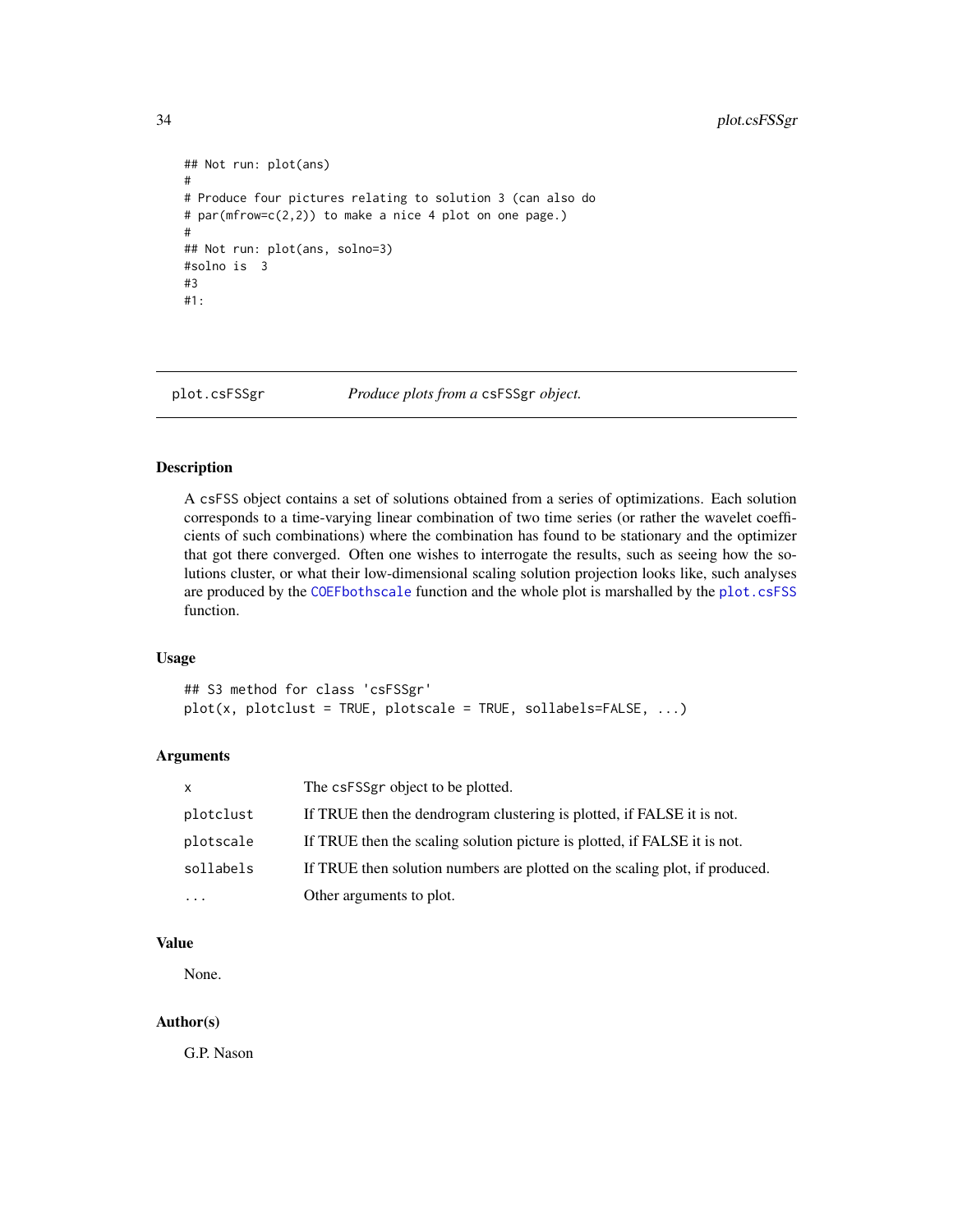#### <span id="page-34-0"></span>plot.lacv 35

## References

Cardinali, A. and Nason, Guy P. (2013) Costationarity of Locally Stationary Time Series Using costat. *Journal of Statistical Software*, 55, Issue 1.

Cardinali, A. and Nason, G.P. (2010) Costationarity of locally stationary time series. *J. Time Series Econometrics*, 2, Issue 2, Article 1.

## See Also

[plot.csFSS](#page-31-1)

#### Examples

```
#
# This function is a helper function for plot.csFSS so see the example there.
#
```
<span id="page-34-1"></span>

plot.lacv *Plot localized autocovariance (lacv) object.*

## Description

Produces various ways of looking at a localized autocovariance (lacv) object.

## Usage

```
## S3 method for class 'lacv'
plot(x, plotcor = TRUE, type = "line",lags = 0:\min(\text{as.integer}(10 \times \log 10(\text{nrow}(x\text{slacy}))), \text{ncol}(x\text{slacy}) - 1),tcex = 1, lcol = 1, llty = 1, the.time = NULL, ...)
```

| X       | The localized autocovariance object you want to plot (lacv)                                                                                                                                                                                                              |
|---------|--------------------------------------------------------------------------------------------------------------------------------------------------------------------------------------------------------------------------------------------------------------------------|
| plotcor | If TRUE then plot autocorrelations, otherwise plot autocovariances.                                                                                                                                                                                                      |
| type    | The lacy objects are fairly complex and so there are different ways you can plot<br>them. The types are line, persp or acf, see the details for description. Note<br>that the line plot only works with correlations currently.                                          |
| lags    | The lags that you wish included in the plot. The default is all the lags from 0<br>up to the maximum that is used in the R acf plot                                                                                                                                      |
| tcex    | In the line plot lines are plotted that indicate the time-varying correlation. Each<br>lag gets a different line and the lines are differentiated by the lag id being placed<br>at intervals along the line. This argument changes the size of those ids (num-<br>bers). |
| lcol    | Controls the colours of the lines in the line plot.                                                                                                                                                                                                                      |
| llty    | Controls the line types of the lines in the line plot.                                                                                                                                                                                                                   |
|         |                                                                                                                                                                                                                                                                          |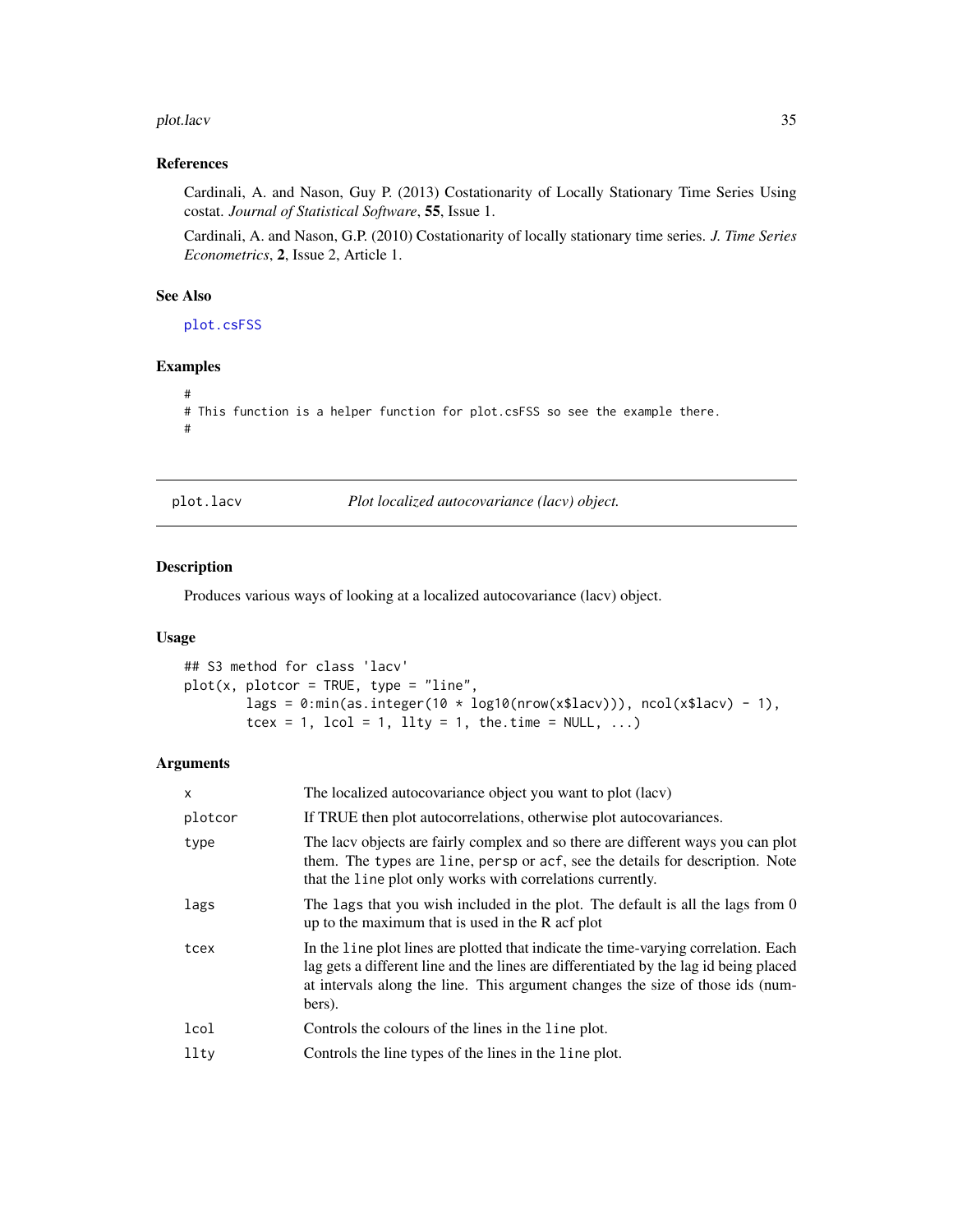<span id="page-35-0"></span>

| If the acf plot is chosen then you have to specify a time point about which to                 |
|------------------------------------------------------------------------------------------------|
| plot the acf. I.e. in general this funcion's lacv argument is a 2D function: $c(t, \tau)$ ,    |
| the acf plot produces a plot like the regular acf function and so you have to turn             |
| the 2D $c(t, \tau)$ into a 1D function $c(t_0, \tau)$ by specifying a fixed time point $t_0$ . |
| Other arguments to plot.                                                                       |
|                                                                                                |

## Details

This function produces pictures of the two-dimensional time-varying autocovariance or autocorrelation,  $c(t, \tau)$ , of a locally stationary time series. There are three types of plot depending on the argument to the type argument.

The line plot draws the autocorrelations as a series of lines, one for each lag, as lines over time. E.g. a sequence #of lines  $c(t, \tau_i)$  is drawn, one for each  $\tau_i$ . The zeroth lag line is the autocorrelation at lag 0 which is always 1. By default all the lags are drawn which can result in a confusing picture. Often, one is only interested in the low level lags, so only these can be plotted by changing the lags argument and any selection of lags can be plotted. The colour and line type of the plotted lines can be changed with the lcol and the llty arguments.

The acf plot produces pictures similar to the standard R acf() function plot. However, the regular acf is a 1D function, since it is defined to be constant over all time. The time-varying acf supplied to this function is not constant over all time (except for stationary processes, theoretically). So, this type of plot requires the user to specify a fixed time at which to produce the plot, and this is supplied by the the.time argument.

The persp plot plots the 2D function  $c(t, \tau)$  as a perspective plot.

#### Value

For the acf type plot the acf values are returned invisibly. For the other types nothing is returned.

#### Author(s)

G.P. Nason

#### References

Cardinali, A. and Nason, Guy P. (2013) Costationarity of Locally Stationary Time Series Using costat. *Journal of Statistical Software*, 55, Issue 1.

Cardinali, A. and Nason, G.P. (2010) Costationarity of locally stationary time series. *J. Time Series Econometrics*, 2, Issue 2, Article 1.

#### See Also

**[lacv](#page-20-1)** 

## Examples

# # Make some dummy data, e.g. white noise #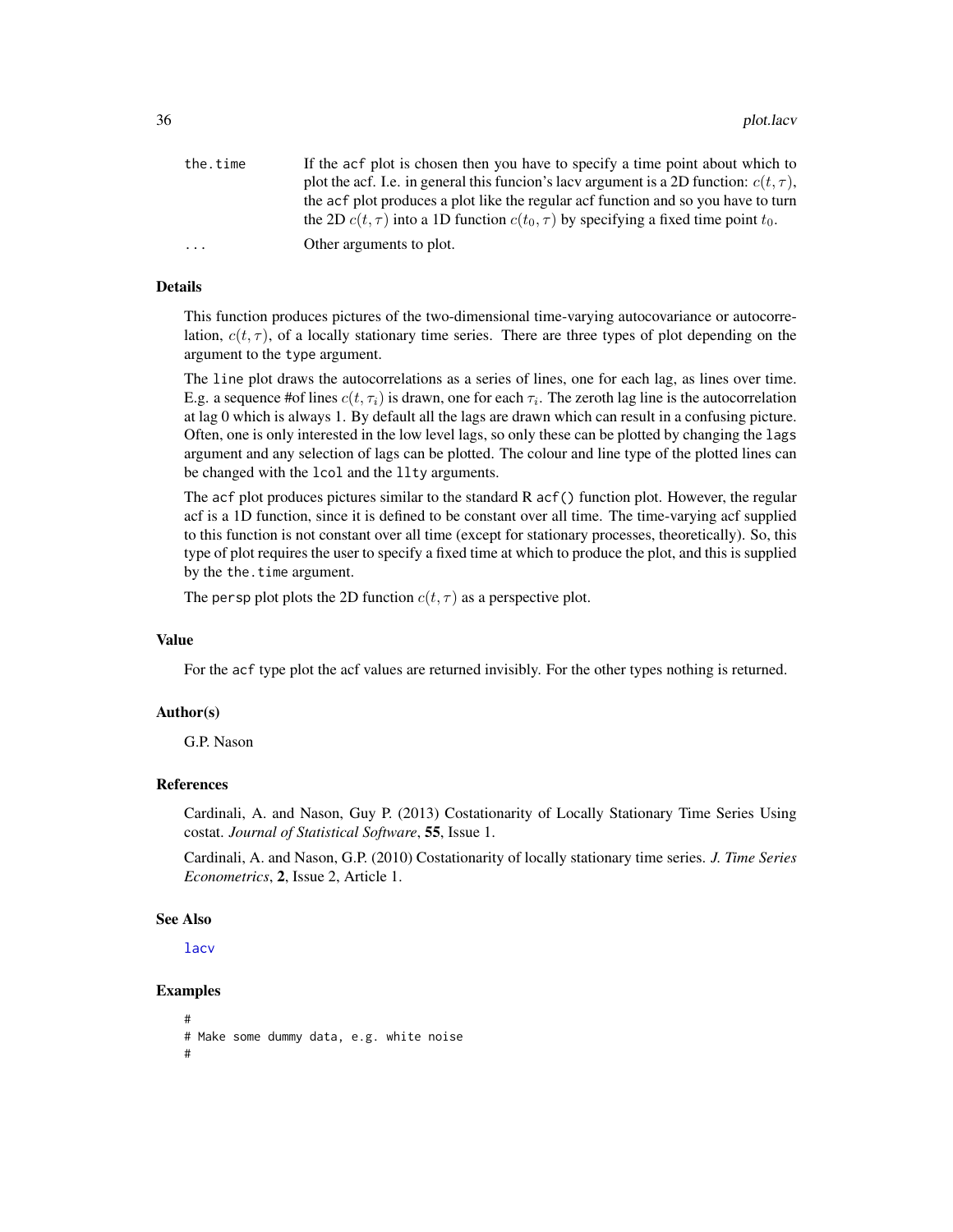#### <span id="page-36-0"></span>plot BS 37

```
v \leq -rnorm(256)#
# Compute the localized autocovariance (ok, the input is stationary
# but this is just an example. More interesting things could be achieved
# by putting the results of simulating from a LSW process, or piecewise
# stationary by concatenating different stationary realizations, etc.
#
vlacv <- lacv(v, lag.max=30)
#
# Now let's do some plotting of the localized autocovariance
#
## Not run: plot(vlacv, lags=0:6)
#
# Should get a plot where lag 0 is all up at value 1, and all other
# autocorrelations are near zero (since its white noise).
#
#
# How about just looking at lags 0, 2 and 4, and some different colours.
#
## Not run: plot(vlacv, lags=c(0, 2, 4), lcol=c(1, 2, 3))
#
# O.k. Let's concentrate on time t=200, let's look at a standard acf
# plot near there.
#
## Not run: plot(vlacv, type="acf", the.time=200)
#
# Now plot the autocovariance, rather than the autocorrelation.
#
## Not run: plot(vlacv, type="acf", the.time=200, plotcor=FALSE)
#
# Actually, the plot doesn't look a lot different as the series is white
# noise, but it is different if you look closely.
```
<span id="page-36-1"></span>

plotBS *Compute p-value for parametric Monte Carlo test and optionally plot test statistic values*

#### Description

Computes and returns a p-value for the result of a parametric Monte Carlo test. Optionally, plots a histogram of the test statistics (on the original data, and using test statistics resulting from simulations from the null hypothesis distribution).

## Usage

plotBS(BS, alpha = 0.05, plot = TRUE, verbose = FALSE, main = "Bootstrap Histogram", xlab = "Test Statistic Values", ylab = "Frequency")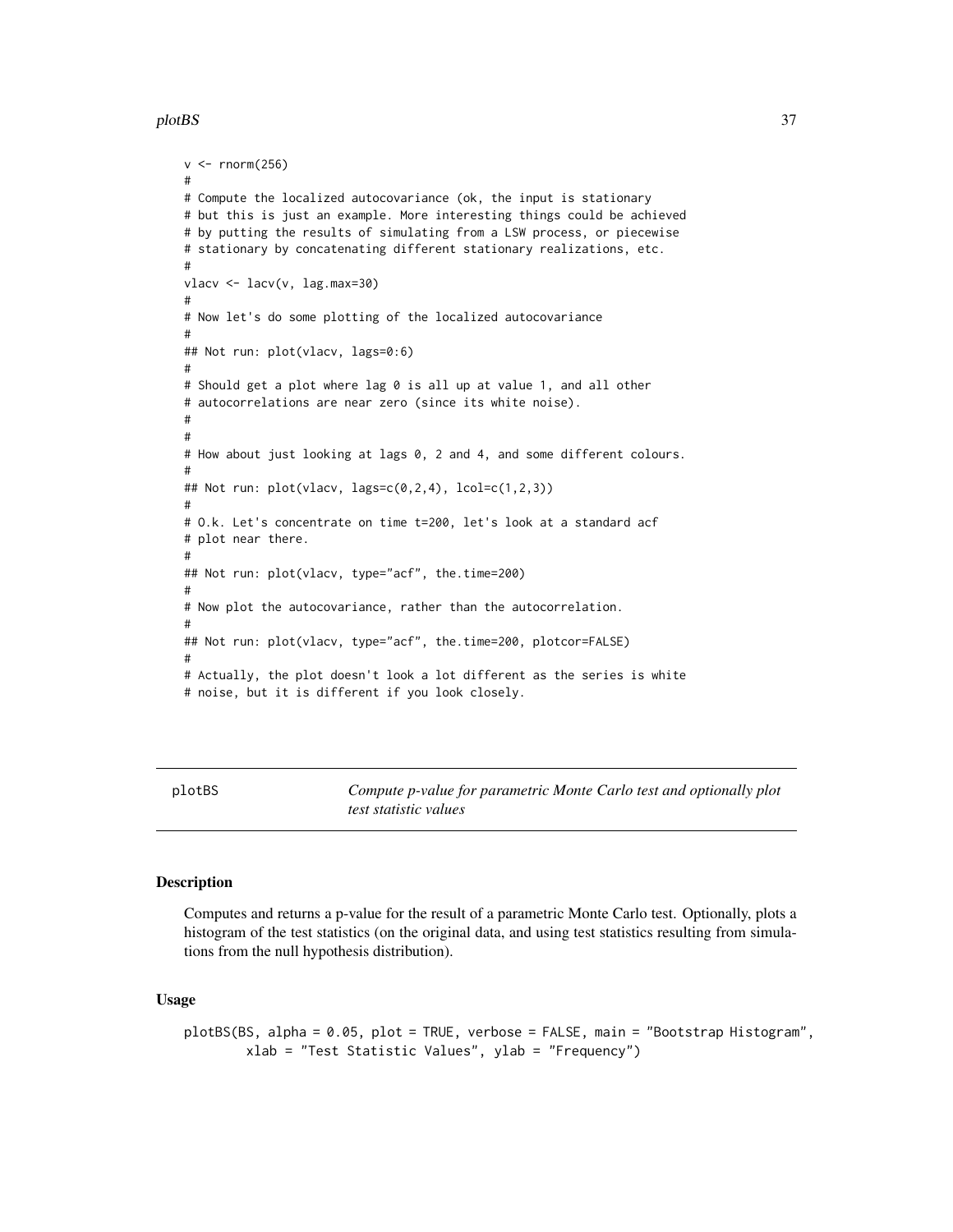## <span id="page-37-0"></span>Arguments

| <b>BS</b> | The results from a Monte Carlo test. This should be a vector of arbitrary length.<br>The first value must be the value of the test statistic computed on the data. The<br>remaining values are the test statistics computed on simulations constructed un-<br>der the null hypothesis.                                                                                                                     |
|-----------|------------------------------------------------------------------------------------------------------------------------------------------------------------------------------------------------------------------------------------------------------------------------------------------------------------------------------------------------------------------------------------------------------------|
| alpha     | A nominal size for the test. This only effects the reporting. If the computed<br>p-value is less than alpha then the function prints out that the series is not sta-<br>tionary.                                                                                                                                                                                                                           |
| plot      | If TRUE then a histogram of all the test statistics is produced, with a vertical<br>line showing the position of the test statistic computed on the actual data. If the<br>vertical line is much larger than all the histogram values then this is indicative<br>of stationarity. If the vertical line is well within the histogram values then this is<br>indicative of no evidence against stationarity. |
| verbose   | If TRUE then the p-value is printed and a sentence declaring "stationary" or "not<br>stationary" is printed (relative to the nominal p-value)                                                                                                                                                                                                                                                              |
| main      | A main label for the plot, if produced                                                                                                                                                                                                                                                                                                                                                                     |
| xlab      | An x lab x axis label for the plot, if produced                                                                                                                                                                                                                                                                                                                                                            |
| ylab      | An ylab y axis label for the plot, if produced                                                                                                                                                                                                                                                                                                                                                             |
|           |                                                                                                                                                                                                                                                                                                                                                                                                            |

## Value

The p-value computed from the Monte Carlo test results is returned

## Author(s)

Guy Nason

## References

Cardinali, A. and Nason, Guy P. (2013) Costationarity of Locally Stationary Time Series Using costat. *Journal of Statistical Software*, 55, Issue 1.

Cardinali, A. and Nason, G.P. (2010) Costationarity of locally stationary time series. *J. Time Series Econometrics*, 2, Issue 2, Article 1.

#### See Also

[getpvals](#page-18-1),[BootTOS](#page-4-1)

```
#
# See example in \code{\link{BootTOS}}.
#
```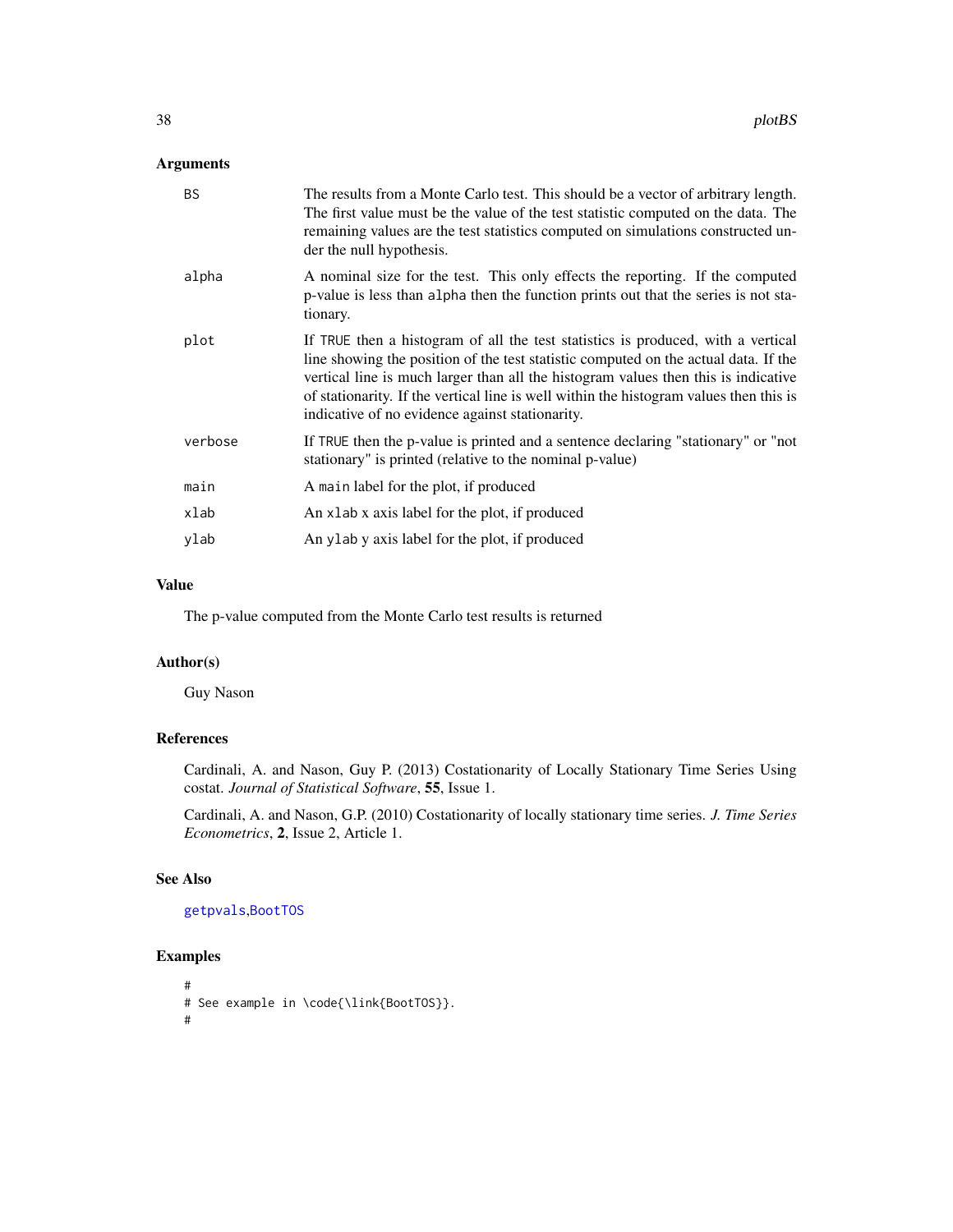<span id="page-38-1"></span><span id="page-38-0"></span>print.csBiFunction *Print a* csBiFunction *object.*

#### Description

A csBiFunction object contains representations of two functions. This function prints information about the object

## Usage

## S3 method for class 'csBiFunction'  $print(x, \ldots)$ 

#### Arguments

| X | The object you want printed. |
|---|------------------------------|
| . | Other arguments              |

## Value

None

#### Author(s)

Guy Nason

#### References

Cardinali, A. and Nason, Guy P. (2013) Costationarity of Locally Stationary Time Series Using costat. *Journal of Statistical Software*, 55, Issue 1.

Cardinali, A. and Nason, G.P. (2010) Costationarity of locally stationary time series. *J. Time Series Econometrics*, 2, Issue 2, Article 1.

## See Also

[plot.csBiFunction](#page-30-1), [summary.csBiFunction](#page-46-1)

```
print(coeftofn(c(1,-1), c(0.5, 0.5)))
#Class 'csBiFunction' : Contains two sampled functions:
# ~~~~ : List with 2 components with names
# alpha beta
#
#
#summary(.):
#----------
#Length of functions is: 256
```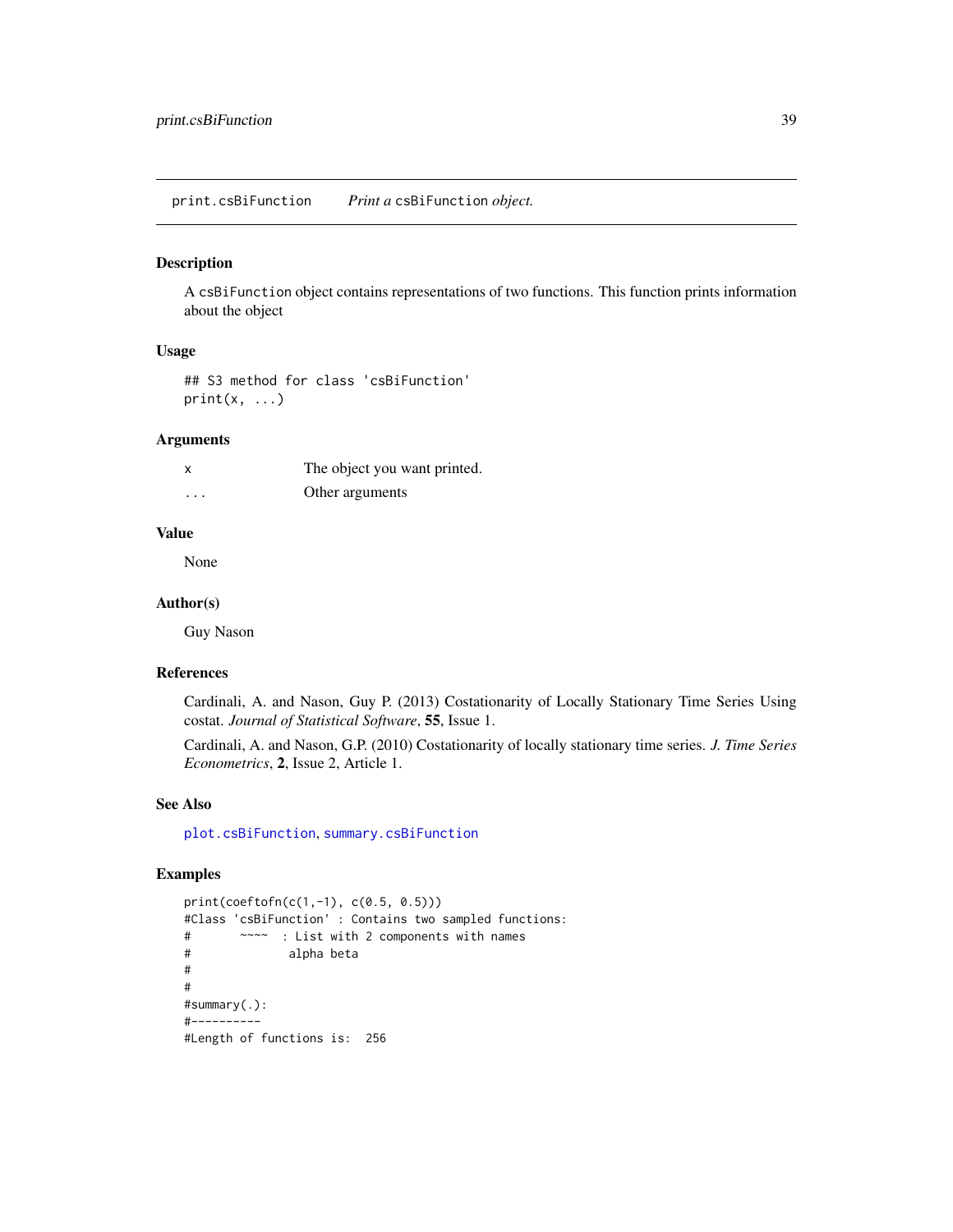<span id="page-39-1"></span><span id="page-39-0"></span>

## Description

Print information about a csFSS object.

#### Usage

```
## S3 method for class 'csFSS'
print(x, \ldots)
```
## Arguments

|          | The csFSS object you want printed. |
|----------|------------------------------------|
| $\cdots$ | Other arguments.                   |

#### Value

None

#### Author(s)

Guy Nason

## References

Cardinali, A. and Nason, Guy P. (2013) Costationarity of Locally Stationary Time Series Using costat. *Journal of Statistical Software*, 55, Issue 1.

Cardinali, A. and Nason, G.P. (2010) Costationarity of locally stationary time series. *J. Time Series Econometrics*, 2, Issue 2, Article 1.

### See Also

[findstysols](#page-13-1), [plot.csFSS](#page-31-1), [summary.csFSS](#page-47-1)

```
#
# Create dummy data
#
x1 \leftarrow \text{norm}(32)y1 <- rnorm(32)
#
# Find stationary combinations. Note: normally Nsims would be much bigger
#
## Not run: ans <- findstysols(Nsims=100, tsx=x1, tsy=y1)
#
```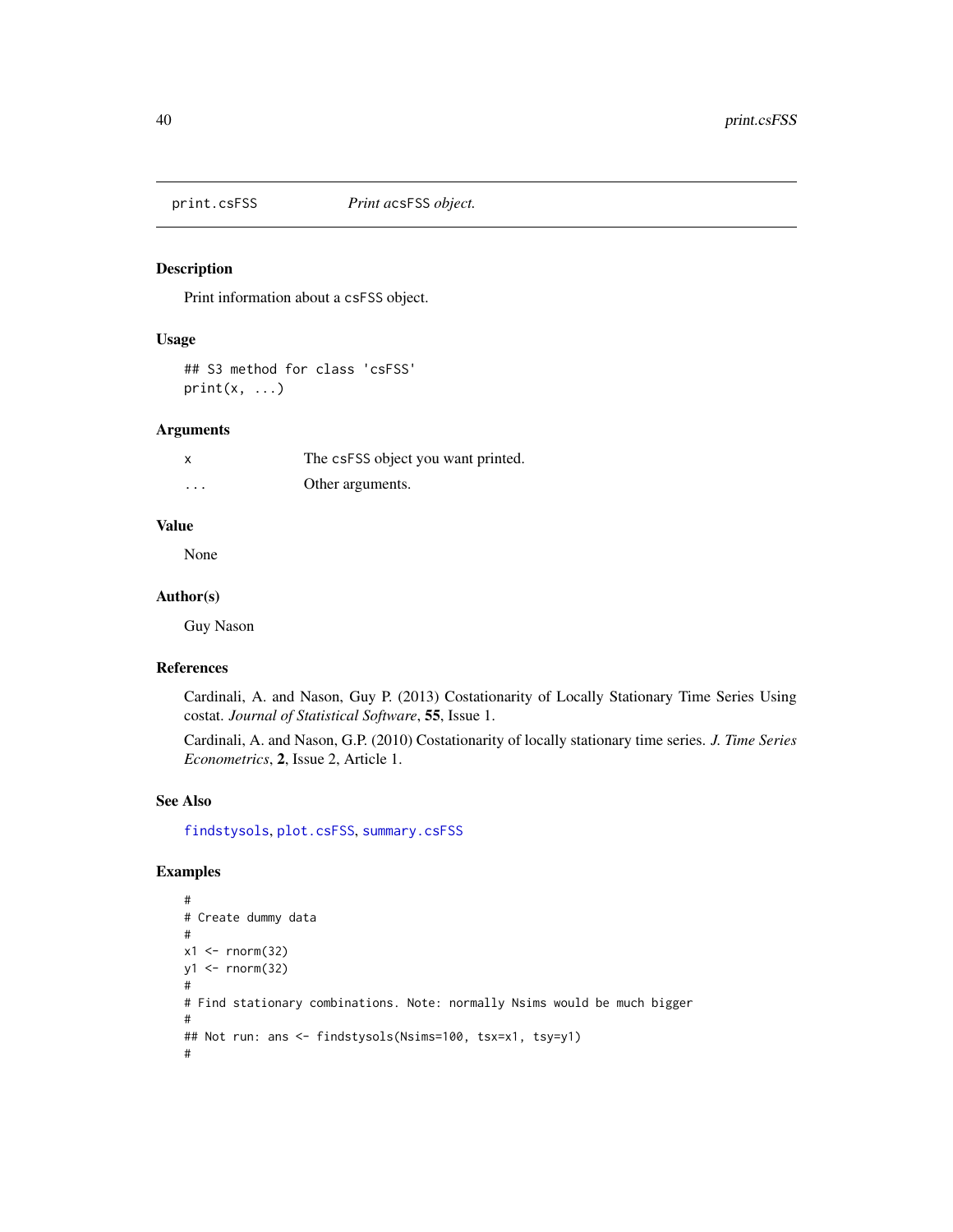```
# Print this csFSS object
#
## Not run: print(ans)
#Class 'csFSS' : Stationary Solutions Object from costat:
# ~~~~~ : List with 13 components with names
# startpar endpar convergence minvar pvals tsx tsy tsxname tsyname filter.number
# family spec.filter.number spec.family
#
#
#summary(.):
#----------
#Name of X time series: x1
#Name of Y time series: y1
#Length of input series: 32
#There are 100 sets of solutions
#Each solution vector is based on 3 coefficients
#Some solutions did not converge, check convergence component for more information.
#Zero indicates successful convergence, other values mean different things and
#you should consult the help page for `optim' to discover what they mean
#For size level: 0.05
# 0 solutions appear NOT to be stationary
# 97 solutions appear to be stationary
#Range of p-values: ( 0.885 , 0.975 )
#
#Wavelet filter for combinations: 1 DaubExPhase
#Wavelet filter for spectrum: 1 DaubExPhase
```
<span id="page-40-1"></span>print.csFSSgr *Print* csFSSgr *object.*

## Description

Prints out information on a csFSSgr object.

#### Usage

```
## S3 method for class 'csFSSgr'
print(x, \ldots)
```
#### Arguments

|          | The csFSSgr object you wish to print. |
|----------|---------------------------------------|
| $\cdots$ | Other arguments.                      |

#### Value

None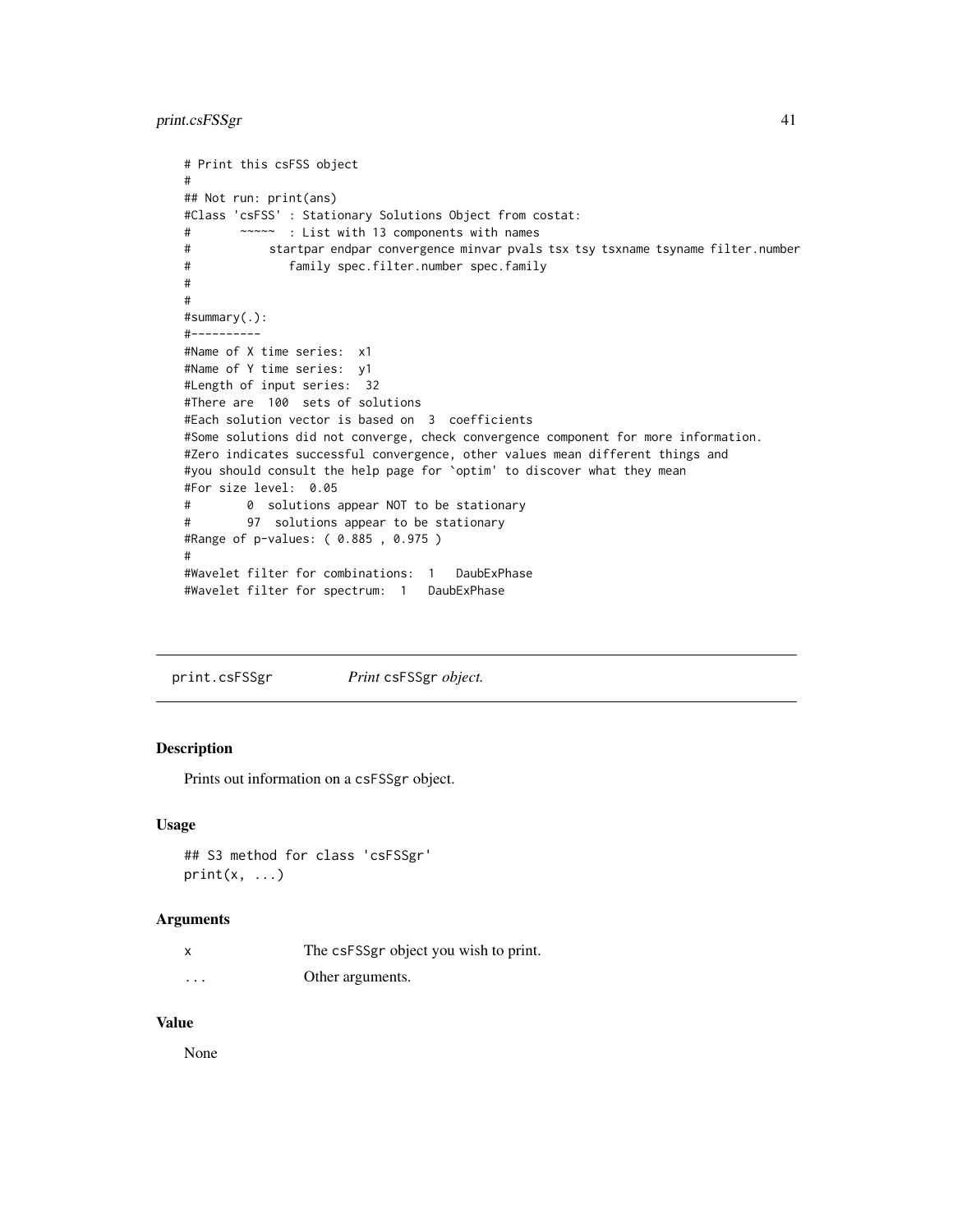## <span id="page-41-0"></span>Author(s)

Guy Nason

#### References

Cardinali, A. and Nason, Guy P. (2013) Costationarity of Locally Stationary Time Series Using costat. *Journal of Statistical Software*, 55, Issue 1.

Cardinali, A. and Nason, G.P. (2010) Costationarity of locally stationary time series. *J. Time Series Econometrics*, 2, Issue 2, Article 1.

#### See Also

[plot.csFSSgr](#page-33-1), [summary.csFSSgr](#page-48-1)

## Examples

```
#
# The user should normally never need to use this function as the
# csFSSgr object is only ever internally produced and used.
#
```
<span id="page-41-1"></span>print.lacv *Print lacv class object*

## Description

Prints information about lacv class object.

## Usage

```
## S3 method for class 'lacv'
print(x, \ldots)
```
## Arguments

|                         | The lacv class object you want to print |
|-------------------------|-----------------------------------------|
| $\cdot$ $\cdot$ $\cdot$ | Other arguments                         |

## Value

None

## Author(s)

Guy Nason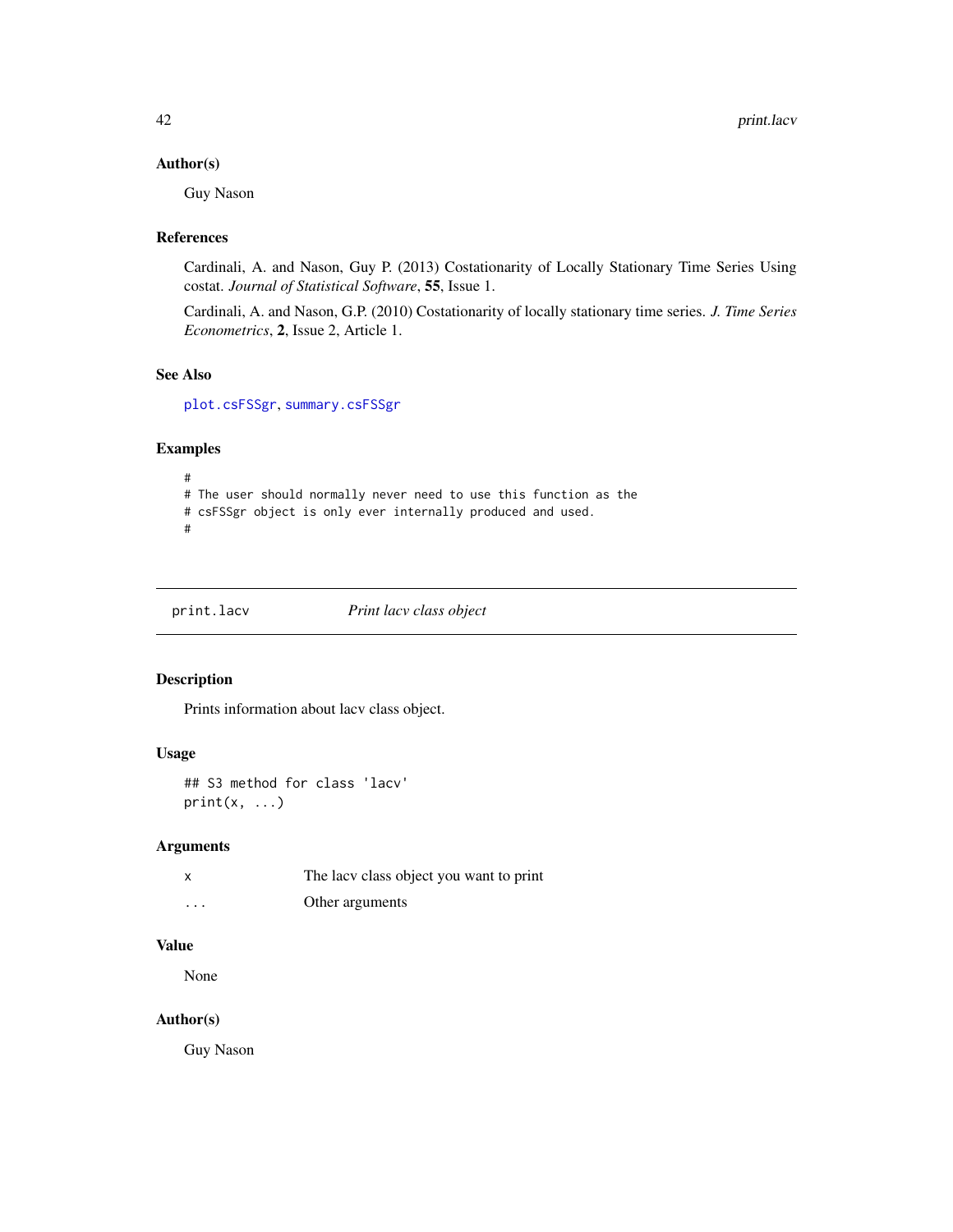#### <span id="page-42-0"></span>prodcomb 43

#### References

Cardinali, A. and Nason, Guy P. (2013) Costationarity of Locally Stationary Time Series Using costat. *Journal of Statistical Software*, 55, Issue 1.

Cardinali, A. and Nason, G.P. (2010) Costationarity of locally stationary time series. *J. Time Series Econometrics*, 2, Issue 2, Article 1.

#### See Also

[lacv](#page-20-1), [plot.lacv](#page-34-1), [summary.lacv](#page-49-1)

#### Examples

```
#
# Make some dummy data, e.g. white noise
#
v \le rnorm(256)
#
# Compute the localized autocovariance (ok, the input is stationary
# but this is just an example. More interesting things could be achieved
# by putting the results of simulating from a LSW process, or piecewise
# stationary by concatenating different stationary realizations, etc.
#
vlacv <- lacv(v, lag.max=30)
#
# Now let's print the lacv object
#
print(vlacv)
#Class 'lacv' : Localized Autocovariance/correlation Object:
# ~~~~ : List with 3 components with names
# lacv lacr date
#
#
#summary(.):
#----------
#Name of originating time series:
#Date produced: Thu Oct 25 12:11:29 2012
#Number of times: 256
#Number of lags: 30
```
<span id="page-42-1"></span>prodcomb *Combine two time series using a time-varying linear combination.*

#### Description

This function takes the cfs vector and splits it into two halves. The first half contains the wavelet coefficients for the alpha linear combination function, and the second half for the beta one. Then the functions themselves are generated by using the coeftofn function. Then, the coefficient functions are multiplied by the respective time series (tsx by alpha and tsy by beta) and the result returned.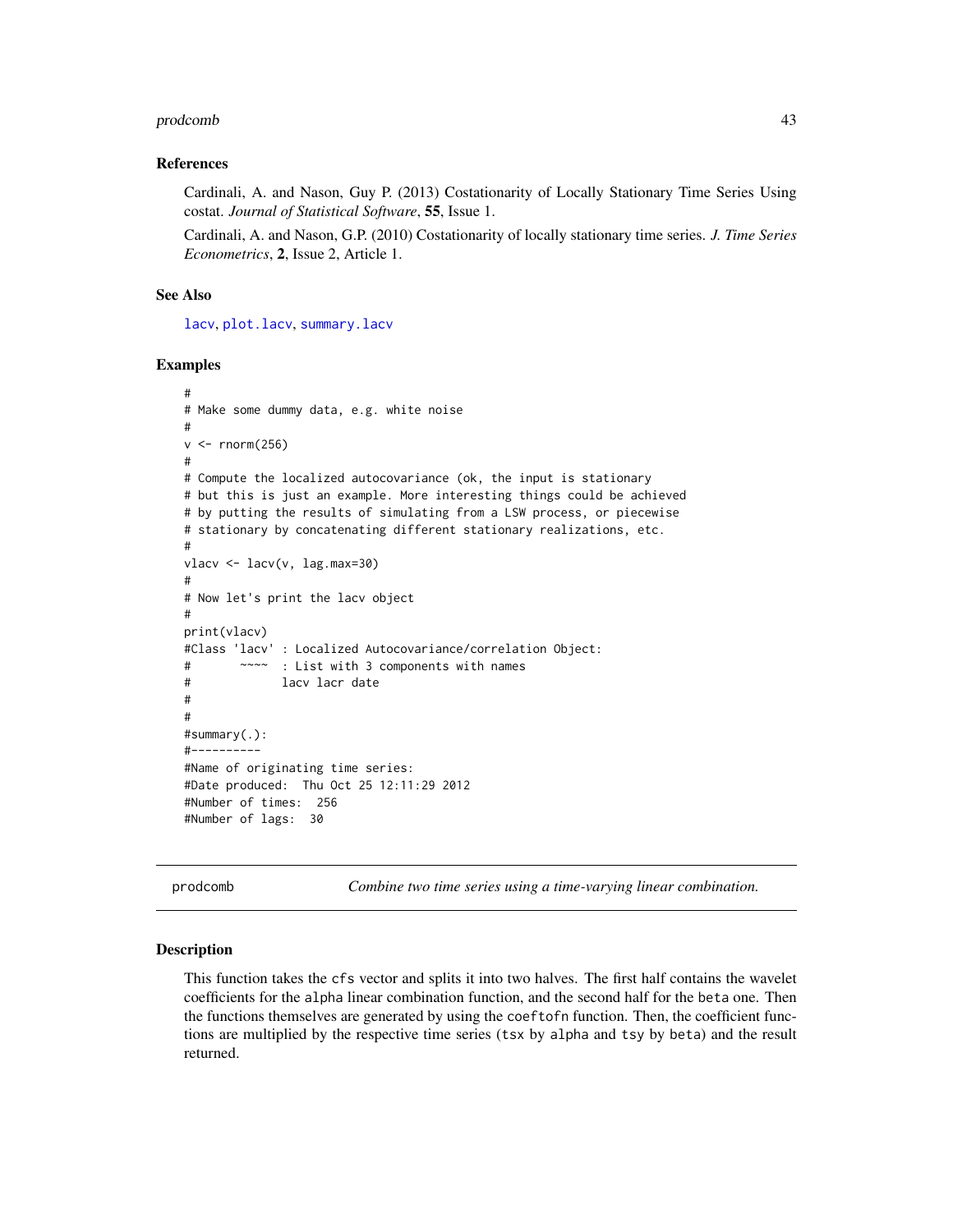## <span id="page-43-0"></span>Usage

```
prodcomb(cfs, tsx, tsy, filter.number = 1,
family = c("DaubExPhase", "DaubLeAsymm"), all = FALSE)
```
## Arguments

| cfs           | Wavelet coefficients of the two combination functions. The coefficients for al-<br>pha/beta combination functions are stored in the first/last half of the vector.                                                                                                                                                                                                                                                                                        |
|---------------|-----------------------------------------------------------------------------------------------------------------------------------------------------------------------------------------------------------------------------------------------------------------------------------------------------------------------------------------------------------------------------------------------------------------------------------------------------------|
| tsx           | The x time series to combine.                                                                                                                                                                                                                                                                                                                                                                                                                             |
| tsy           | The y time series to combine.                                                                                                                                                                                                                                                                                                                                                                                                                             |
| filter.number | The wavelet filter to use to obtain functions from coefficients                                                                                                                                                                                                                                                                                                                                                                                           |
| family        | The wavelet family to do the same.                                                                                                                                                                                                                                                                                                                                                                                                                        |
| all           | If TRUE then a list containing the combined series in the component lcts and<br>the combination functions in components alpha and beta. Although the com-<br>bined series is the thing that is usually later tested for stationarity, it is often<br>useful to see, at some stage, what the combination functions are, as these pro-<br>vide interpretation as to what the combination might mean. If FALSE then just<br>the combined series is returned. |

#### Details

This function is called by [findstysols](#page-13-1) and makes use of [coeftofn](#page-8-1) to turn coefficients into a function used in the combination.

## Value

If all=TRUE then a list with the following components:

| lcts  | The combined series, $\alpha_t X_t + \beta_t Y_t$ |
|-------|---------------------------------------------------|
| alpha | The $\alpha_t$ combination function.              |
| beta  | The $\beta_t$ combination function.               |

If all=FALSE then only lcts is returned.

## Author(s)

Guy Nason

## References

Cardinali, A. and Nason, Guy P. (2013) Costationarity of Locally Stationary Time Series Using costat. *Journal of Statistical Software*, 55, Issue 1.

Cardinali, A. and Nason, G.P. (2010) Costationarity of locally stationary time series. *J. Time Series Econometrics*, 2, Issue 2, Article 1.

## See Also

[findstysols](#page-13-1), [coeftofn](#page-8-1)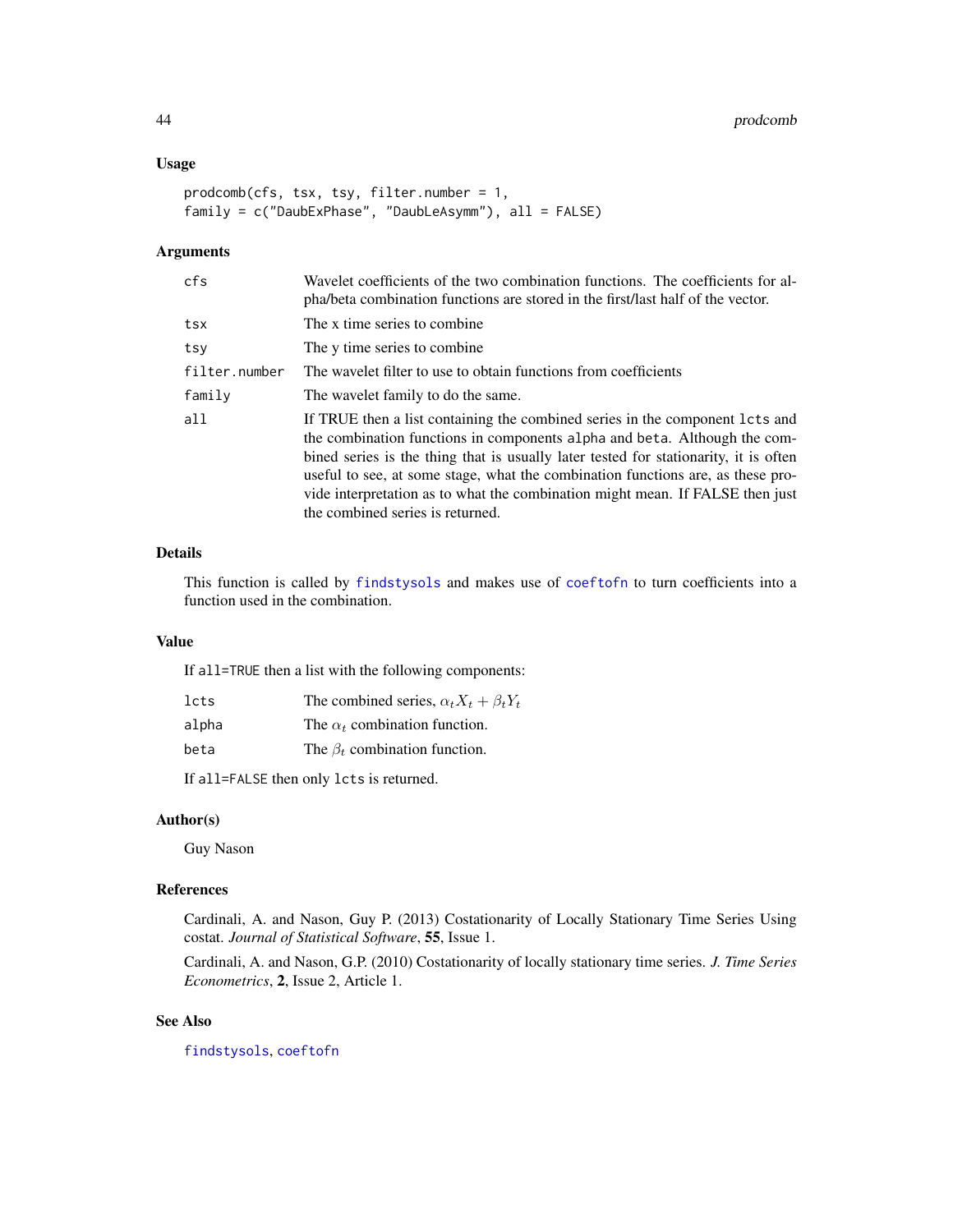## <span id="page-44-0"></span>SP500FTSElr 45

## Examples

```
#
# Toy example
#
tmp.a < -c(1, -1)tmp.b < -c(0.5, 0.5)#
# Generate toy time series
#
xxx \leftarrow \text{rnorm}(256)yyy <- rnorm(256)
#
# Combine xxx and yyy using the functions produced by inverse wavelet
# transform of tmp.a and tmp.b
#
## Not run: tmp <- prodcomb(c(tmp.a, tmp.b), tsx=xxx, tsy=yyy)
#
# E.g. plot combination
#
## Not run: ts.plot(tmp)
#
# Potentially test its stationarity.... etc
#
```
<span id="page-44-1"></span>SP500FTSElr *Log-returns time series of the SP500 and FTSE100 indices*

## Description

Log-returns of the SP500 and FTSE indices between 21th June 1995 until 2nd October 2002. Only trading days where both indices were recorded are stored. There are 2048 observations.

## Usage

data(SP500FTSElr)

## Format

A data frame with 2048 observations on the following 3 variables.

Date The trading day that the index was recorded.

SP500lr The log-return for SP500

FTSElr The log-return for FTSE100

## Source

Downloaded from Yahoo! Finance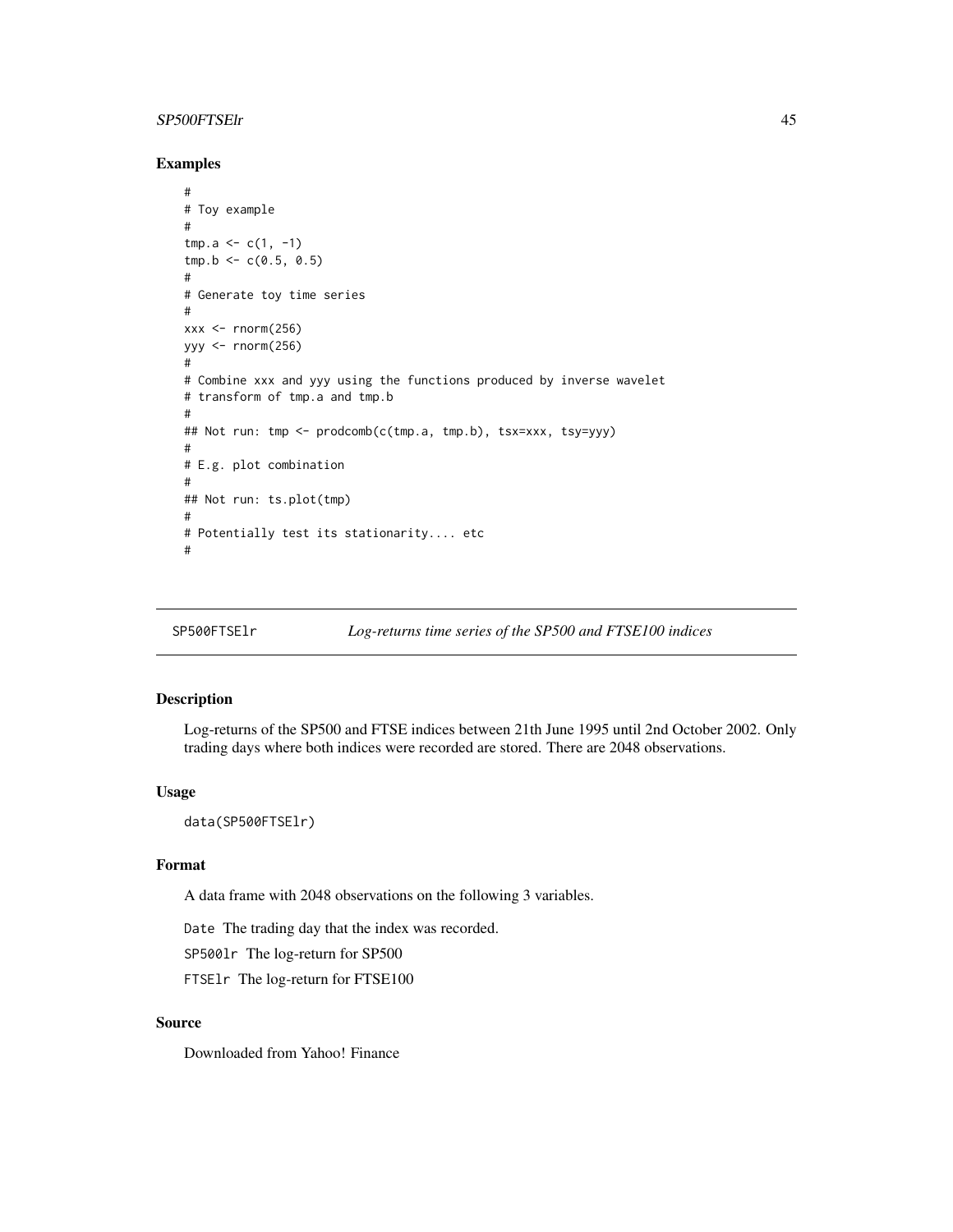## <span id="page-45-0"></span>References

Cardinali, A. and Nason, Guy P. (2013) Costationarity of Locally Stationary Time Series Using costat. *Journal of Statistical Software*, 55, Issue 1.

Cardinali, A. and Nason, G.P. (2010) Costationarity of locally stationary time series. *J. Time Series Econometrics*, 2, Issue 2, Article 1.

## Examples

```
#
# Plot the log-returns for the SP500
#
## Not run: ts.plot(SP500FTSElr[,2])
```
sret *Particular section of SP500 log-returns series.*

## Description

Observations 256:767 from the SP500 log-return series stored in [SP500FTSElr](#page-44-1) dataset.

#### Usage

data(sret)

## Format

A vector of 512 observations of the SP500 log-returns series.

## Details

Its just more convenient to refer to sret than to SP500FTSElr[256:767,2].

#### Source

Yahoo! Finance

## References

Cardinali, A. and Nason, Guy P. (2013) Costationarity of Locally Stationary Time Series Using costat. *Journal of Statistical Software*, 55, Issue 1.

Cardinali, A. and Nason, G.P. (2010) Costationarity of locally stationary time series. *J. Time Series Econometrics*, 2, Issue 2, Article 1.

## Examples

## Not run: ts.plot(sret)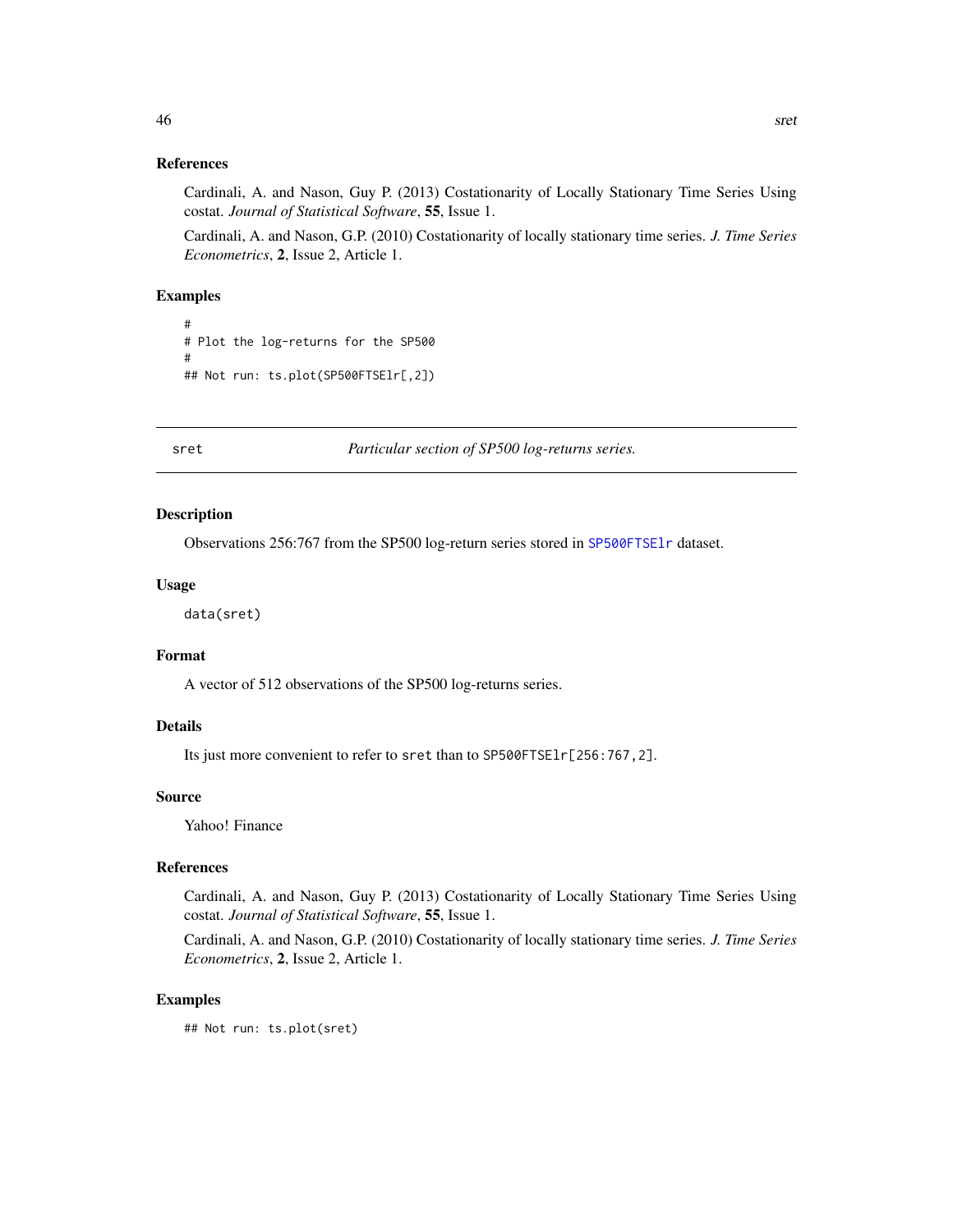<span id="page-46-1"></span><span id="page-46-0"></span>summary.csBiFunction *Summarize a* csBiFunction *object.*

## Description

Summarize a csBiFunction object.

## Usage

```
## S3 method for class 'csBiFunction'
summary(object, ...)
```
## Arguments

| object  | The object to summarize. |
|---------|--------------------------|
| $\cdot$ | Other arguments          |

## Value

None

## Author(s)

Guy Nason

## References

Cardinali, A. and Nason, Guy P. (2013) Costationarity of Locally Stationary Time Series Using costat. *Journal of Statistical Software*, 55, Issue 1.

Cardinali, A. and Nason, G.P. (2010) Costationarity of locally stationary time series. *J. Time Series Econometrics*, 2, Issue 2, Article 1.

## See Also

[plot.csBiFunction](#page-30-1), [print.csBiFunction](#page-38-1)

```
#
# See example to print.csBiFunction, as this calls summary(.)
#
```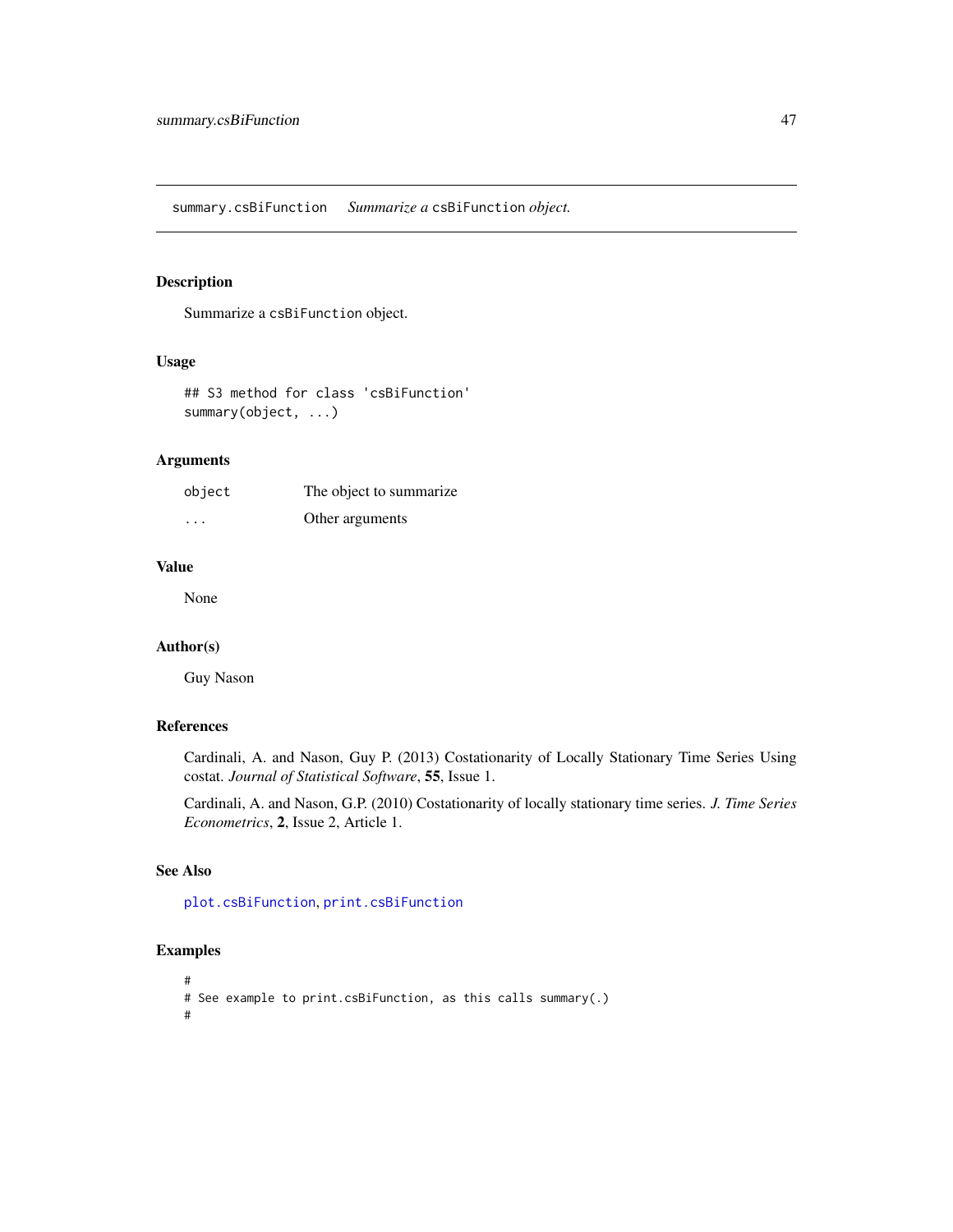<span id="page-47-1"></span><span id="page-47-0"></span>

## Description

Summarizes a csFSS object.

## Usage

## S3 method for class 'csFSS' summary(object, size =  $0.05$ , ...)

## Arguments

| object    | Object you wish to summarize.                                                                                                                                              |
|-----------|----------------------------------------------------------------------------------------------------------------------------------------------------------------------------|
| size      | A hypothesis test size. The csFSS object contains a number of p-values, this<br>argument controls what is considered significant (but not corrected for multiple<br>tests) |
| $\ddotsc$ | Other arguments                                                                                                                                                            |

## Value

None

## Author(s)

Guy Nason

## References

Cardinali, A. and Nason, Guy P. (2013) Costationarity of Locally Stationary Time Series Using costat. *Journal of Statistical Software*, 55, Issue 1.

Cardinali, A. and Nason, G.P. (2010) Costationarity of locally stationary time series. *J. Time Series Econometrics*, 2, Issue 2, Article 1.

#### See Also

[findstysols](#page-13-1),[plot.csFSS](#page-31-1), [print.csFSS](#page-39-1)

## Examples

# # See example to print.csFSS which calls summary(.) #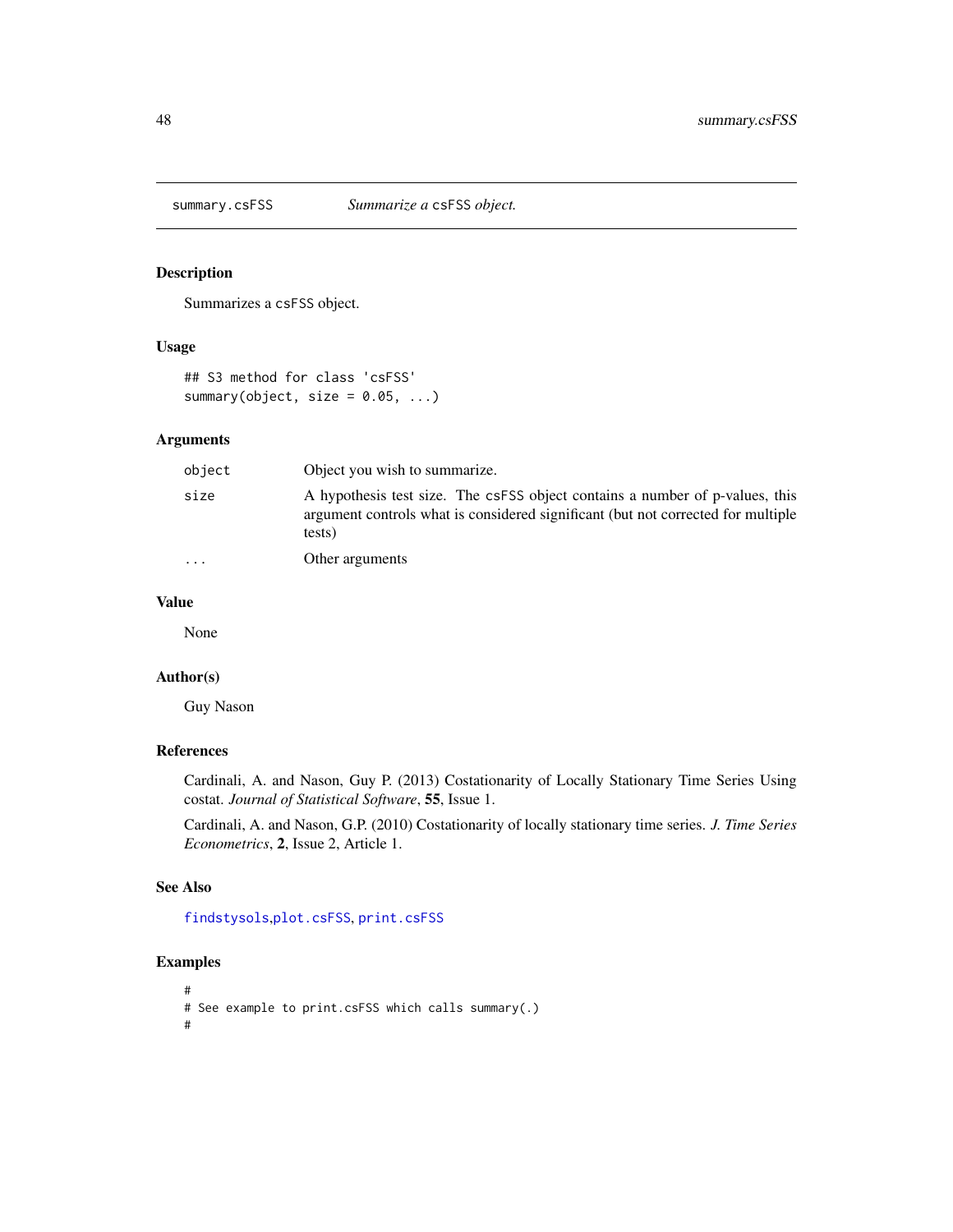<span id="page-48-1"></span><span id="page-48-0"></span>summary.csFSSgr *Summarize a* csFSSgr *object.*

## Description

Summarizes a csFSSgr object.

#### Usage

```
## S3 method for class 'csFSSgr'
summary(object, ...)
```
## Arguments

| object   | The csFSSgr object you wish to summarize. |
|----------|-------------------------------------------|
| $\cdots$ | Other arguments                           |

## Value

None

## Author(s)

Guy Nason

## References

Cardinali, A. and Nason, Guy P. (2013) Costationarity of Locally Stationary Time Series Using costat. *Journal of Statistical Software*, 55, Issue 1.

Cardinali, A. and Nason, G.P. (2010) Costationarity of locally stationary time series. *J. Time Series Econometrics*, 2, Issue 2, Article 1.

## See Also

[plot.csFSSgr](#page-33-1), [print.csFSSgr](#page-40-1)

## Examples

# # See example for print.csFSSgr which calls summary(.)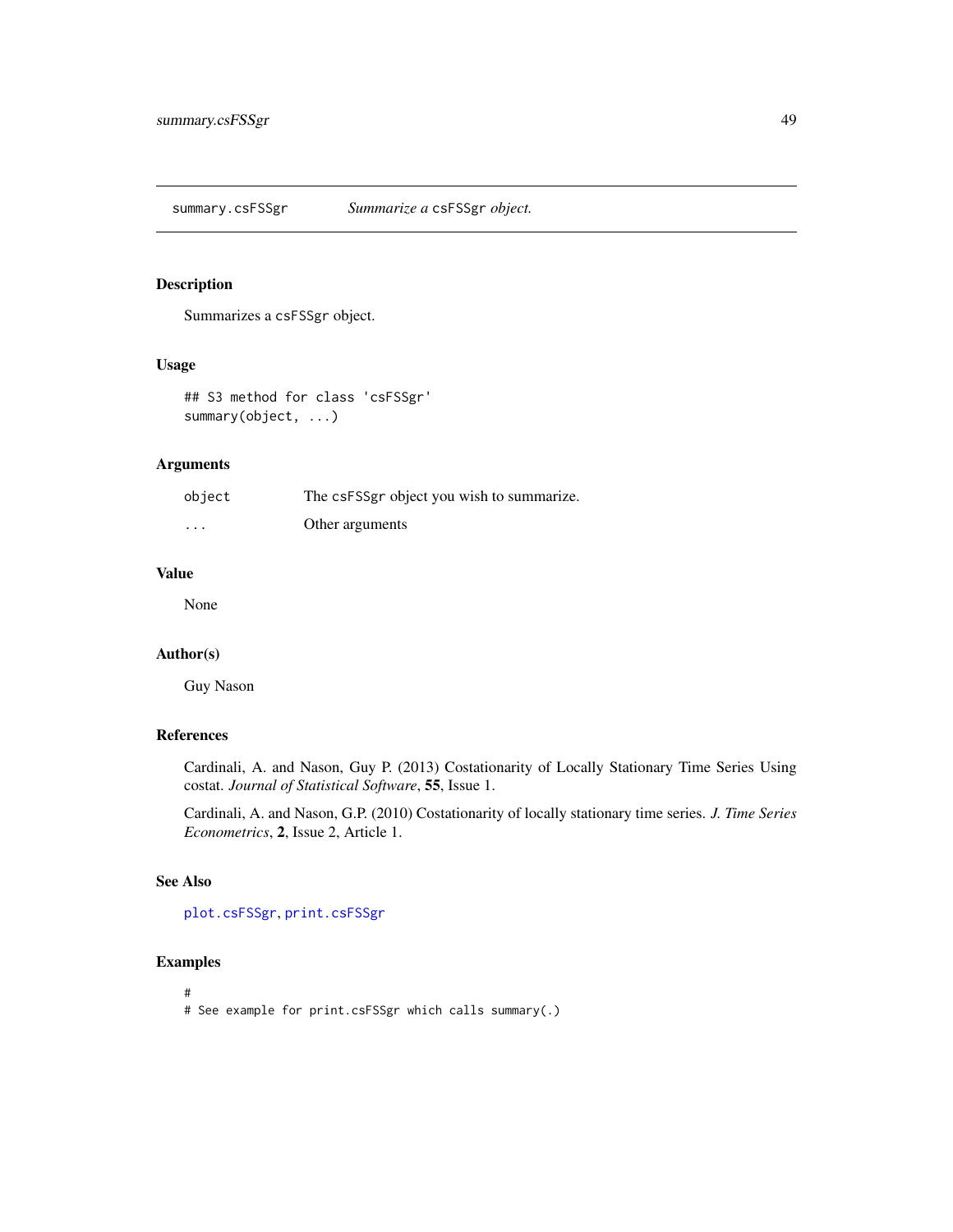<span id="page-49-1"></span><span id="page-49-0"></span>

#### Description

Summarizes a lacv object

## Usage

```
## S3 method for class 'lacv'
summary(object, ...)
```
## Arguments

| object  | The lacv object you wish summarized. |
|---------|--------------------------------------|
| $\cdot$ | Other arguments                      |

#### Value

None

#### Author(s)

Guy Nason

## References

Cardinali, A. and Nason, Guy P. (2013) Costationarity of Locally Stationary Time Series Using costat. *Journal of Statistical Software*, 55, Issue 1.

Cardinali, A. and Nason, G.P. (2010) Costationarity of locally stationary time series. *J. Time Series Econometrics*, 2, Issue 2, Article 1.

### See Also

[lacv](#page-20-1), [plot.lacv](#page-34-1), [print.lacv](#page-41-1)

```
#
# Make some dummy data, e.g. white noise
#
v < - rnorm(256)#
# Compute the localized autocovariance (ok, the input is stationary
# but this is just an example. More interesting things could be achieved
# by putting the results of simulating from a LSW process, or piecewise
# stationary by concatenating different stationary realizations, etc.
#
```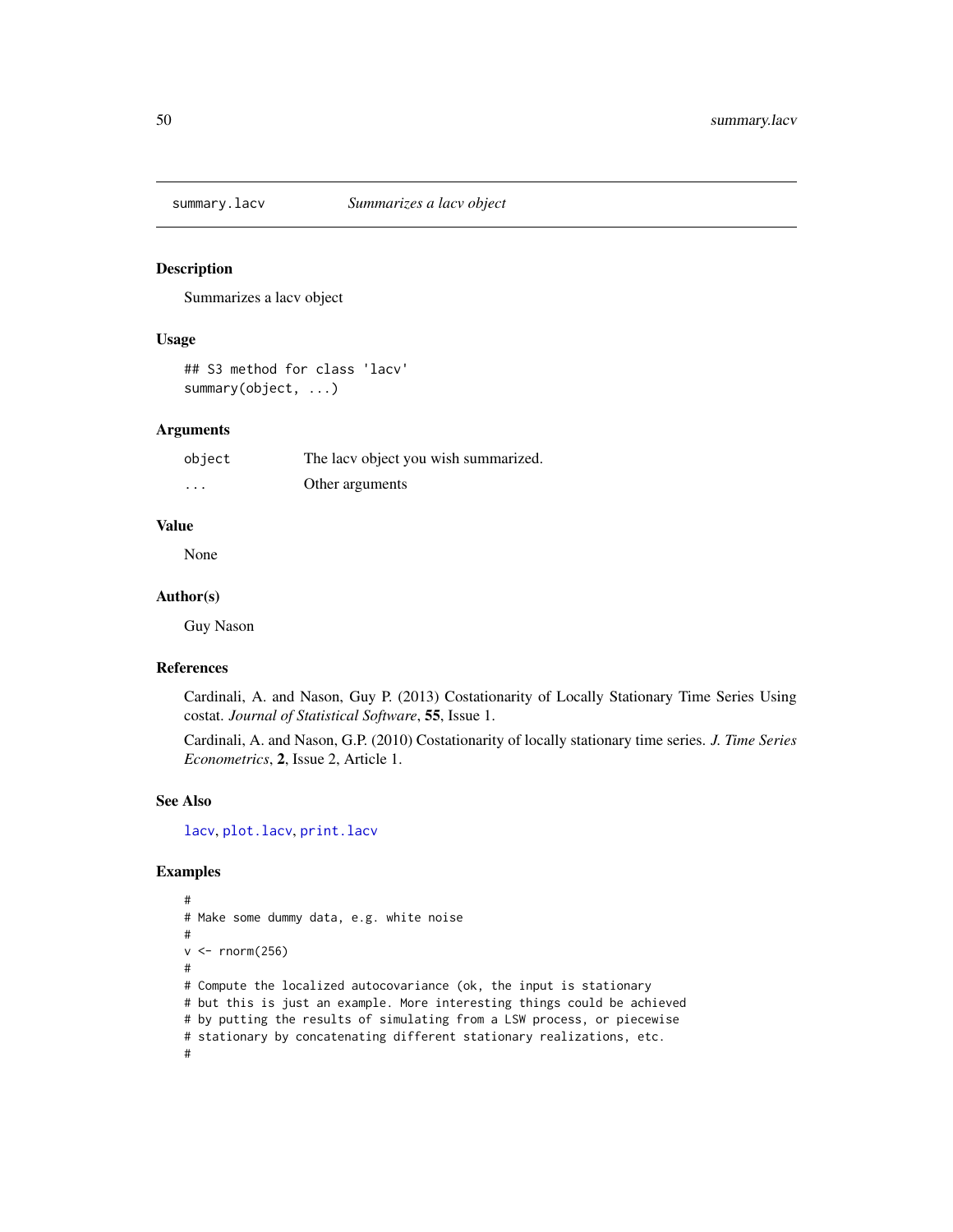#### <span id="page-50-0"></span>TOSts 51

```
vlacv <- lacv(v, lag.max=20)
#
# Now let's summarize the lacv object
#
summary(vlacv)
#Name of originating time series:
#Date produced: Thu Oct 25 12:11:29 2012
#Number of times: 256
#Number of lags: 20
```
<span id="page-50-1"></span>

TOSts *A test statistic for stationarity*

## Description

The  $T_{\rm vS}$  test statistic from the Cardinali and Nason article. Measures the degree of non-stationarity using the estimated evolutionary wavelet spectrum (EWS)

## Usage

TOSts(spec)

#### Arguments

spec An EWS estimate, e.g. from the \$S component from ewspec

## Details

Given an EWS estimate. This computes the sample variance of the estimate for each scale level and then returns the sum of these variances.

## Value

A single number which is the sum of the sample variances of each scale level from an EWS estimate. If the EWS estimate is constant for each scale then the return value is zero.

#### Author(s)

Guy Nason

## References

Cardinali, A. and Nason, Guy P. (2013) Costationarity of Locally Stationary Time Series Using costat. *Journal of Statistical Software*, 55, Issue 1.

Cardinali, A. and Nason, G.P. (2010) Costationarity of locally stationary time series. *J. Time Series Econometrics*, 2, Issue 2, Article 1.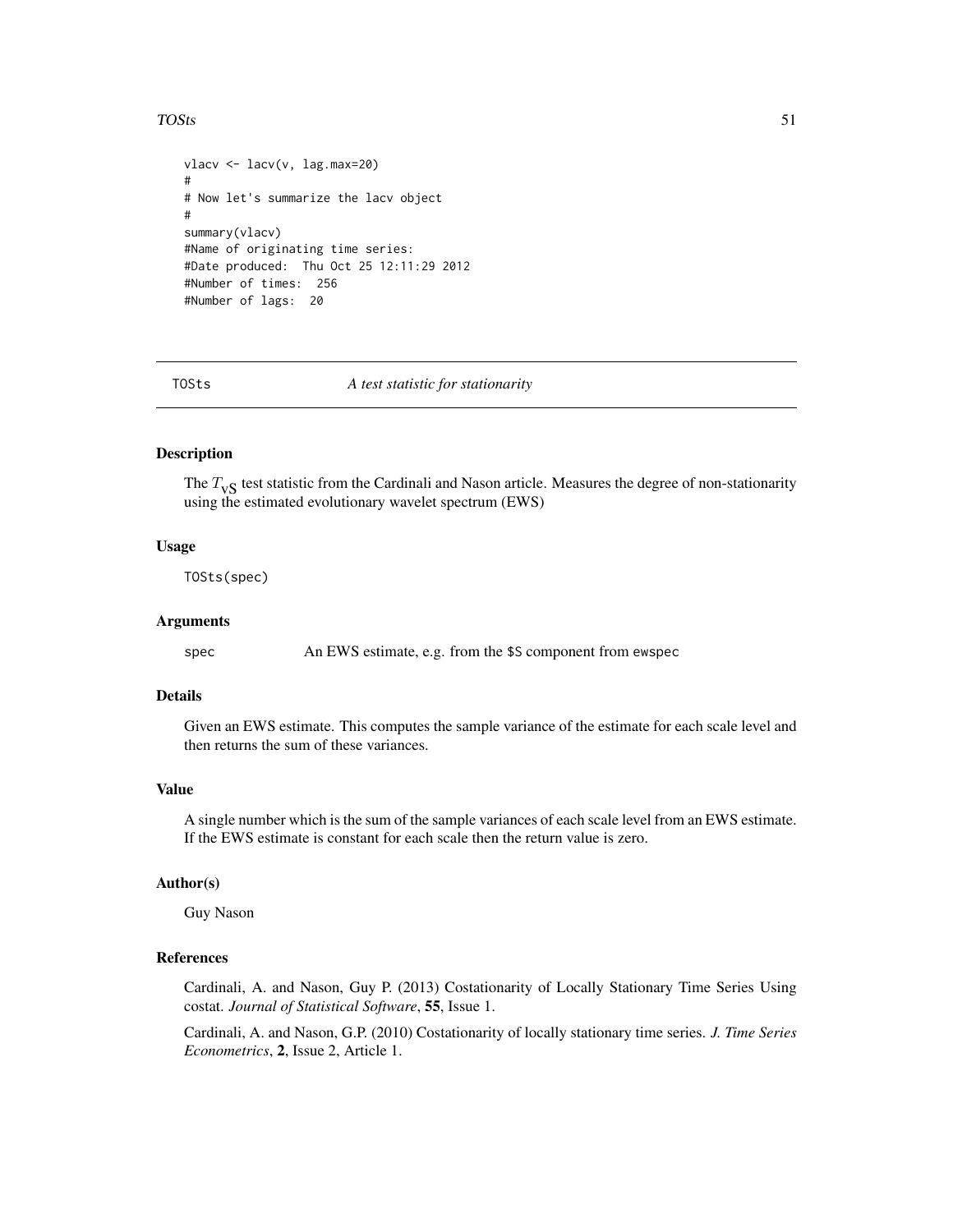## See Also

[BootTOS](#page-4-1)

```
#
# Compute a spectral estimate on an sample time series (just use iid data)
#
xsim \leftarrow rnorm(128)xews <- ewspec(xsim, smooth.dev=var)$S
#
# You could plot this spectral estimate if you liked
#
## Not run: plot(xews)
#
# Compute test statistic
#
TOSts(xews)
#[1] 0.1199351
#
# Although the time series x here is a realization from a stationary process
# the test statistic is not zero (this is because of the estimation error
# inherent in this small sample).
#
# This is why the bootstrap test, \code{\link{BootTOS}} is required to
# assess the significance of the test statistic value.
```
<span id="page-51-0"></span>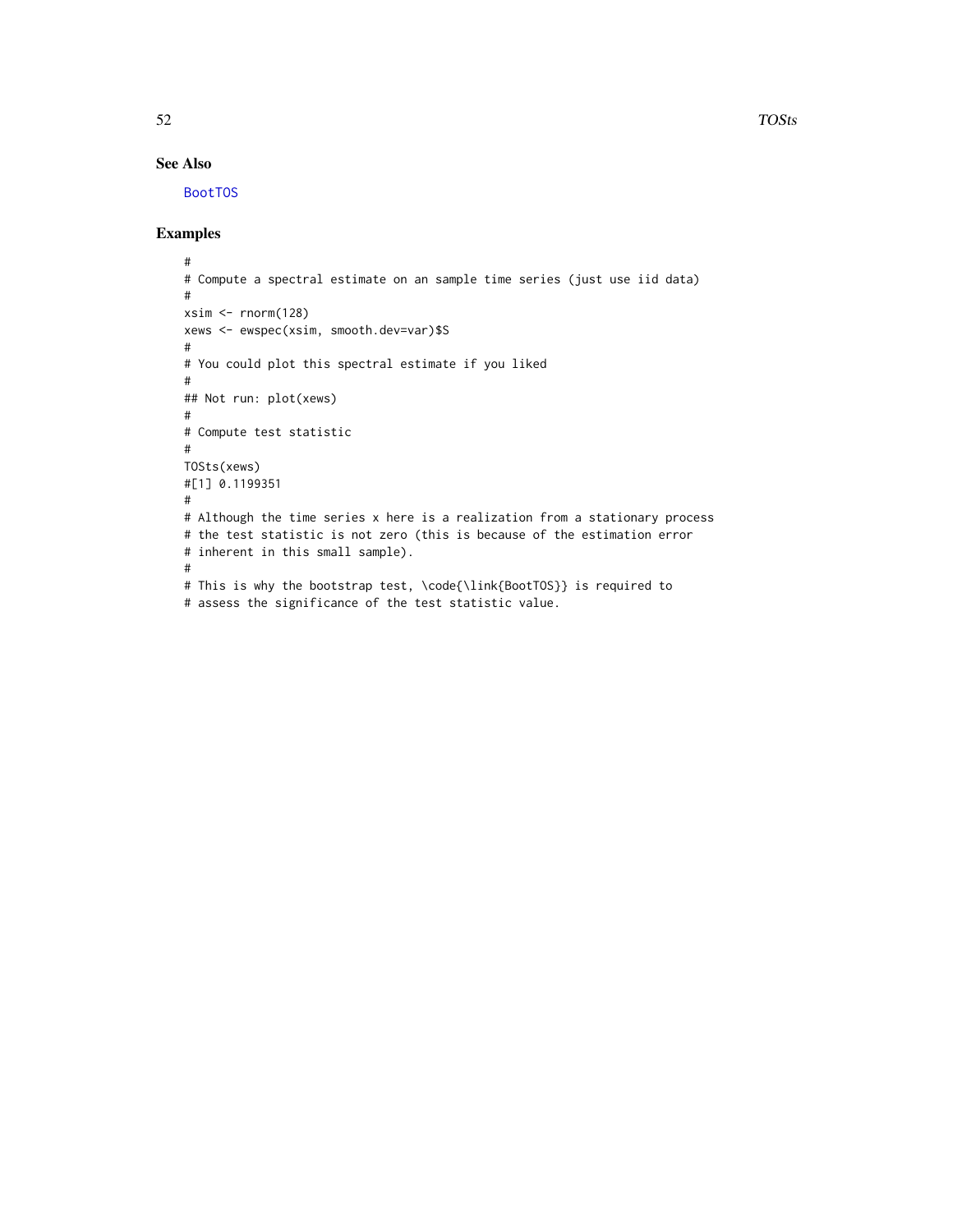# <span id="page-52-0"></span>Index

∗Topic datasets fret, [19](#page-18-0) SP500FTSElr , [45](#page-44-0) sret , [46](#page-45-0) ∗Topic math AntiAR, [3](#page-2-0) ∗Topic smooth AntiAR, [3](#page-2-0) EWSsmoothRM , [11](#page-10-0) ∗Topic ts BootTOS, [5](#page-4-0) COEFbothscale , [7](#page-6-0) coeftofn , [9](#page-8-0) costat-package , [2](#page-1-0) EWSsmoothRM , [11](#page-10-0) extractCS , [12](#page-11-0) findstysols , [14](#page-13-0) getpvals , [19](#page-18-0) lacv , [21](#page-20-0) LCTS , [23](#page-22-0) LCTSres, [25](#page-24-0) localvar , [27](#page-26-0) mergexy , [29](#page-28-0) plot.BootTOS, [30](#page-29-0) plot.csBiFunction , [31](#page-30-0) plot.csFSS , [32](#page-31-0) plot.csFSSgr , [34](#page-33-0) plot.lacv , [35](#page-34-0) plotBS, [37](#page-36-0) print.csBiFunction , [39](#page-38-0) print.csFSS , [40](#page-39-0) print.csFSSgr , [41](#page-40-0) print.lacv , [42](#page-41-0) prodcomb , [43](#page-42-0) summary.csBiFunction , [47](#page-46-0) summary.csFSS, [48](#page-47-0) summary.csFSSgr , [49](#page-48-0) summary.lacv, [50](#page-49-0) TOSts , [51](#page-50-0)

#### AntiAR, <mark>[3](#page-2-0)</mark>

BootTOS , *[3](#page-2-0) , [4](#page-3-0)* , [5](#page-4-0) , *[15](#page-14-0)* , *[17](#page-16-0)* , *[31](#page-30-0)* , *[38](#page-37-0)* , *[52](#page-51-0)*

COEFbothscale , [7](#page-6-0) , *[17](#page-16-0)* , *[26](#page-25-0)* , *[29](#page-28-0) , [30](#page-29-0)* , *[34](#page-33-0)* coeftofn , [9](#page-8-0) , *[13](#page-12-0)* , *[16](#page-15-0)* , *[24](#page-23-0)* , *[32](#page-31-0)* , *[44](#page-43-0)* costat *(*costat-package *)* , [2](#page-1-0) costat-package , [2](#page-1-0)

EWSsmoothRM , [11](#page-10-0) extractCS , [12](#page-11-0)

findstysols , *[3](#page-2-0)* , *[8](#page-7-0) , [9](#page-8-0)* , *[13](#page-12-0)* , [14](#page-13-0) , *[20](#page-19-0)* , *[24](#page-23-0)* , *[26,](#page-25-0) [27](#page-26-0)* , *[29](#page-28-0) , [30](#page-29-0)* , *[32](#page-31-0) , [33](#page-32-0)* , *[40](#page-39-0)* , *[44](#page-43-0)* , *[48](#page-47-0)* fret, [19](#page-18-0)

getpvals , [19](#page-18-0) , *[38](#page-37-0)*

lacv , *[3](#page-2-0)* , *[12](#page-11-0)* , [21](#page-20-0) , *[36](#page-35-0)* , *[43](#page-42-0)* , *[50](#page-49-0)* LCTS , *[10](#page-9-0)* , *[15](#page-14-0)* , *[17](#page-16-0)* , [23](#page-22-0) LCTSres , *[8](#page-7-0) [–10](#page-9-0)* , *[17](#page-16-0)* , [25](#page-24-0) , *[29](#page-28-0) , [30](#page-29-0)* , *[33](#page-32-0)* localvar , [27](#page-26-0)

mergexy , *[16](#page-15-0)* , [29](#page-28-0)

plot.BootTOS , [30](#page-29-0) plot.csBiFunction , [31](#page-30-0) , *[39](#page-38-0)* , *[47](#page-46-0)* plot.csFSS , *[17](#page-16-0)* , [32](#page-31-0) , *[34](#page-33-0) , [35](#page-34-0)* , *[40](#page-39-0)* , *[48](#page-47-0)* plot.csFSSgr , *[33](#page-32-0)* , [34](#page-33-0) , *[42](#page-41-0)* , *[49](#page-48-0)* plot.lacv , *[22](#page-21-0)* , [35](#page-34-0) , *[43](#page-42-0)* , *[50](#page-49-0)* plotBS , *[7](#page-6-0)* , *[17](#page-16-0)* , [37](#page-36-0) print.csBiFunction , *[32](#page-31-0)* , [39](#page-38-0) , *[47](#page-46-0)* print.csFSS , *[17](#page-16-0)* , *[33](#page-32-0)* , [40](#page-39-0) , *[48](#page-47-0)* print.csFSSgr , [41](#page-40-0) , *[49](#page-48-0)* print.lacv , *[22](#page-21-0)* , [42](#page-41-0) , *[50](#page-49-0)* prodcomb , *[17](#page-16-0)* , [43](#page-42-0)

SP500FTSElr , *[19](#page-18-0)* , [45](#page-44-0) , *[46](#page-45-0)* sret , [46](#page-45-0) summary.csBiFunction, [32](#page-31-0), [39](#page-38-0), [47](#page-46-0) summary.csFSS , *[17](#page-16-0)* , *[33](#page-32-0)* , *[40](#page-39-0)* , [48](#page-47-0)